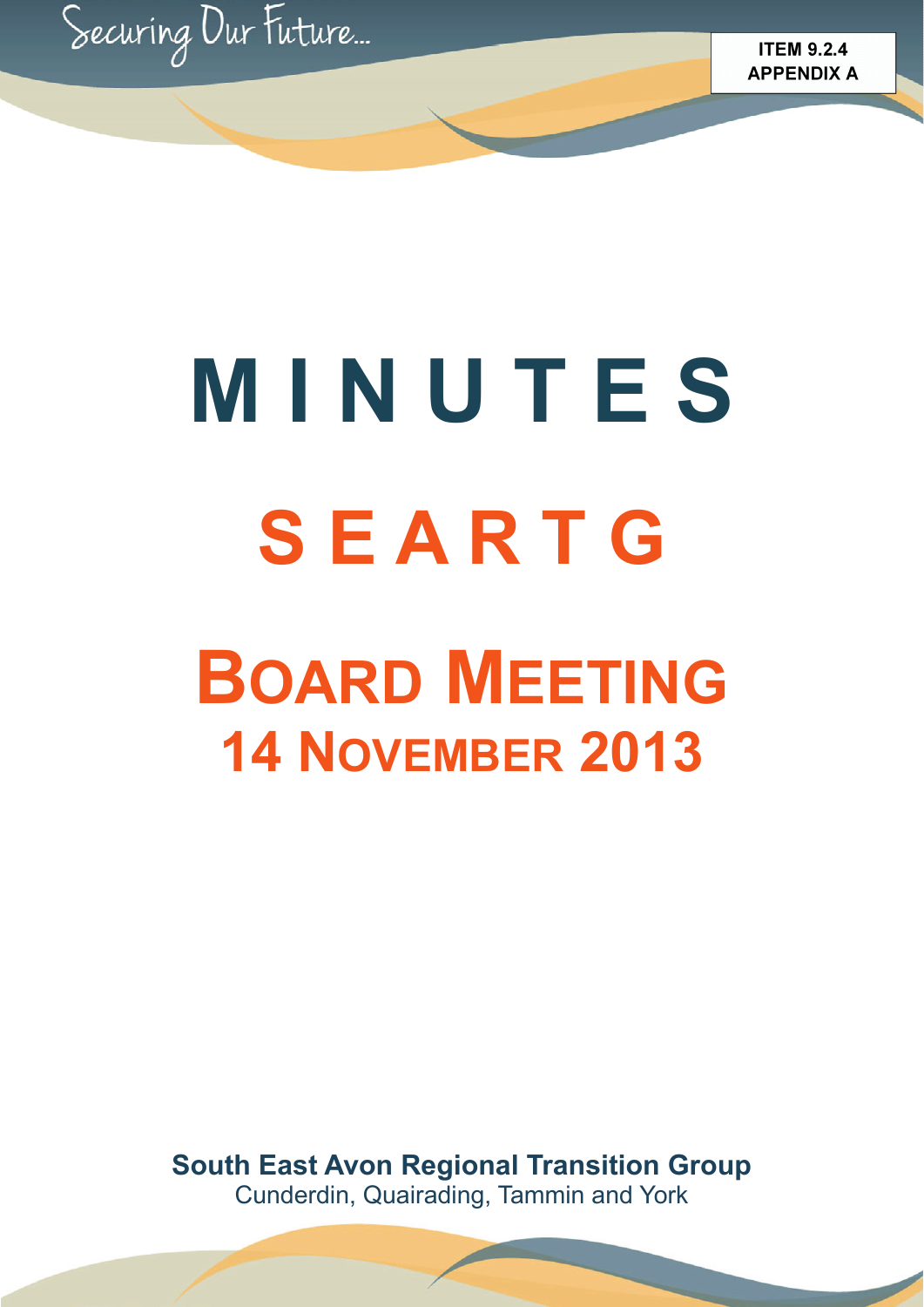# **SOUTH EAST AVON REGIONAL TRANSITION GROUP**   $(S E A R T G)$

# **MINUTES**

# MEETING OF BOARD MEMBERS

SHIRE OF YORK – COUNCIL CHAMBERS 9:30AM THURSDAY, 14 NOVEMBER 2013

# **1. DECLARATION OF OPENING/ANNOUNCEMENT OF VISITORS**

# **1.1 Opening**

# **1.2 Announcement of Visitors**

Invitations extended to:

- Ms Caroline Tuthill Senior Project Officer Department of Local Government.
- Mr Tony Brown Executive Manager, Governance and Strategy – Western Australian Local Government Association.
- Ms Joanne Burges Regional Cooperation Manager Western Australian Local Government Association

Cr D Richards, retiring Chairman of the South East Regional Transition Group Board, took the opportunity of welcoming attendees, in particular:

- Cr Matthew Reid President Shire of York.
- Mr Dwayne Reese Business Development Manager Anything Telephones and Data (AT&D).
- Mr David Staeck Managing Director Focus Networks.
- Mr Douglas Cusens Operations Director Focus Networks.
- Ms Caroline Tuthill Senior Project Officer Department of Local Government.
- Ms Jo Burges Regional Cooperation Manager Western Australian Local Government Association.

# **CONFIRMATION OF MEMBERS AND DEPUTY MEMBERS**

Cr D Richards then advised that whilst his duties would be minimal at this Meeting, following the recent Local Government elections there was a need for each Participating Local Government to confirm their Members and Deputy Members, as detailed in the Notice Paper which reads as follows: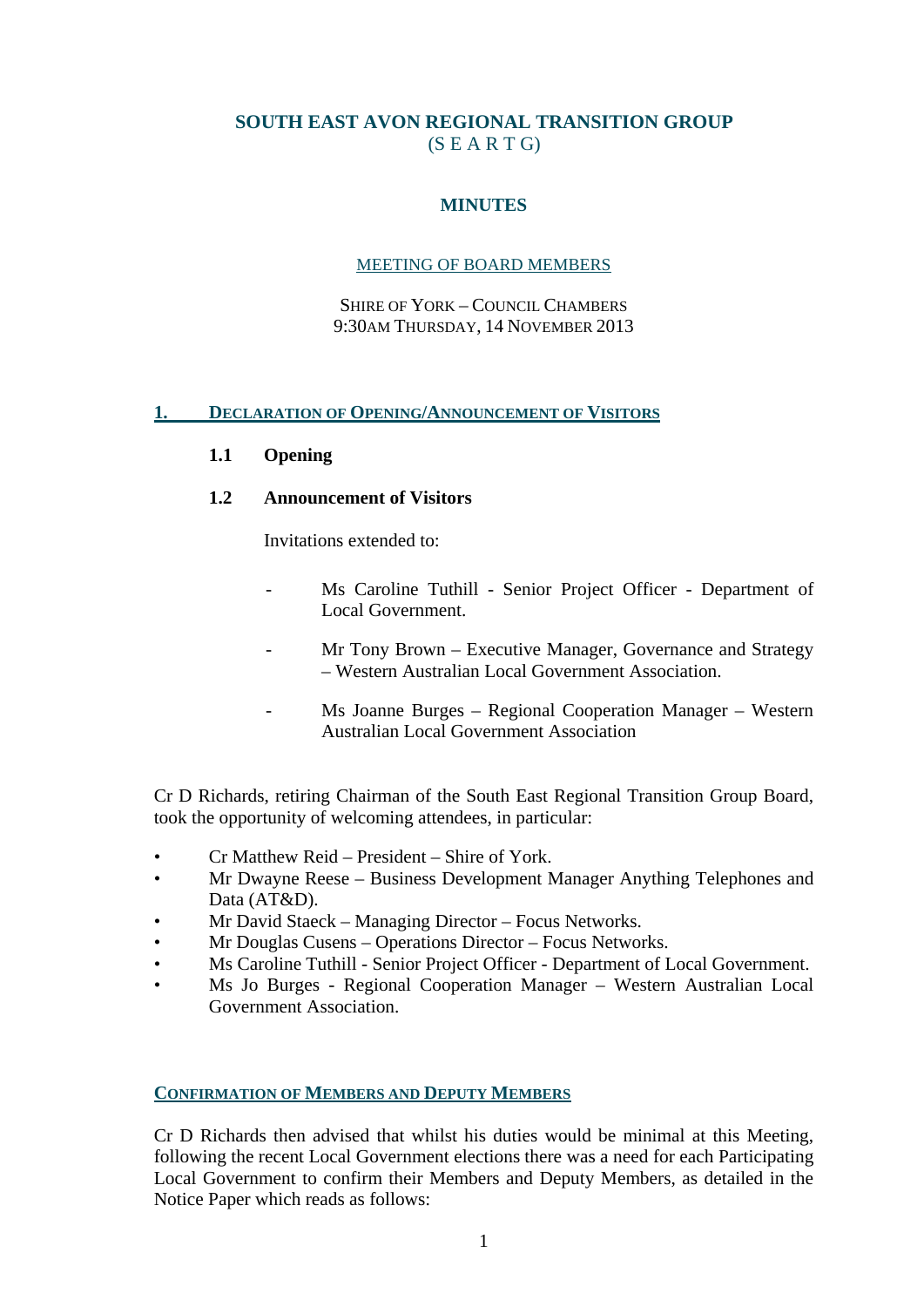*"Clause 3.1 of the South East Avon Regional Transition Group (SEARTG) Agreement in part states:* 

 *'Appoint a Board comprising one Elected Member and one Elected Deputy Member for each Participant, together with such other Members as Participants agree.'* 

*The Presiding Officer requests that each Participating Local Government to the SEARTG confirms their Elected Members."* 

The following confirmations were then made:

| Cunderdin  | Member           | <b>Cr Rod Carter</b>             | <b>Shire President</b> |
|------------|------------------|----------------------------------|------------------------|
|            | Deputy           | Cr Clive Gibsone                 | Deputy Shire President |
| Quairading | Member           | Cr Darryl Richards               | <b>Shire President</b> |
|            | Deputy           | Cr Brian Caporn                  | Deputy Shire President |
| Tammin     | Member<br>Deputy | Cr Scott Uppill<br>To be Advised | <b>Shire President</b> |
| York       | Member           | Cr Matthew Reid                  | <b>Shire President</b> |
|            | Deputy           | Cr Pat Hooper                    | Councillor             |

#### **APPOINTMENT OF CHAIRPERSON**

Cr D Richards then drew attention to the need to appoint a Chairperson, as detailed in the Notice Paper, which reads:

 "*The Chairman of SEARTG Cr D Richards has informed the Executive Officer of his resignation as Chairman of the SEARTG Board.* 

 *Clause 3.2 of the South East Avon Regional Transition Group Agreement in part states:* 

 *'3.2 Appointment of a Chairperson* 

 *The RTG shall appoint an Elected Member from one of the Participants to be Chairperson of the Board.'* 

 *The Presiding Officer is to call for nominations at the Meeting, and if there is more than one nomination for the position of Chairperson, shall undertake an election as follows:*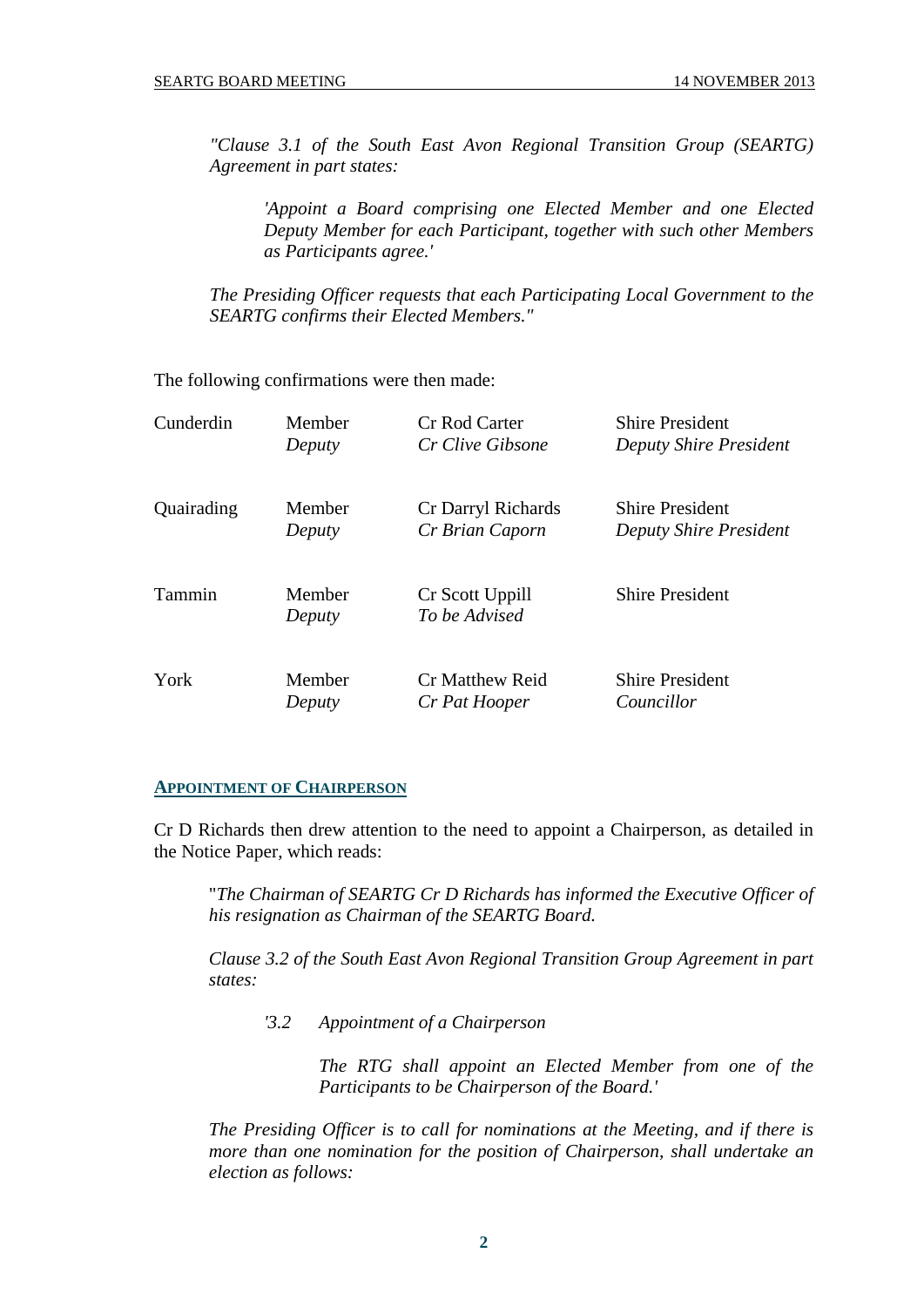- *1. Only the Elected Member of each Participating Local Government shall be entitled to vote.*
- *2. Voting is to be by show of hands.*

 *The Presiding Officer is to declare the election and announce the Chairperson elect.* 

 *The Chairperson is to assume the Chair."* 

Cr D Richards then nominated Cr R Carter, Cunderdin Shire President, as Chair of the SEARTG Board.

Following Mr R Hooper's suggestion that Cr D Richards detail Present and Apologies, the Executive Officer advised that this is to be done following election of the Chairperson and Deputy Chairperson.

There being no further nominations, Cr D Richards declared Cr R Carter Chairperson of the SEARTG Board, and took the opportunity of extending his and the Group's congratulations to Cr R Carter on his appointment.

Cr R Carter then assumed the Chair.

The Chairman advised that it was his honour to accept the position of Chair, whilst taking the opportunity of extending the Group's sincere gratitude to Cr D Richards. Further, that Cr D Richards had undertaken the role with great professionalism and enthusiasm in bringing the Group to where there were today.

Cr D Richards offered his thanks for the Chairman's kind words and for extending the Group's gratitude.

The Chairman further advised that:

- He will approach the role with great enthusiasm,
- It is a worthy cause.
- One way or another the Group will achieve some reform.
- He hopes that this is through the proposed amalgamation.
- If not, the Group will continue to look at other options.
- He looked forward to working with the Executive Officer.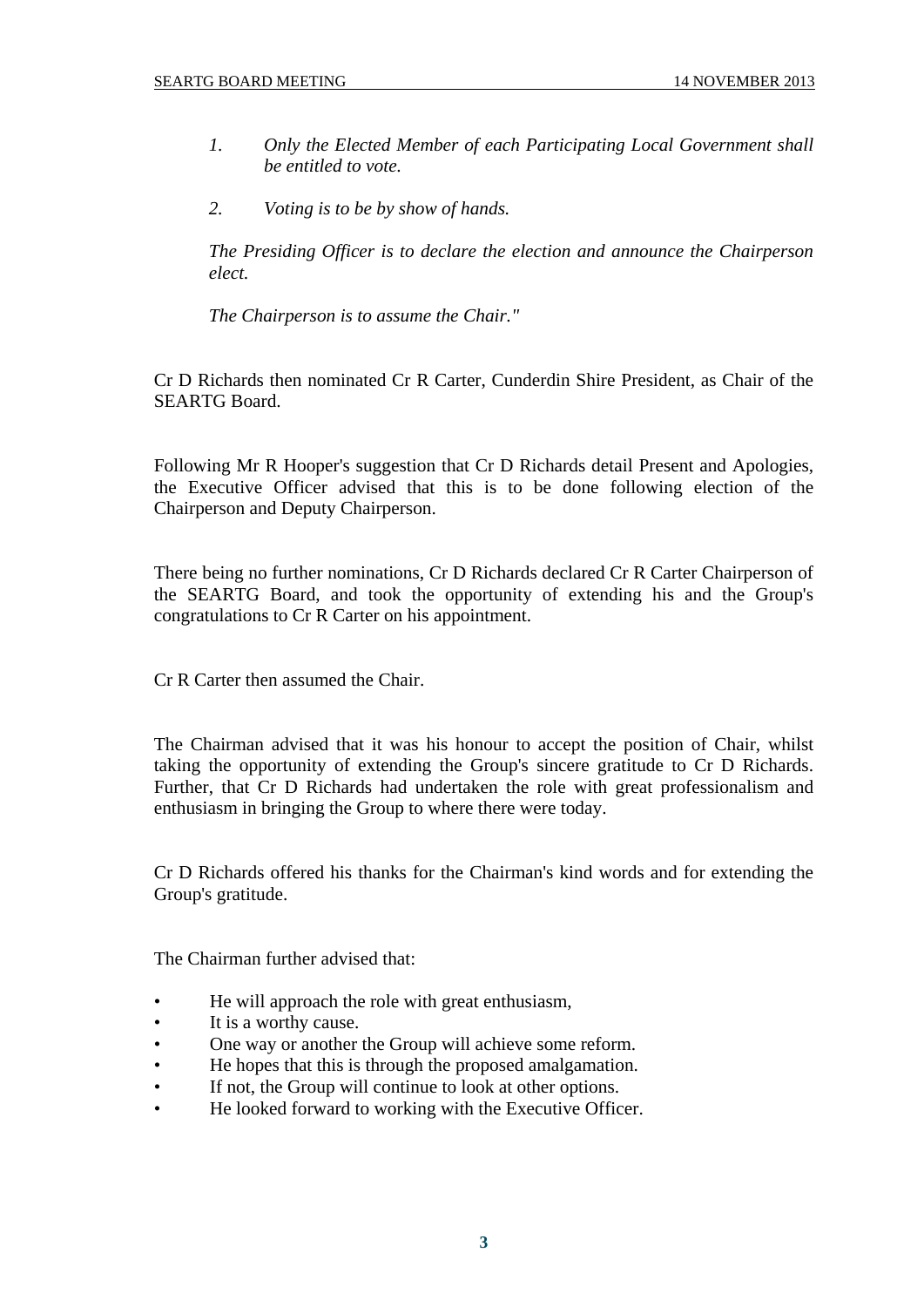#### **APPOINTMENT OF DEPUTY CHAIRPERSON**

The Chairman then drew attention to the need to appoint a Deputy Chairperson, as detailed in the Notice Paper, which reads:

*"The Chairperson is to call for nominations at the Meeting, and if there is more than one nomination, shall undertake an election as follows:* 

- *1. Only the Elected Member of each Participating Local Government shall be entitled to vote.*
- *2. Voting is to be by show of hands.*

*The Chairperson is to declare the election and announce the Deputy Chairperson elect."* 

Further, the SEARTG Board at its inaugural meeting held on 2 September 2010, resolved as follows in relation to Board Meetings and Decision Making Procedures:

# **"***1.0 Objectives*

 *Objectives of the SEARTG are:* 

- *1.1 To achieve structural reform in local government throughout the region.*
- *1.2 To develop a Draft Regional Business Plan.*
- *1.3 To plan the development and delivery of common systems, as detailed in Clause 6 of the SEARTG Agreement.*

#### *2.0 Membership*

- *2.1 Each Participant Local Government is to nominate one Elected Member and one Deputy Member to the SEARTG Board.*
- *2.2 Term of Office of the Elected Members and Deputy Members shall be for a term of one year, and shall be eligible for re election.*
- *2.3 Vacancies on the SEARTG Board to be addressed by each Participant Council, and within 30 days, nominate a new representative should a vacancy occur.*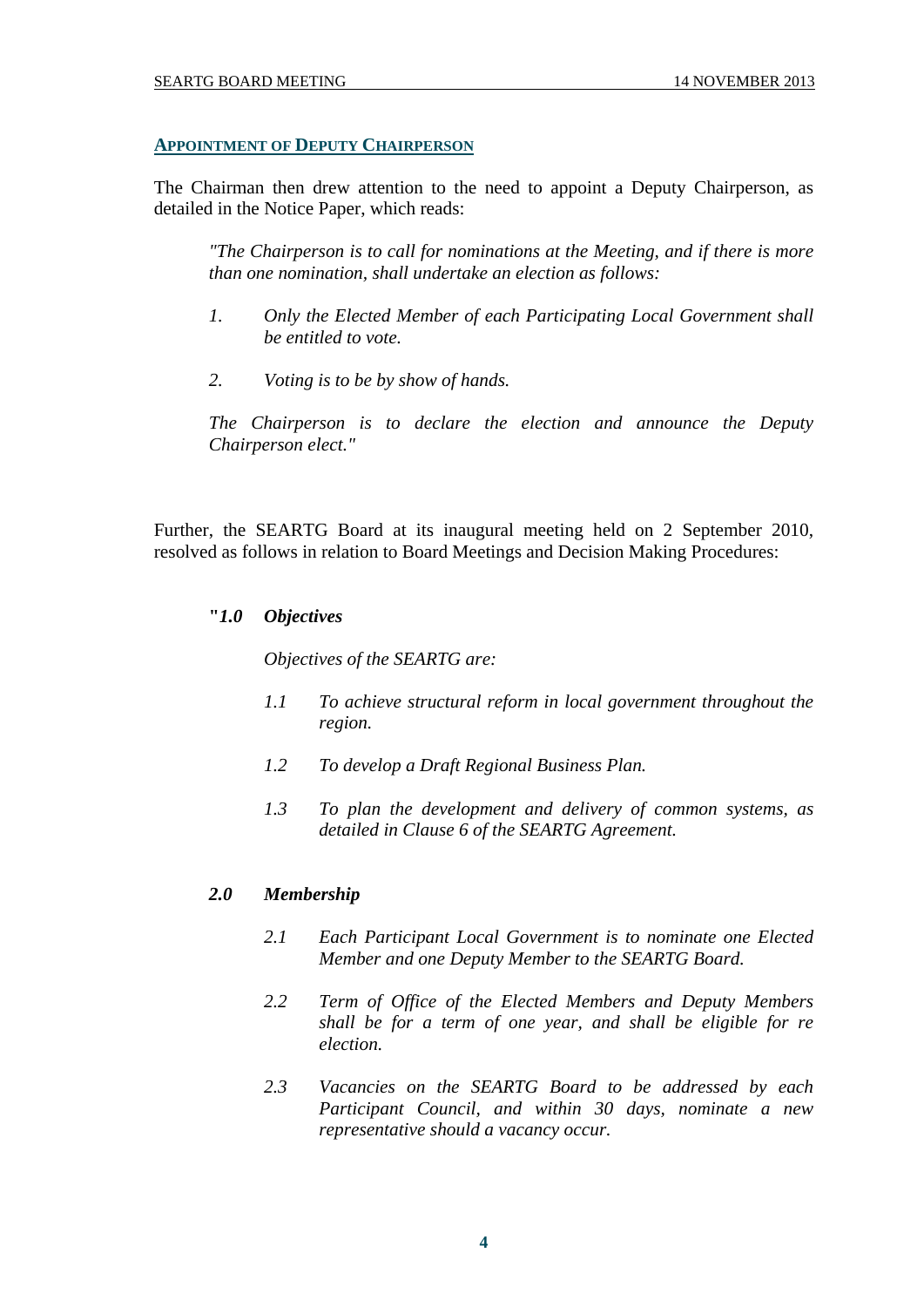# *3.0 Meetings*

- *3.1 Meetings of the Board shall be either:* 
	- *(a) General Meeting The Board shall meet at least four times per year in accordance with Clause 3.3 of the SEARTG Agreement.*
	- *(b) Special Meeting This shall be called and held for a specific purpose.*
- *3.2 Agenda for General Meeting:* 
	- *(i) Declaration of Opening/Announcement of Visitors.*
	- *(ii) Record of Attendance/Apologies/Leave of Absence.*
	- *(iii) Deputations/Presentations.*
	- *(iv) Confirmation of Minutes.*
	- *(v) Announcements by Presiding Member without discussion.*
	- *(vi) Reports.*
	- *(vii) Delegates Motions of which previous notice has been given.*
	- *(viii) New business of an urgent nature.*
	- *(ix) Closure of Meeting.*

# *3.3 Quorum*

- *(a) No item of business may be conducted at a General or Special Meeting unless a quorum of Members entitled to vote is present at the time when the Meeting is considering that item.*
- *(b) Three (3) Elected Members personally present constitutes a quorum for the conduct of the business of a General or Special Meeting.*
- *(c) If a quorum is not present within an hour after the appointed time for the commencement of either a General or Special Meeting, the Meeting shall stand adjourned to a date, time and place to be determined by the Chairperson.*

# *3.4 Calling of Meetings*

 *(a) The Chairperson, or in his/her absence, the Deputy Chairperson, and/or three (3) Board Members.*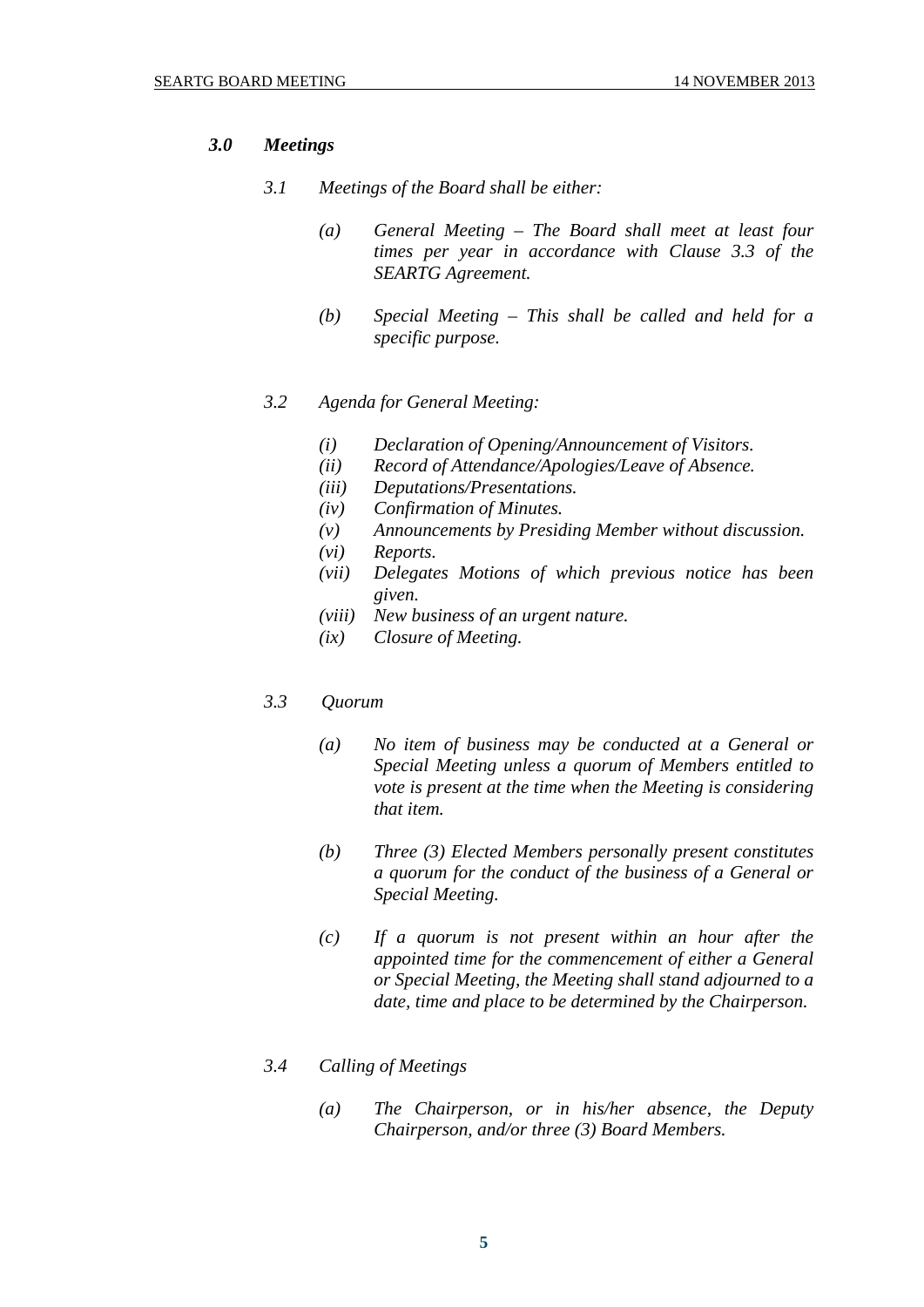# *3.5 Conduct of Meetings*

 *General and Special Meetings shall be conducted in the following manner:* 

- *(a) The Chairperson or in his/her absence, the Deputy Chairperson, and in the absence of both, a Chairperson elected by resolution of a majority of the Members present at the Meeting.*
- *(b) The Chairperson shall conduct all Meetings in an orderly manner.*
- *(c) Every question, resolution or decision shall be decided by consensus, but should a deadlock occur, a vote of all Elected Members of the Board present will be taken and a majority decision shall apply.*
- *(d) Should a vote be required, every Elected Member present shall be entitled to one vote. When a vote is tied, the motion lapses so that the status quo is maintained.*
- *(e) Voting shall be by a show of hands.*
- *(f) Full and accurate Minutes of all questions, matters, resolutions and other proceedings of every General and Special Meeting, to be entered in a book to be provided for that purpose.*

#### *4.0 Funds*

- *4.1 The Board to elect a Participant Council to control and manage the finances of the RTG.*
- *4.2 Expenditure of funds to be in accordance with the SEARTG Agreement.*
- *4.3 Monthly Financial Statements to be prepared and presented to the Board.*
- *4.4 An Annual Budget to be prepared and presented to the Board.*

#### *5.0 Secretariat*

 *5.1 The Board to appoint a Secretariat to the RTG.*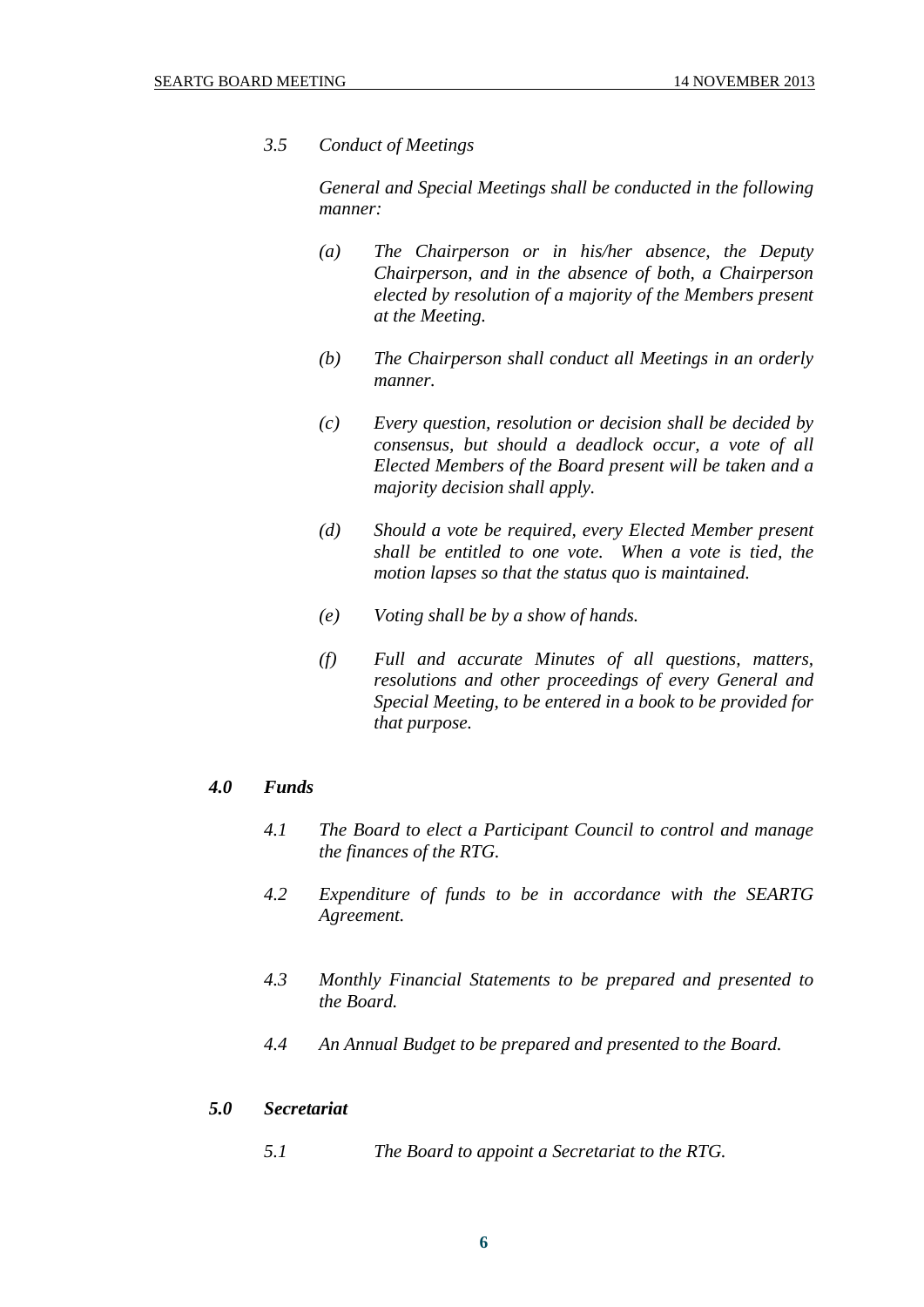# *6.0 Duties*

 *The Board Members have a duty:* 

- *6.1 To act honestly in the exercise of their powers and discharge of functions.*
- *6.2 To disclose direct or indirect interests in a matter being considered, or about to be considered, by the Board.*
- *6.3 To exercise a degree of duty of care and diligence.*
- *6.4 Not to make improper use of information or position to gain, directly or indirectly, an advantage for himself or herself, or to the detriment of SEARTG."*

The Chairman then called for nominations for Deputy Chair, with Cr D Richards nominating Cr S Uppill, Tammin Shire President.

Following the Chairman's query, Cr D Richards advised that Cr S Uppill had confirmed his acceptance of nomination as Deputy Chair.

There being no further nominations, the Chairman declared Cr S Uppill as Deputy Chair to the SEARTG Board.

By a round of applause, Attendees offered their congratulations to Cr D Richards as retiring Chair, and to Cr R Carter and Cr S Uppill on their appointment as Chair and Deputy Chair respectively.

The Chairman then confirmed Present and Apologies as follows:

# **2. RECORD OF ATTENDANCE/APOLOGIES/LEAVE OF ABSENCE**

# **2.1 Present**

| Shire of Cunderdin | - Cr R Carter  | - Shire President         |
|--------------------|----------------|---------------------------|
| Shire of Cunderdin | - Cr C Gibsone | - Deputy Shire President  |
| Shire of Cunderdin | - Mr P Naylor  | - Chief Executive Officer |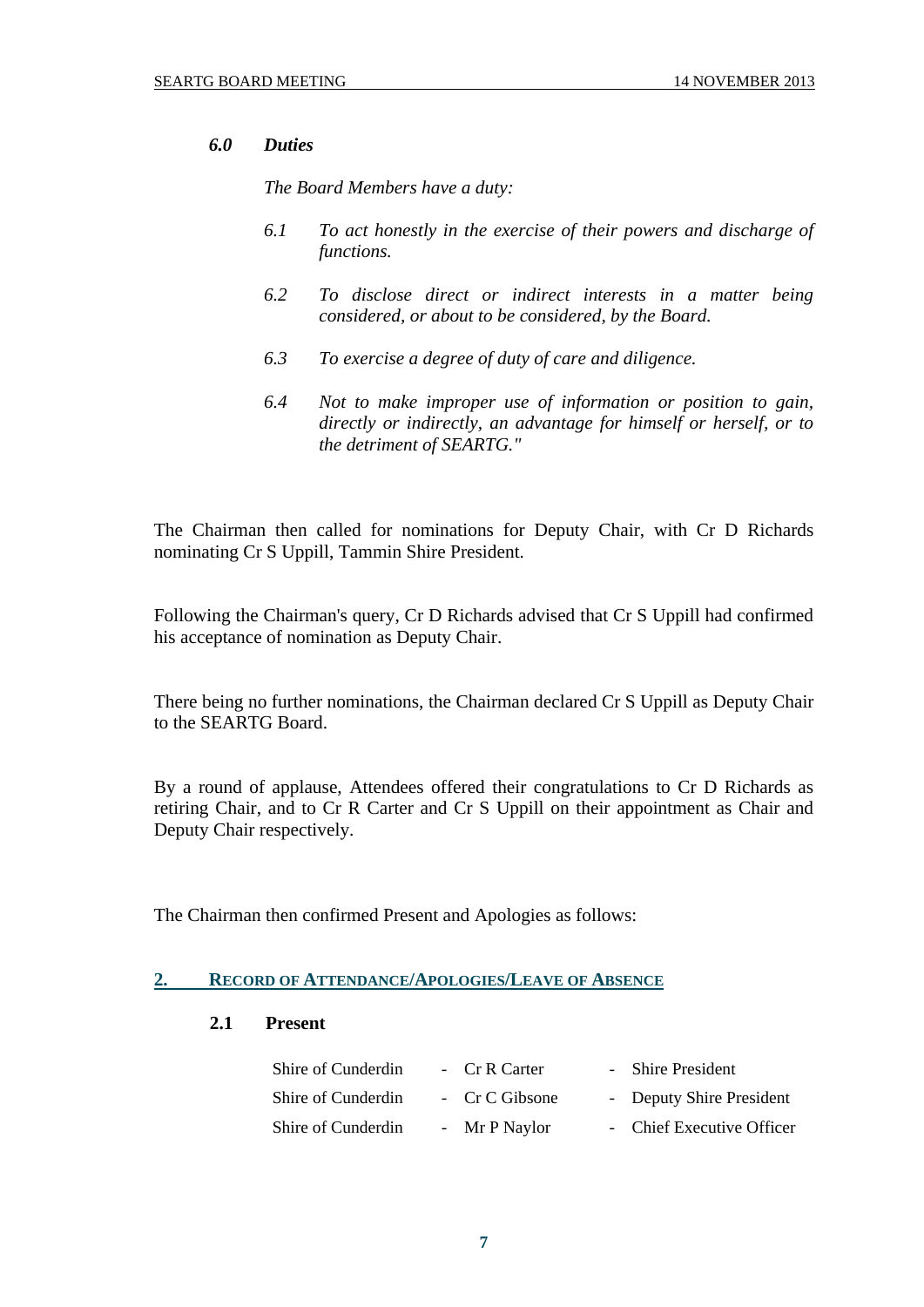| Shire of Quairading                                          |                              | Cr D Richards   |                          | <b>Shire President</b>                          |
|--------------------------------------------------------------|------------------------------|-----------------|--------------------------|-------------------------------------------------|
| Shire of Quairading                                          | $\qquad \qquad \blacksquare$ | Cr B Caporn     |                          | Deputy Shire President                          |
| Shire of Quairading                                          |                              | Mr G Fardon     |                          | <b>Chief Executive Officer</b>                  |
| Shire of Tammin                                              | $\overline{a}$               | Mr I Bodill     |                          | <b>Chief Executive Officer</b><br>(From 9:56am) |
| Shire of York                                                |                              | Cr M Reid       |                          | <b>Shire President</b>                          |
| Shire of York                                                | $\overline{\phantom{0}}$     | Cr M Duperouzel | $\overline{\phantom{0}}$ | Deputy Shire President                          |
| Shire of York                                                |                              | Mr R Hooper     | $\overline{\phantom{0}}$ | <b>Chief Executive Officer</b>                  |
| Shire of York                                                | $\overline{\phantom{a}}$     | Ms T Cochrane   | $\overline{\phantom{0}}$ | Deputy Chief Executive<br>Officer               |
| Department of Local<br>Government                            | $\overline{\phantom{0}}$     | Ms C Tuthill    |                          | Project Manager                                 |
| Western Australian<br><b>Local Government</b><br>Association | $\overline{\phantom{0}}$     | Ms J Burges     |                          | <b>Regional Cooperation</b><br>Manager          |
| Dominic Carbone and<br>Associates (DCA)                      | $\frac{1}{2}$                | Mr D Carbone    |                          | <b>Executive Officer</b>                        |
| <b>Anything Telephones</b><br>and Data (AT&D)                |                              | Mr D Reese      |                          | <b>Business Development</b><br>Manager          |
| <b>Focus Networks</b>                                        |                              | Mr D Staeck     |                          | <b>Managing Director</b>                        |
| <b>Focus Networks</b>                                        |                              | Mr D Cusens     |                          | <b>Operations Director</b>                      |

# **2.2 Apologies**

| Shire of Tammin | - Cr S Uppill  | - President  |
|-----------------|----------------|--------------|
| Shire of York   | - $CrP$ Hooper | - Councillor |

# **2.3 Leave of Absence**

Nil.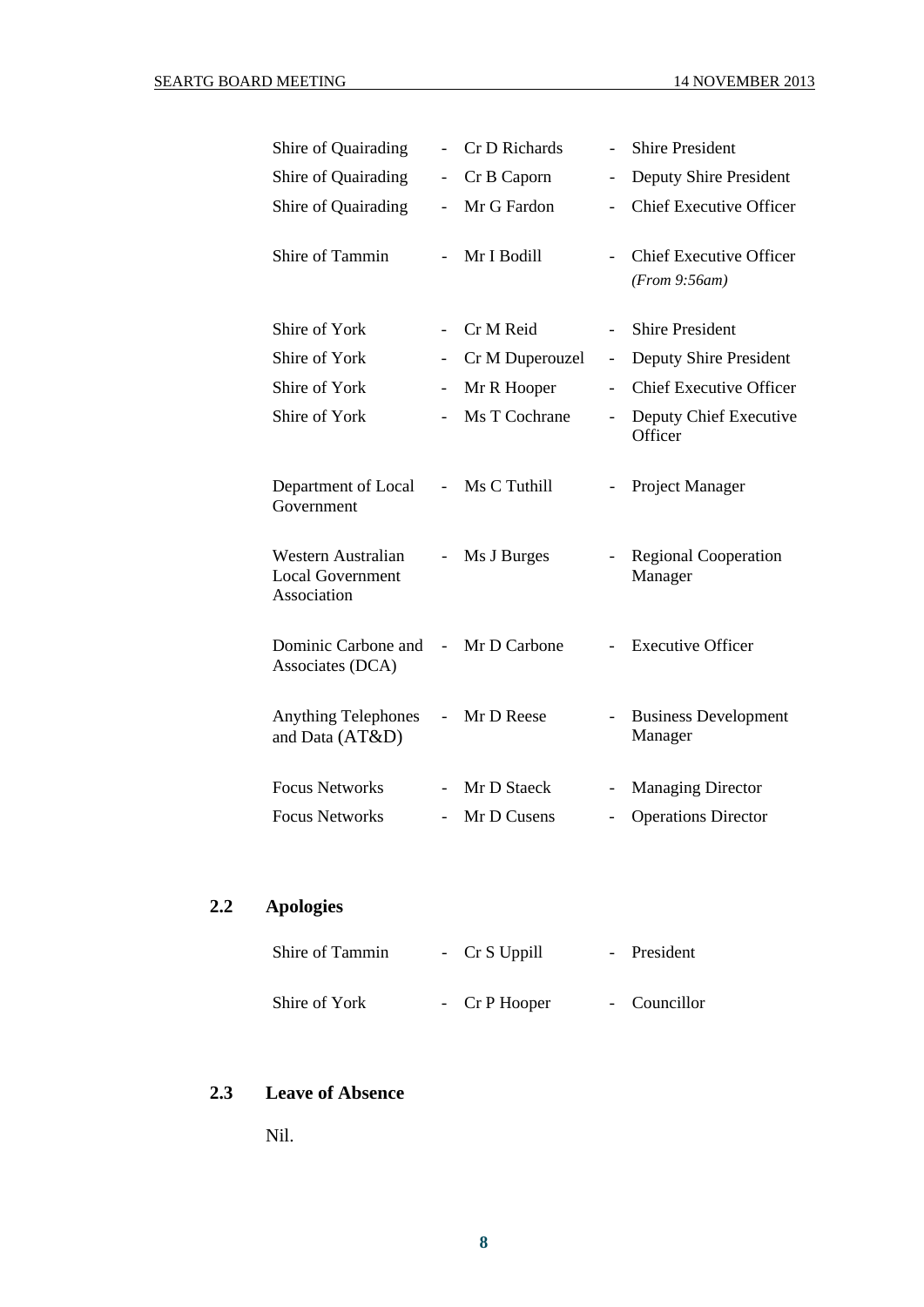### **3. DEPUTATIONS/PRESENTATIONS**

# **3.1 Deputations**

Nil.

# **3.2 Presentations**

 The Executive Officer advised that AT&D and Focus Networks representatives will provide a presentation as part of Reports RTG-019-13 and RTG-022-13.

# **4. CONFIRMATION OF MINUTES**

 4.1 South East Avon Regional Transition Group Board Meeting held at the Shire of Quairading Council Chambers on Wednesday, 16 October 2013.

Cr D Richards advised that page 26 should be amended to read ". . . *his contribution has been outstanding*", and not "astounding" as shown.

With that correction, it was:

*MOVED Cr D Richards, Seconded Cr M Reece, that the Minutes of the South East Avon Regional Transition Group Board Meeting, held at the Shire of Quairading Council Chambers on Wednesday, 16 October 2013, be received.* 

# CARRIED UNANIMOUSLY

# **Business Arising from Minutes**

Nil.

**5. ANNOUNCEMENT BY PRESIDING MEMBER WITHOUT DISCUSSION**

Nil.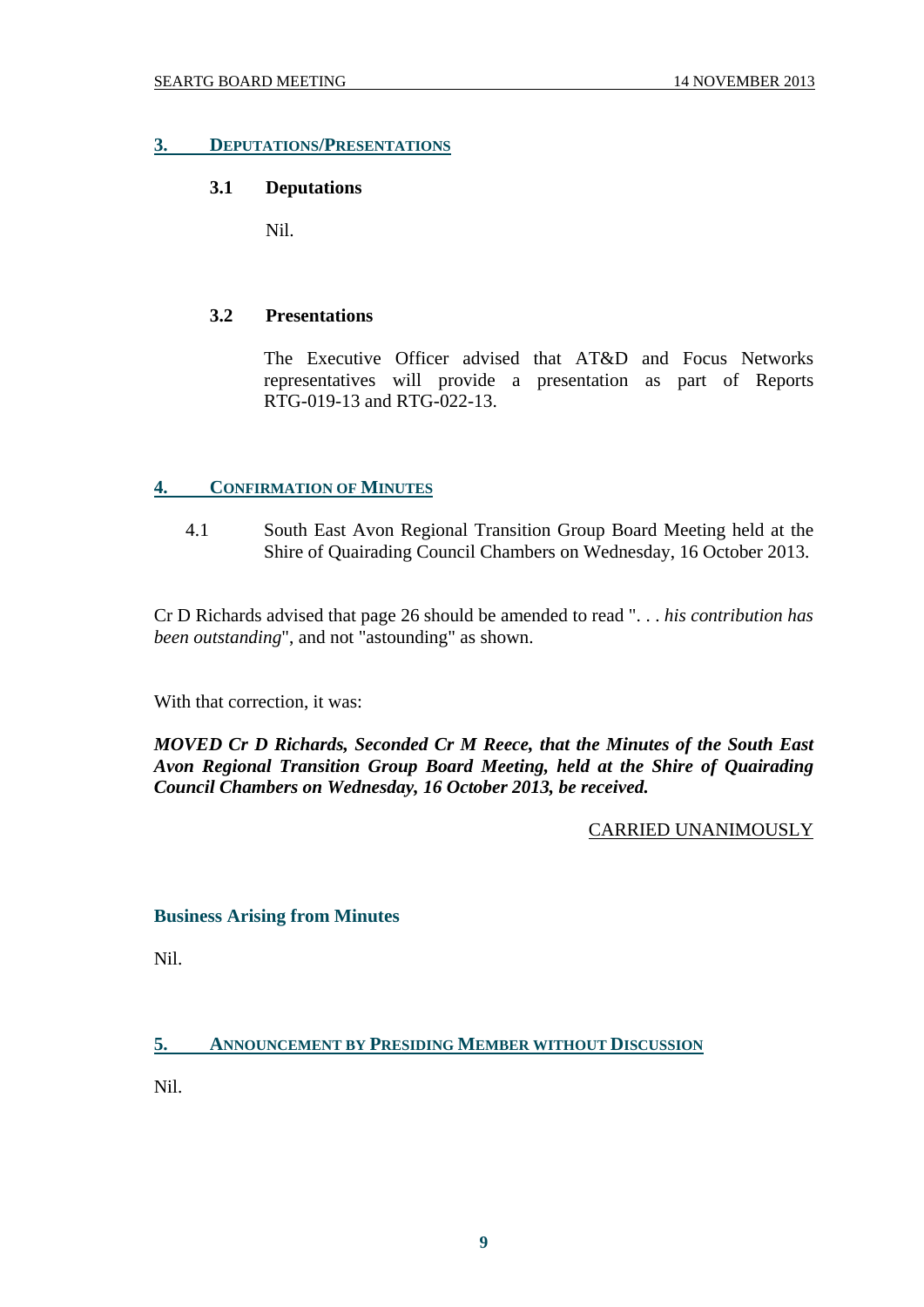# **6. REPORTS**

#### **RTG-018-13 STATUS REPORT – OUTSTANDING BUSINESS FROM THE SOUTH EAST AVON REGIONAL TRANSITION GROUP (SEARTG) BOARD MEETINGS**  (File: rtg018-13)

The Executive Officer provided comment in relation to this item of business, detailed as follows:

| <b>Item</b>                                                         | <b>Comment</b>                                                                                                                                                                              |
|---------------------------------------------------------------------|---------------------------------------------------------------------------------------------------------------------------------------------------------------------------------------------|
| Information Technology and                                          | Subject of a Report on this Agenda, with presentation to                                                                                                                                    |
| Communication Systems (ITC)                                         | be made by Consultants in attendance.                                                                                                                                                       |
| Amalgamation and Implementation Discussions held with Ms C Tuthill. | Presentation of Plan anticipated for the next SEARTG                                                                                                                                        |
| Plan                                                                | Board Meeting.                                                                                                                                                                              |
| <b>Transitional Funding</b>                                         | Approval received to amend the Pre Release Funding<br>Budget to permit \$245,000 to be allocated to<br>Information Technology and Communications (ITC).                                     |
|                                                                     | Department have implemented a change in relation to<br>the allocated overall funding of \$2.95M, with this to be<br>allocated across a five year timeframe instead of the<br>original four. |

Mr R Hooper queried the Minister's announcement that metropolitan amalgamations will be fully funded, if this is the reason behind the extended timeframe of five years, and whether it puts the Group at risk.

Ms C Tuthill advised that metropolitan funding will be consolidated, whereas funding for this Group was predominantly Country Local Government Fund, with the two being managed in total separation. Further, this reflects the Department of Local Government's negotiations with the Department of Regional Development, the subsequent cash flow to the Department of Local Government, and in turn the Department of Local Government's cash out flow to projects.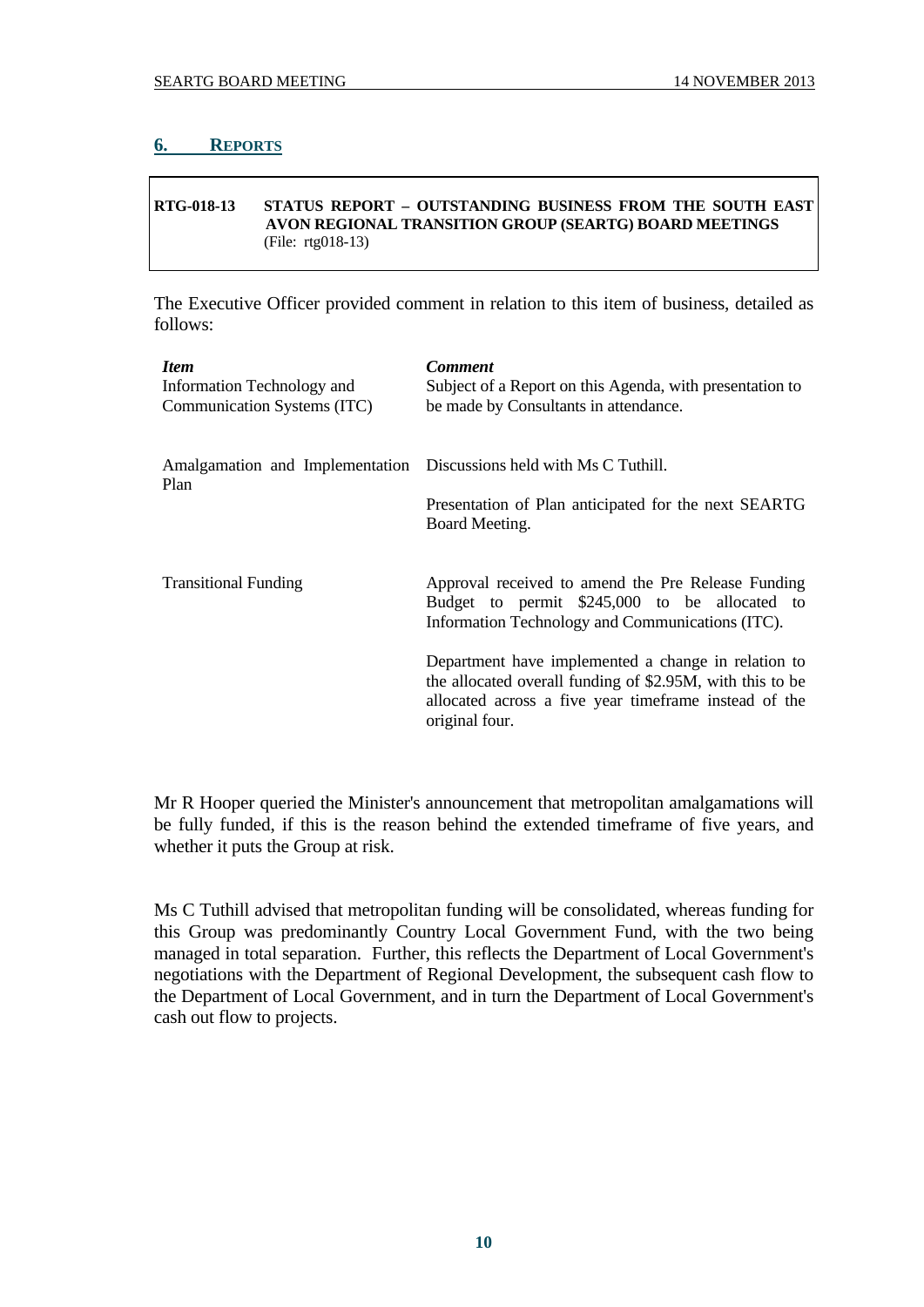It was then:

*MOVED Cr D Richards, Seconded Cr R Carter, that Report RTG-018-13 – Status Report – Outstanding Business from South East Avon Regional Transition Group (SEARTG) Board Meetings, be received.*

# CARRIED UNANIMOUSLY

#### **RTG-019-13 CLOUD BASED INFORMATION TECHNOLOGY SOLUTIONS**  (File: rtg019-13)

The Executive Officer invited representatives from Focus Networks to make a presentation to the Group, with Mr D Staeck's presentation detailing the following:

- Focus Networks were appointed by the Shire of York in May 2011 to prepare a report on the current IT status of each Participating Local Government of the SEARTG.
- This report was presented to the SEARTG Board on 13 July 2011.
- The report highlighted many aspects of the current IT setup that required attention.
- The Future State IT Report was presented to the Board on 27 July 2012.
- This report detailed the minimum requirements for hardware, software and services.
- Wherever possible, tier one hardware and software products were referenced to meet minimum requirements.
- Assumptions were made, and then broken up into overall assumptions and key feature assumptions.
- The Future State IT Report delivered a conceptual design and cost estimates for future IT solutions for the amalgamated entity.
- Questions have been raised on the concept, but in particular the associated cost estimates.
- This report lists the advantages and disadvantages of various options, with the intention of suggesting a Cloud based IT solution is not the preferred choice at this point in time for the amalgamated entity.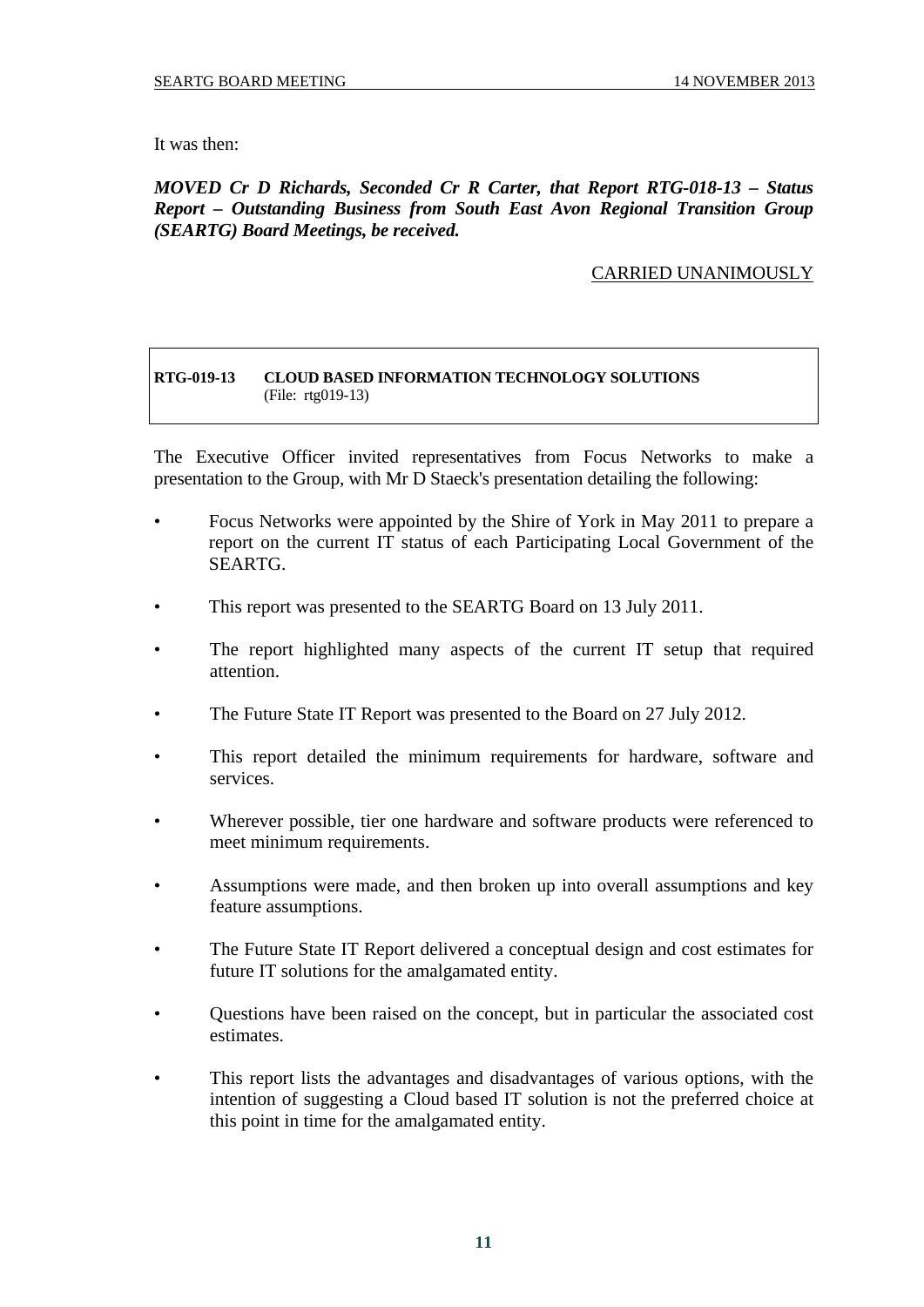- On Premise IT solution is the preferred choice.
- Defined common terms.
- Three options for hardware and software solutions, namely:

#### *Option 1 – On Premise*

 Defined as traditional server hardware located on the client's premises, that runs the client's software. Usually owned by the client, and maintained by an IT service provider. Each Participating Local Government currently utilises this model.

#### *Option 2 – Hosted*

 Defined as a server that is not located on the client's premises. This server is hosted by a provider and runs the client's software. This service is usually offered through a direct network connection that runs across a private or public network, ie internet. The provider takes over most of the management including security, memory, storage and IT support.

### *Option 3 – Cloud Base*

 Defined as hardware/software that is not located on the client's premises, but is delivered to the client as a service over a network.

- *1. Infrastructure as a Service (IaaS)* Provides the client with virtual infrastructure which is usually hosted in a data centre.
- *2. Platform as a Service (PaaS)* Provides the client development environment services where the user can develop and run in-house built applications. Services might include an operating system, databases or web servers.
- *3. Software as a Service (SaaS)* Provides the client access to already developed applications that are running in the Cloud. Access is achieved by Cloud clients, and the clients do not manage the infrastructure where the application resides.
- *4. Network as a Service (NaaS)* The least common option where the client is provided with network connectivity services such as Virtual Private Network (VPN) and bandwidth on demand.
- It is not uncommon for complex IT solutions to include two or more of these options.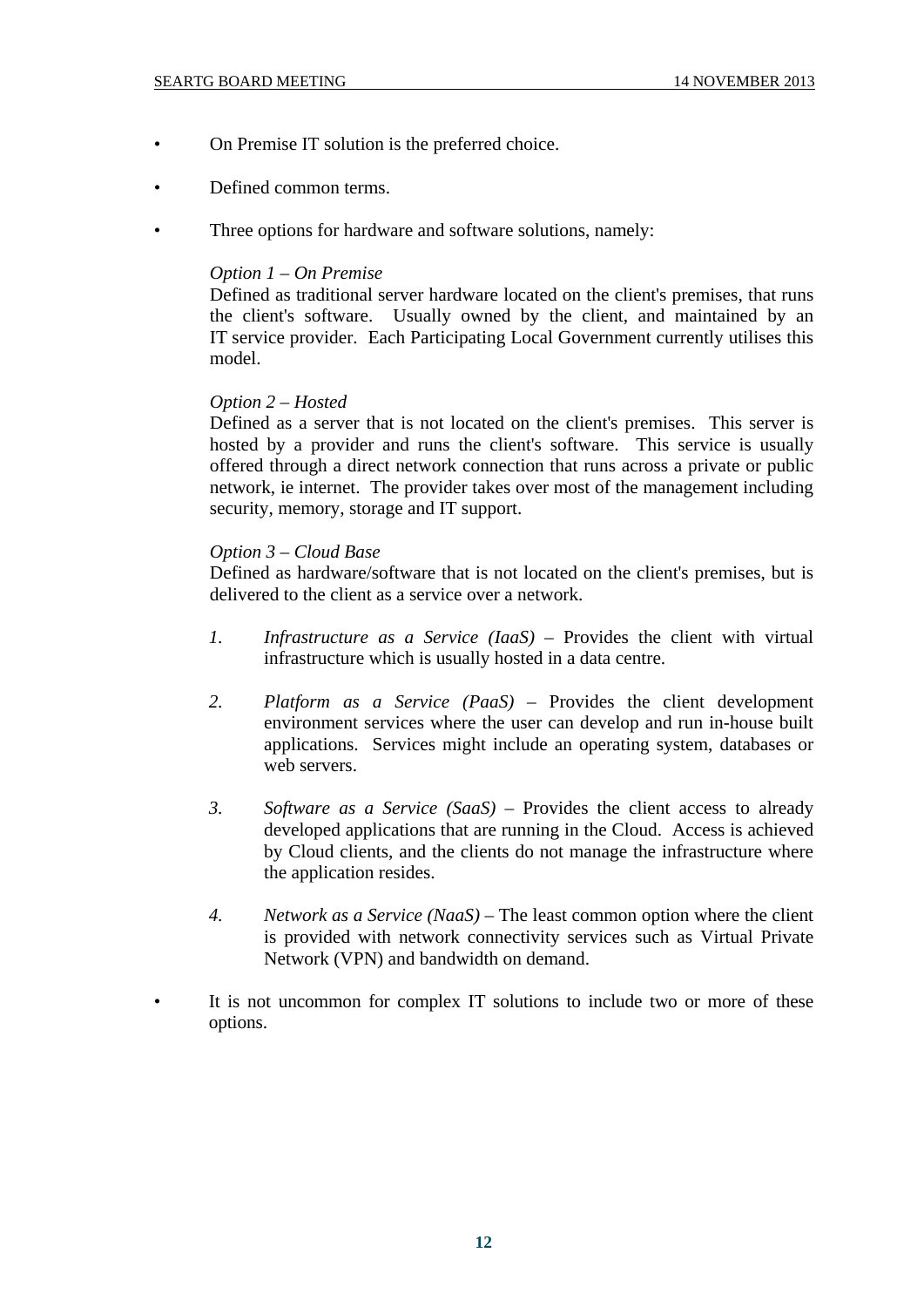| Hosted/Cloud: |  |
|---------------|--|
|---------------|--|

*Advantages* - Lower up front costs.

- Lower IT operating costs.
- Access to advanced technology.
- Improved system availability and disaster recovery.

*Disadvantages* - Subscription expenses.

- Security risks.
- Performance risks.
- Integration limitations.
- Strategic risks.
- Service Level Agreement (SLA) risks.
- Vendor lock-in. This is a dependency on the Cloud provider which makes it difficult and sometimes impossible to migrate away from a Cloud provider. It can be expensive and cumbersome to transfer huge amounts of data from an old Cloud provider to a new one.
- On Premise:

| Advantages | Communication links.<br>Sandbox environment (test environment).<br>$\overline{\phantom{a}}$<br>Application compatibility.<br>Security risks.<br>Disaster recovery.<br>$\sim$ |
|------------|------------------------------------------------------------------------------------------------------------------------------------------------------------------------------|
|            | Disadvantages - SLA issues.<br>Expansion limitations.                                                                                                                        |

- System availability.
- Physical security risks.
- Higher up time costs.
- Recommendation:

 The conceptual design and cost estimates for a future IT solution were based around an On Premise design. A number of key factors were taken into consideration, with comment provided on each, ie:

- Site locations.
- Network design.
- Core application.
- NBN.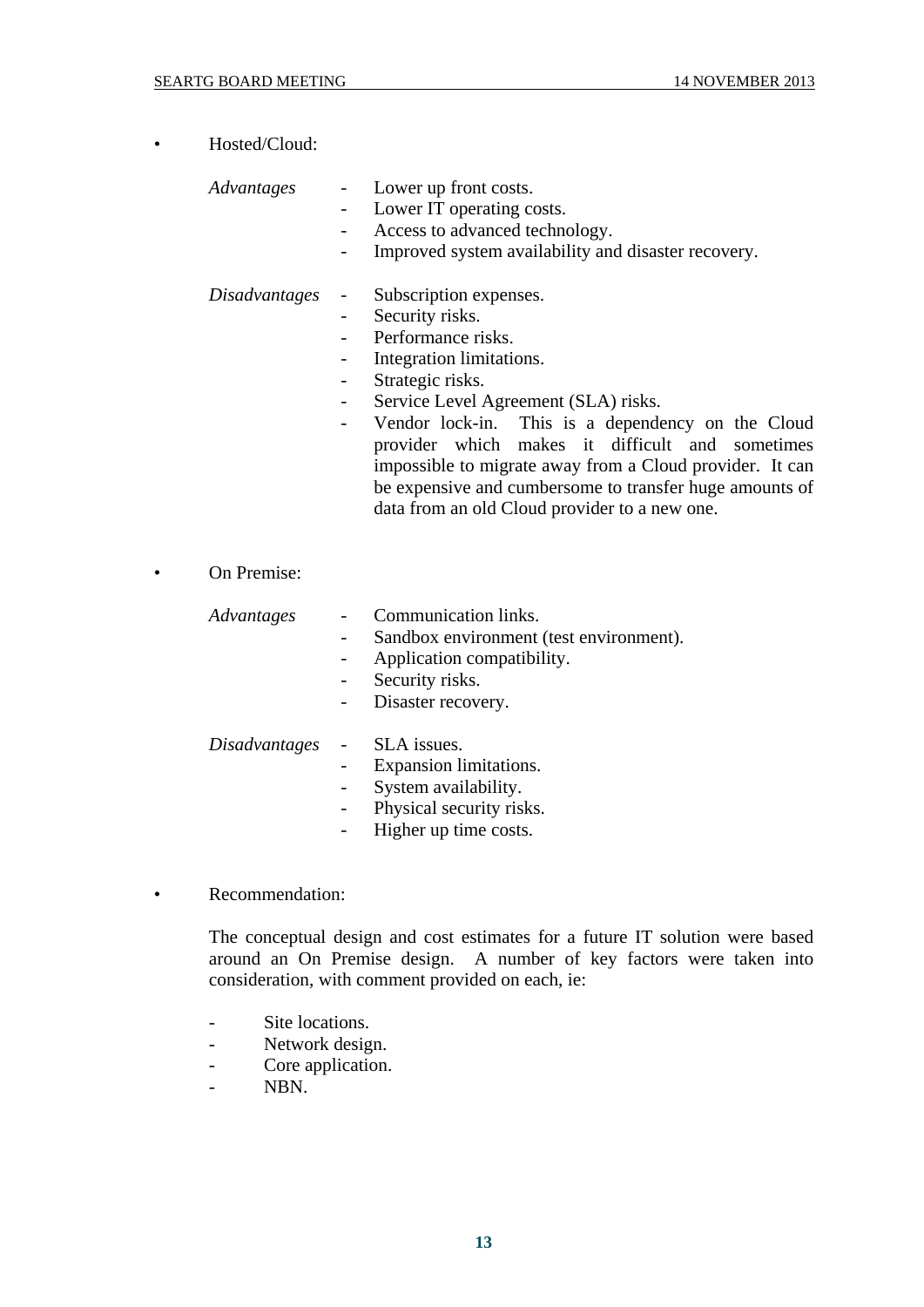Mr D Staeck then invited questions from the floor, summarised as:

Mr R Hooper • Advised that there is a willingness amongst the Group to work together, confirming that the preferred option would provide for a shared service model whether amalgamation occurred or not. Mr D Staeck • Confirmed that the proposed IT solution would permit shared services across the Group irrespective of amalgamation. Mr R Hooper • Communication process has been an issue from the beginning, with Participants operating on different platforms. This would bring everything back to a common level for all. Mr D Cusens • Confirmed that the suggested process is to have a main file server based at York, to be mirrored at each other site. • This would be updated regularly during the day. • If there were to be a communication break down the documents would remain visible at each site, but could not be edited as they would be locked down. Mr D Staeck • The data will be centrally located in York, via Microsoft DFS technology, where it will replicate data out from York to each site. This is handled by a physical server at each site that talks in real time and replicates. • If a link is cut, people in each site still have access to those documents. • When the link is restored, the remote server will communicate and restore that availability. • Depending on which application the Group selects, this could also reside on a terminal server situated at York, and could be utilised via remote desktop services.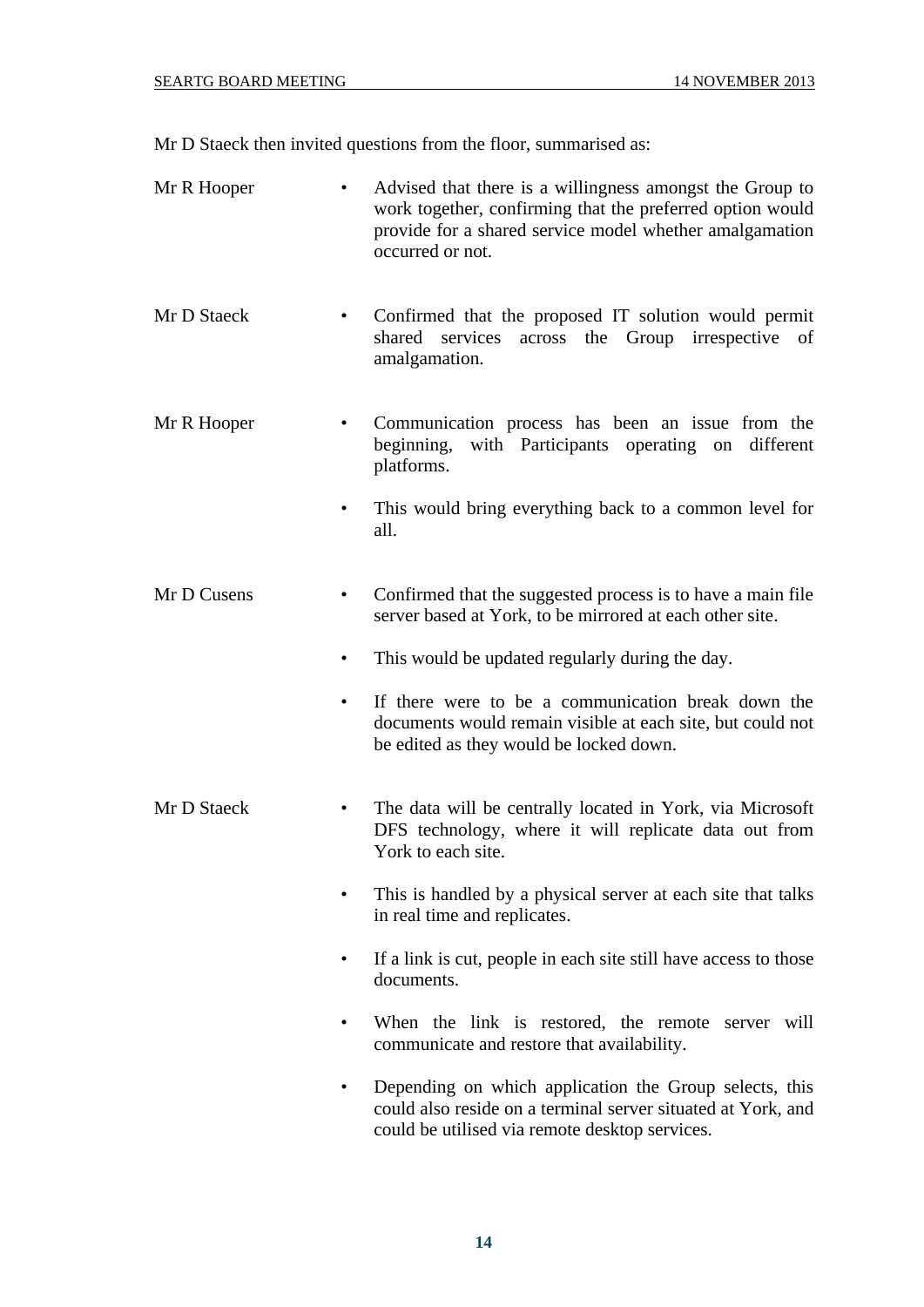| Mr D Cusens      | Other systems such as GIS may also be based at York,<br>with other Participating Local Governments having secure<br>access to the system.                                                                                                      |
|------------------|------------------------------------------------------------------------------------------------------------------------------------------------------------------------------------------------------------------------------------------------|
| $\bullet$        | If the service was down, remote sites retain their local<br>copy and accessibility.                                                                                                                                                            |
| $\bullet$        | The system has the ability to integrate copies once the<br>service is again operational.                                                                                                                                                       |
| $\bullet$        | The Microsoft reference site is an international property<br>which<br>company<br>has<br>1,500<br>management<br>servers<br>worldwide.                                                                                                           |
|                  | This proposal incorporates five servers and is considered<br>entry level by comparison.                                                                                                                                                        |
|                  | This arrangement has been undertaken across Australia<br>and overseas.                                                                                                                                                                         |
| ٠                | Microsoft replication technology is built into the operating<br>system.                                                                                                                                                                        |
| Mr G Fardon      | Queried if the central location is down, are the other<br>Participants able to continue with live receipting, rates<br>enquiries, etc.                                                                                                         |
| Mr D Staeck<br>٠ | Advised that Mr G Fardon is referring to a published<br>application such as Synergy Soft software.                                                                                                                                             |
|                  | This is slightly different, as this is an application that is<br>published out of York.                                                                                                                                                        |
|                  | The Future State Report refers to redundant internet<br>connections and redundant links.                                                                                                                                                       |
|                  | If York for example lost an internet connection, or if the<br>satellite site lost an internet connection, these would fail<br>over to a secondary connection, retaining access to the<br>published application such as Synergy Soft, GIS, etc. |
| Mr G Cusens      | If you have an extended power outage that is a different<br>story, no-one would be able to retain access.                                                                                                                                      |
|                  | It is important to have filtered power in play and UPS<br>(battery backup) to keep the system operational for as long                                                                                                                          |

as possible.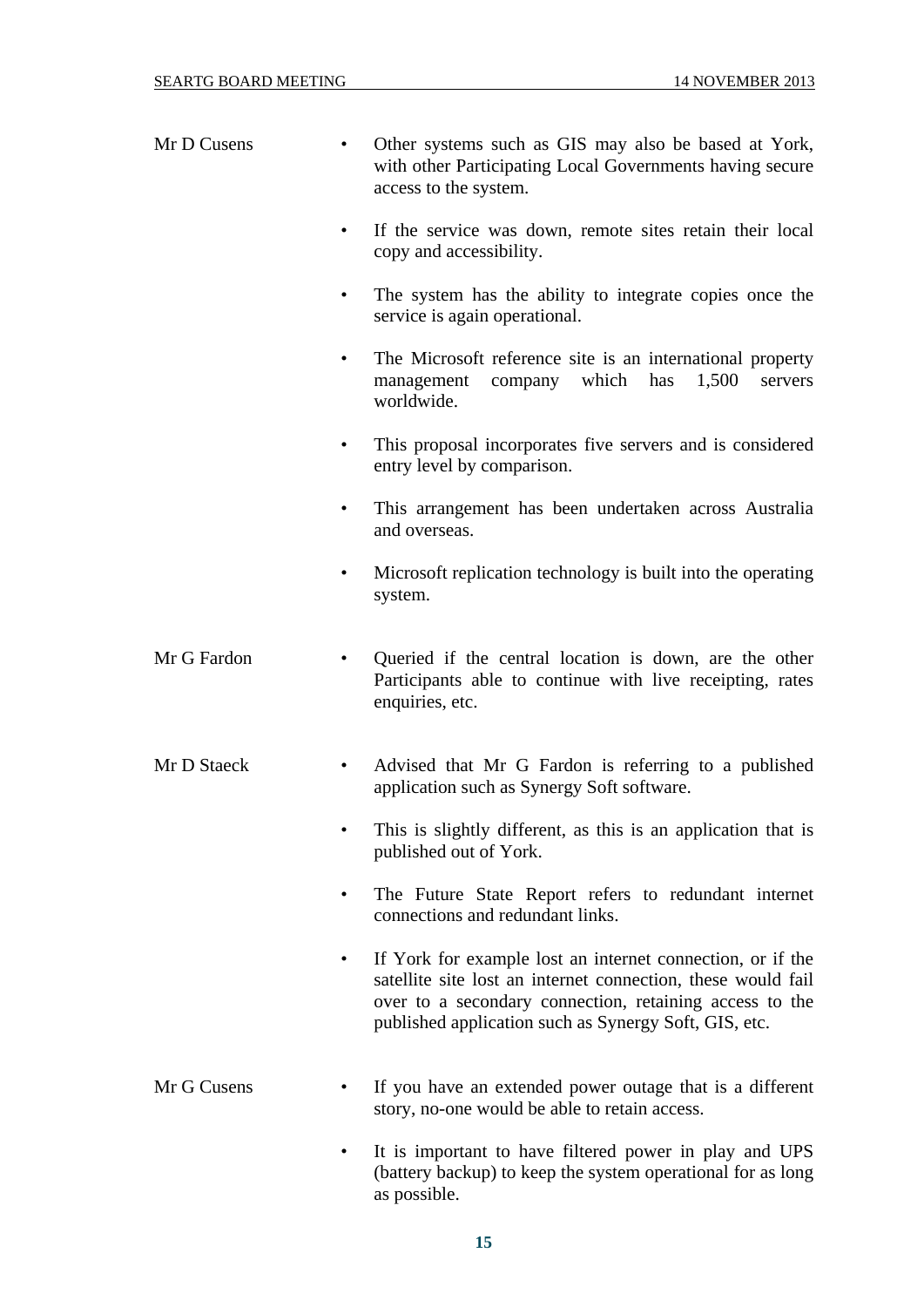|               | UPS systems and backup generators can be expensive.                                                                                                   |
|---------------|-------------------------------------------------------------------------------------------------------------------------------------------------------|
| ٠             | It is proposed to have a full hosting service, inclusive of<br>emails.                                                                                |
| ٠             | The Group currently has four small business servers which<br>host the required business needs.                                                        |
| ٠             | The proposal is to have all of this centralised on one server<br>based in York, with Participating Local Governments<br>accessing this larger set up. |
|               | Essentially the system would become a "private Cloud"<br>which delivers the services to each Participant.                                             |
| Chairman<br>٠ | Suggested that the proposal makes sense for the Group.                                                                                                |
|               | Thanked Mr D Staeck and Mr G Cusens for their report<br>and presentation.                                                                             |
| ٠             | Drew attention to the recommendation detailed on page 8<br>of the Notice Paper, namely the preference for the<br>On Premise option.                   |
|               |                                                                                                                                                       |

It was then:

*MOVED Cr D Richards, Seconded Cr R Carter, that:* 

- *1. The "Cloud Viability Report" prepared by Focus Networks, be received.*
- *2. That the preferred choice in delivering information technology solutions to the South East Avon Regional Transition Group Participating Local Governments in the current and amalgamated state, be based on the "On Premise" option.*

# CARRIED UNANIMOUSLY

Mr I Bodill entered the Council Chambers at 9:56am, and was welcomed by the Chairman on behalf of the Group.

Following Mr G Fardon's suggestion, the Chairman advised Mr I Bodill that Cr S Uppill had been elected as Deputy Chair of the SEARTG Board, asking that this be relayed to Cr S Uppill.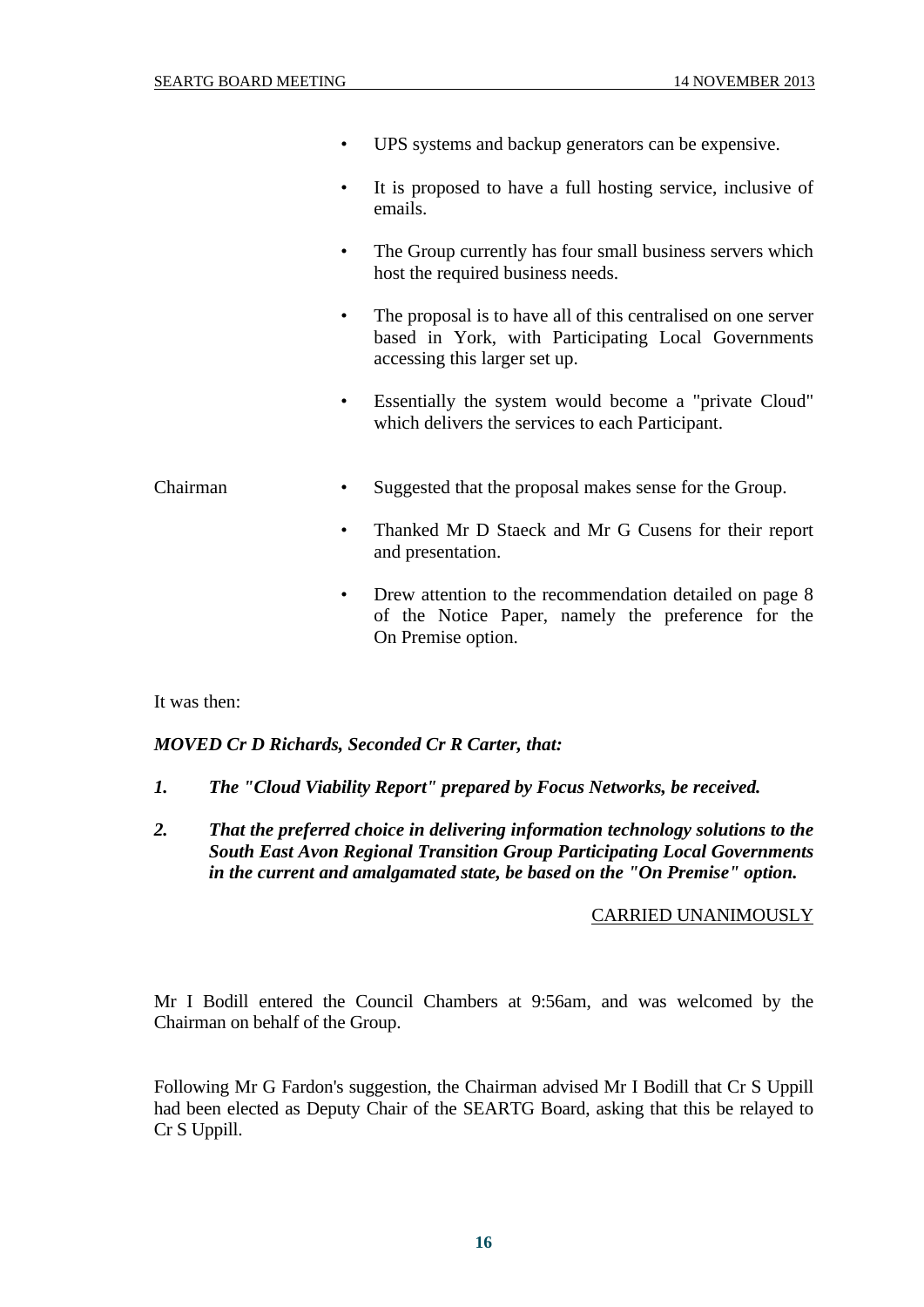Mr I Bodill then advised that Cr S Uppill's Deputy Delegate to the SEARTG Board will be Cr Carol Crane.

#### **RTG-020-13 INTERIM NAME FOR PROPOSED NEW LOCAL GOVERNMENT**  (File: rtg020-13)

The Executive Officer drew attention to this item of business, providing comment on the following points:

- Written request received from the Department of Local Government for an interim name for the proposed new Local Government.
- The interim name is required prior to the Advisory Board submitting its report to the Minister for Local Government, anticipated in December 2013.
- Advice that an interim name will suffice until suitable resources are available to undertake a Corporate Branding Study.
- Report RTG-020-13 details earlier discussions in this regard, and requirements of the Local Government Act.
- Suggestion that the "Shire of South East Avon" be the interim name.

Following Cr D Richards' query on the entity being called "the Shire of South East Avon", with the Executive Officer advising that Section 2.4 of the Local Government Act determined that a district is to be a city, town or shire, and in this instance it would need to be "Shire of . . . ".

Cr D Richards advised that given previous discussions in this regard, he was happy to move that the interim name be "the Shire of South East Avon".

Mr G Fardon sought clarification in relation to the phrase utilised within Report RTG-020-13, namely "the Shire of South East Avon" or "the Shire of *the* South East Avon, suggesting the former be utilised.

Following comment by the Chairman, the Executive Officer advised that the recommendation detailed previous SEARTG Board discussions and decisions in respect of wards, ward names, etc. Further, the recommendation offered the Group the option of advising the Local Government Advisory Board direct, or alternatively resolving to refer the matter to each Participating Local Government for endorsement.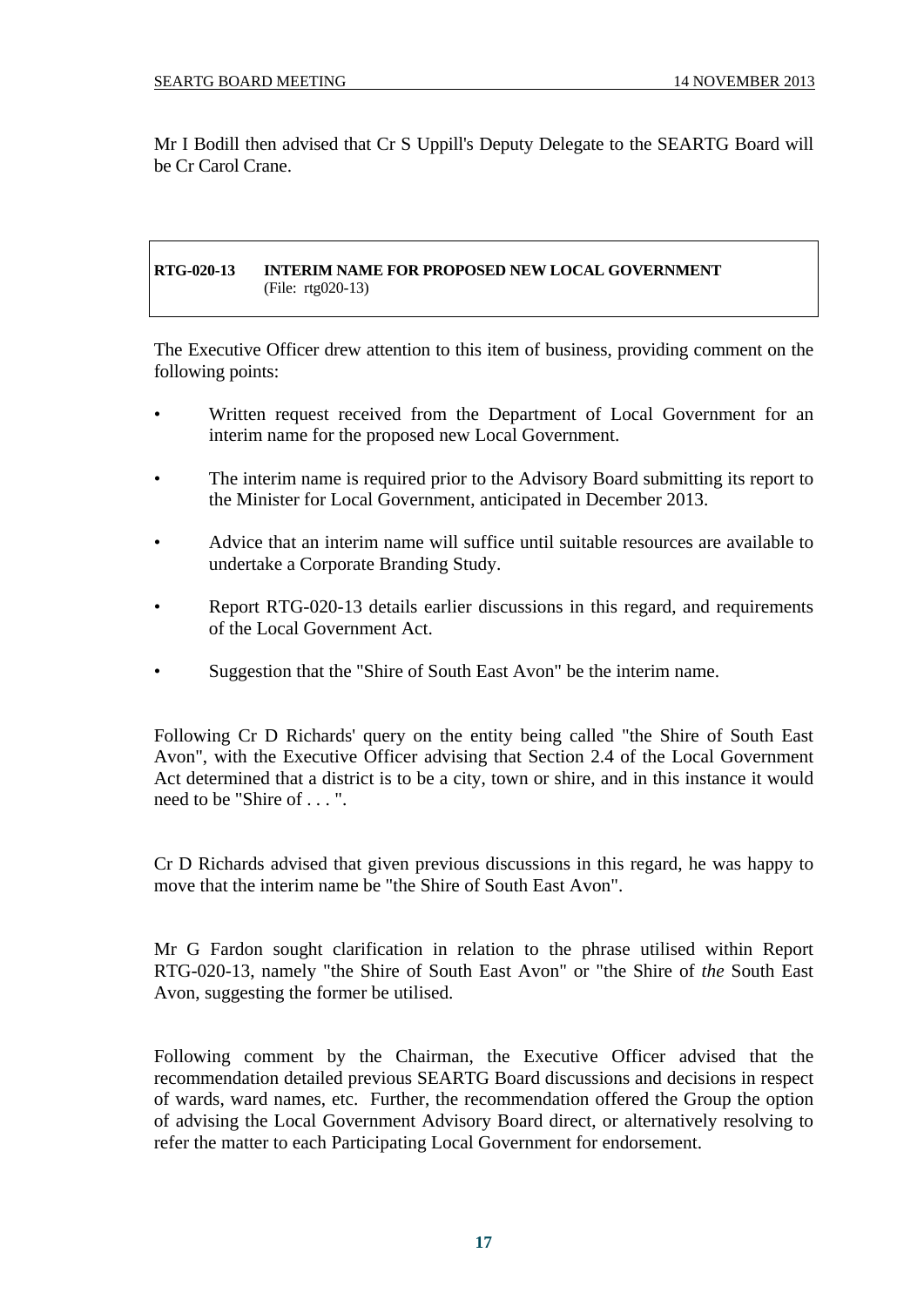General discussion followed, summarised as:

- Chairman Believed the decision to be straight forward,
- Mr P Naylor Suggested that previous Minutes detailing the suggested interim name will have been presented to each Participating Local Government Council.
	- There being no comment from each Council to the contrary, suggested that the Group provide direct advice to the Advisory Board.
- Chairman Suggested that Mr P Naylor's comment was pertinent.
- Cr M Reid Queried the retention of existing town names.
- Executive Officer Understanding that the current Shire would become the Ward, eg Cunderdin Ward.
- Cr M Reid Raised concern with changing town names to include the word "Ward".
- Mr G Fardon Advised that the intent is that the existing Shire boundary would become the Ward boundary, with no change to existing town names.
- Executive Officer The district would then become "the Shire of South East Avon", and the Wards will be Cunderdin, Quairading, Tammin and York.
	- Confirms that town names will remain unchanged.
	- There is a need for the Group to make a decision on whether the matter is referred to each Participating Local Government Council, or that the SEARTG Board advises the Advisory Board direct.
- Chairman Concurred with Mr P Naylor's earlier comment that there is no need to refer the matter back to each Participating Local Government Council.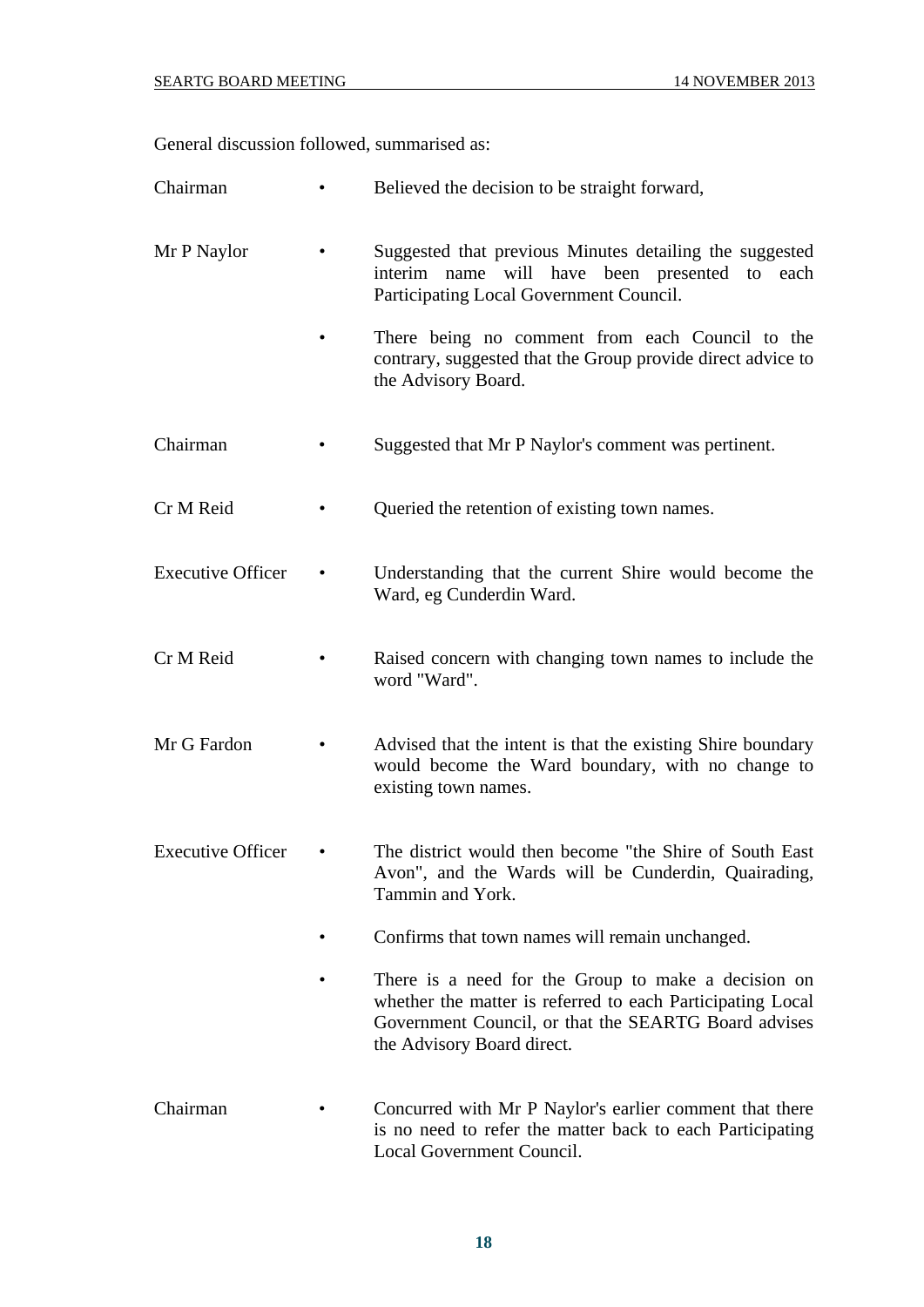- Cr D Richards Also concurred with discussions that the SEARTG Board advise the Local Government Advisory Board direct.
	- Confirmed that should a poll be requested, that the preference is for an in person election.

It was then:

# *MOVED Cr D Richards, Seconded Cr R Carter, that the Local Government Advisory Board be advised as follows:*

- *1. The interim name for the proposed new Local Government is to be the "Shire of South East Avon".*
- *2. The South East Avon Regional Transition Group Board reaffirms the following:* 
	- *(a) The election of President to be by the Council.*
	- *(b) The names for each Ward to be:* 
		- *Cunderdin Ward;*
		- *Quairading Ward;*
		- *Tammin Ward; and*
		- *York Ward.*

 *The Ward boundaries are to remain as per the current Participating Local Government Boundaries.* 

 *(c) Should a poll be requested, the preference is for an in person election.* 

#### CARRIED UNANIMOUSLY

Mr R Hooper raised the following matter, seeking input from the Group:

- York Shire has identified an anomaly within its boundary, where an area of the Great Southern Highway has only three rateable properties, with the remainder being forest.
- South of the Great Southern Highway is in Northam Shire.
- Correspondence requesting a boundary adjustment has been drafted.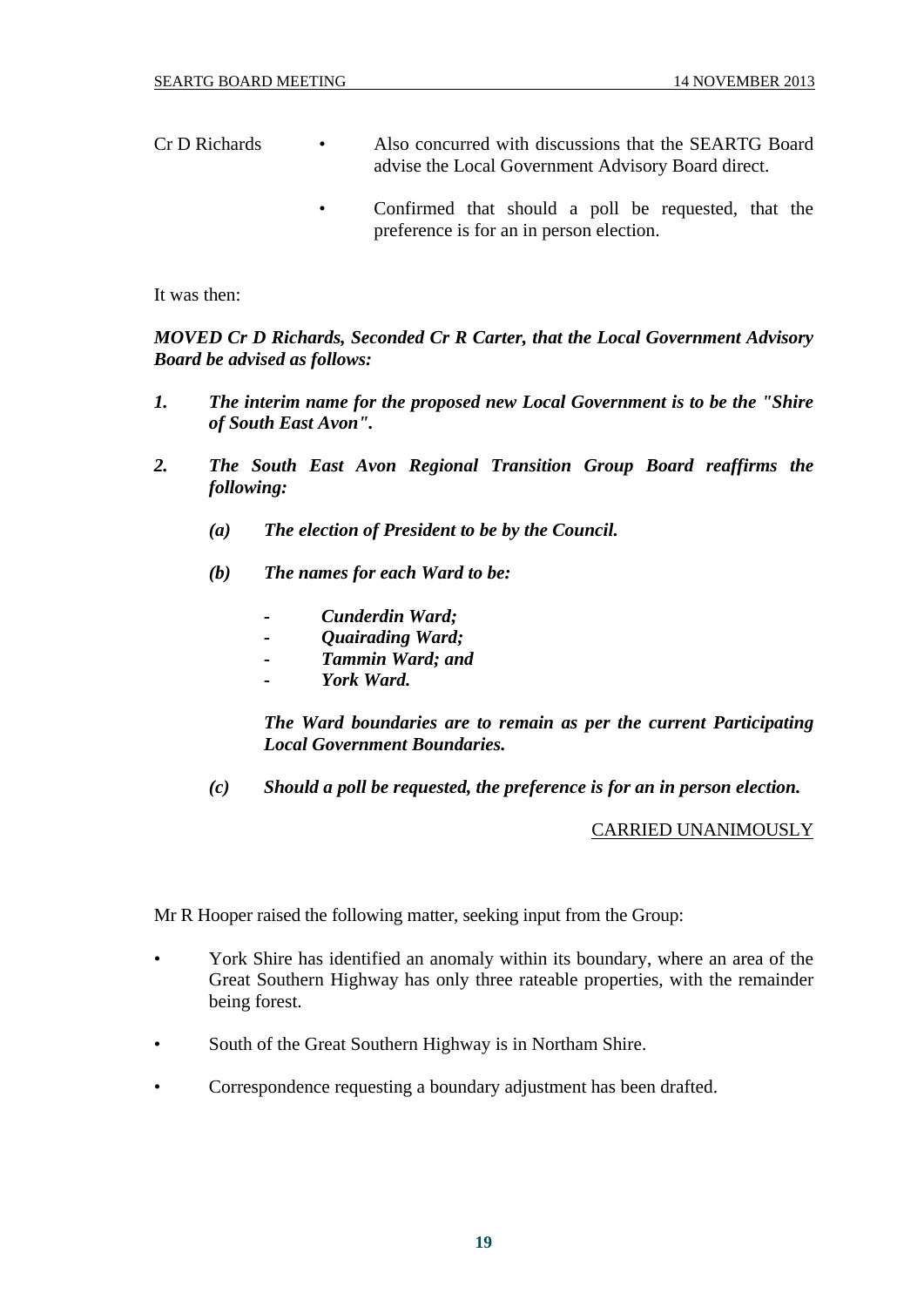- Does not believe this to interfere with the SEARTG reform process, however York will not initiate anything that may do so.
- York is happy to wait until February or March when the SEARTG process is defined before progressing with the suggested boundary adjustment.
- Input sought from the Group on this matter.

Ms C Tuthill responded with comment covering:

- Will discuss the matter with Mr R Earnshaw from the Advisory Board as to whether this can be undertaken concurrently.
- If it is not going to be a major impact, there may be scope to do so.
- Confirmed with Mr R Hooper that his intent was to submit this request to the Advisory Board.

Mr R Hooper advised:

- A draft letter has been prepared for Council consideration on Monday, 18 November 2013.
- Should Council agree with the content of the correspondence, this will be distributed seeking initial reaction from the Shire of Northam.
- There are two connected roads through the area that create traffic issues for the Shire of York.
- York's section of this road is on "Regional Roads" however Northam's section is not.
- Reiterates that York do not wish for this to interfere with the SEARTG process.

Ms C Tuthill advised:

- If the matter proves to be minor, it may be dealt with quickly.
- On that premise, it should be able to be addressed concurrently.
- Given the timing of Governor's Orders in approximately May or June 2014, there is sufficient time to deal with the matter.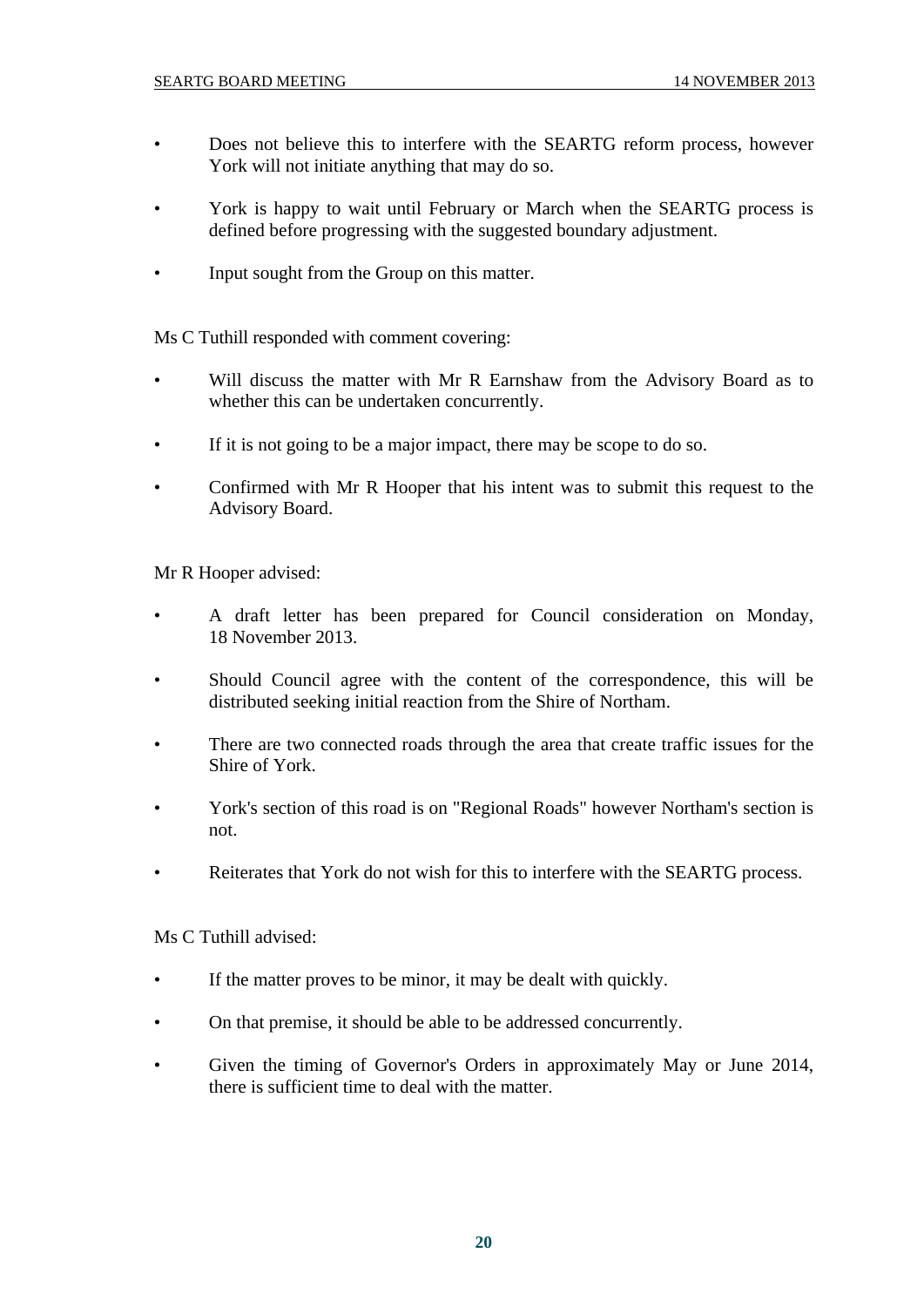The Executive Officer requested that the Order of Business be altered to permit Report RTG-022-13 – Proposed Expenditure – Information Technology Equipment, to be dealt with at this juncture. The purpose being that any decision on this Report will impact on funds available for the purchase and installation of software at the Shires of Cunderdin and Tammin. Further, suggesting that the Meeting may wish to stand adjourned to permit Mr D Reese to prepare his presentation.

### **RTG-022-13 PROPOSED EXPENDITURE – INFORMATION TECHNOLOGY EQUIPMENT**  (File: rtg022-13)

Following the Chairman's invitation, Mr D Cusens provided a presentation summarised as follows:

- Focus Networks wrote the information technology (IT) components for both the Current State Report and the Future State Report.
- Original audits for each locality were completed some two years ago.
- Recent site visits undertaken at the request of the Executive Officer to look at possible expenditure from the available Transitional Funding.
- Review undertaken of areas detailed in the Current and Future State reports.
- Analysis on how funds can be best utilised for the greater entity if amalgamation goes ahead, whilst also benefiting the Group should amalgamation not occur.
- Provided comment on the different categories of the respective attachments to this report, and why some categories were selected over others.
- Primary selections will have a major impact on what can be undertaken following the initial stage.
- Concentrated on Voice over Internet Protocol (VoIP) communications.
- This is a stand alone investment which can be integrated in the future to create a common overall VoIP network platform.
- A VoIP platform would provide features such as direct in-dial, voice mail, more line capacity, simpler Telstra account, and room for rationalisation after the process is complete.
- Other technologies selected to support the VoIP infrastructure.
- Current cabling cannot support a VoIP solution.
- Quotes obtained from cabling companies to re-cable to a centralised cabinet, whilst upgrading to a Category 6 cable.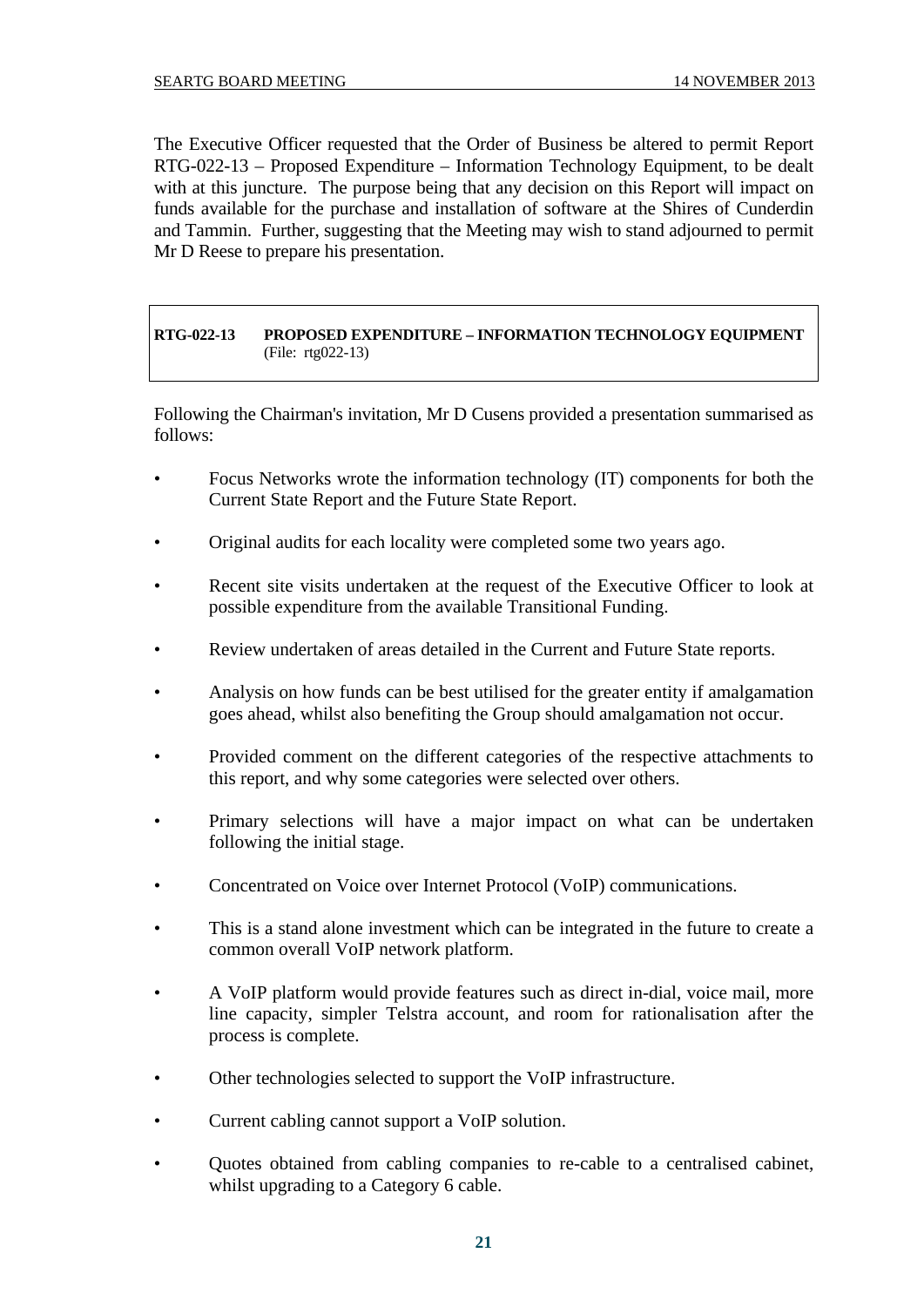- Preference to retain phone use on loss of power, with UPS systems required for this.
- Network switching is to be a stand alone box providing the appropriate network infrastructure to power the VoIP facility.
- Other areas were investigated, however budgetary constraints and associated impacts negated consideration of these, which included:
	- Internet gateways and their associated recurrent costs.
	- ISP links can amount to several thousand dollars per month.
	- Backup was highlighted as high risk; without a centralised server, backup arrangements would need to be made for four separate systems.
	- Desktop and laptop upgrade would provide faster and more reliable work stations, however each machine requires 2-3 hours labour to set up, with investment in this labour lost on amalgamation.
	- There is one small business server at each site, designed to remain as one domain.
	- One of the largest and most complicated tasks for the Group will be to remove each small business server, replace these with standard servers, and create one common domain to share network data, centralise information, and replicate to each site.
	- This would provide for one Microsoft server for emails, with the creation of a new domain name and aliases for the old domain names.
	- As suggested by Cr M Reid, for a small fee the Group could register and secure a new domain name now.
	- Local Government domain names require the *".wa.gov.au"* extension, with these being controlled by the Department of Treasury and Finance, and secure from public utilisation.
	- Domain addresses with a *".com.au"* extension are also utilised by Local Government, however these are secondary domain names and not normally related to email addresses or websites.
	- Most Participating Local Governments have upgraded their servers over the last two or so years.
	- Replacing server hardware without undertaking any other strategic Windows work will bring little benefit to individual Councils until major works are completed.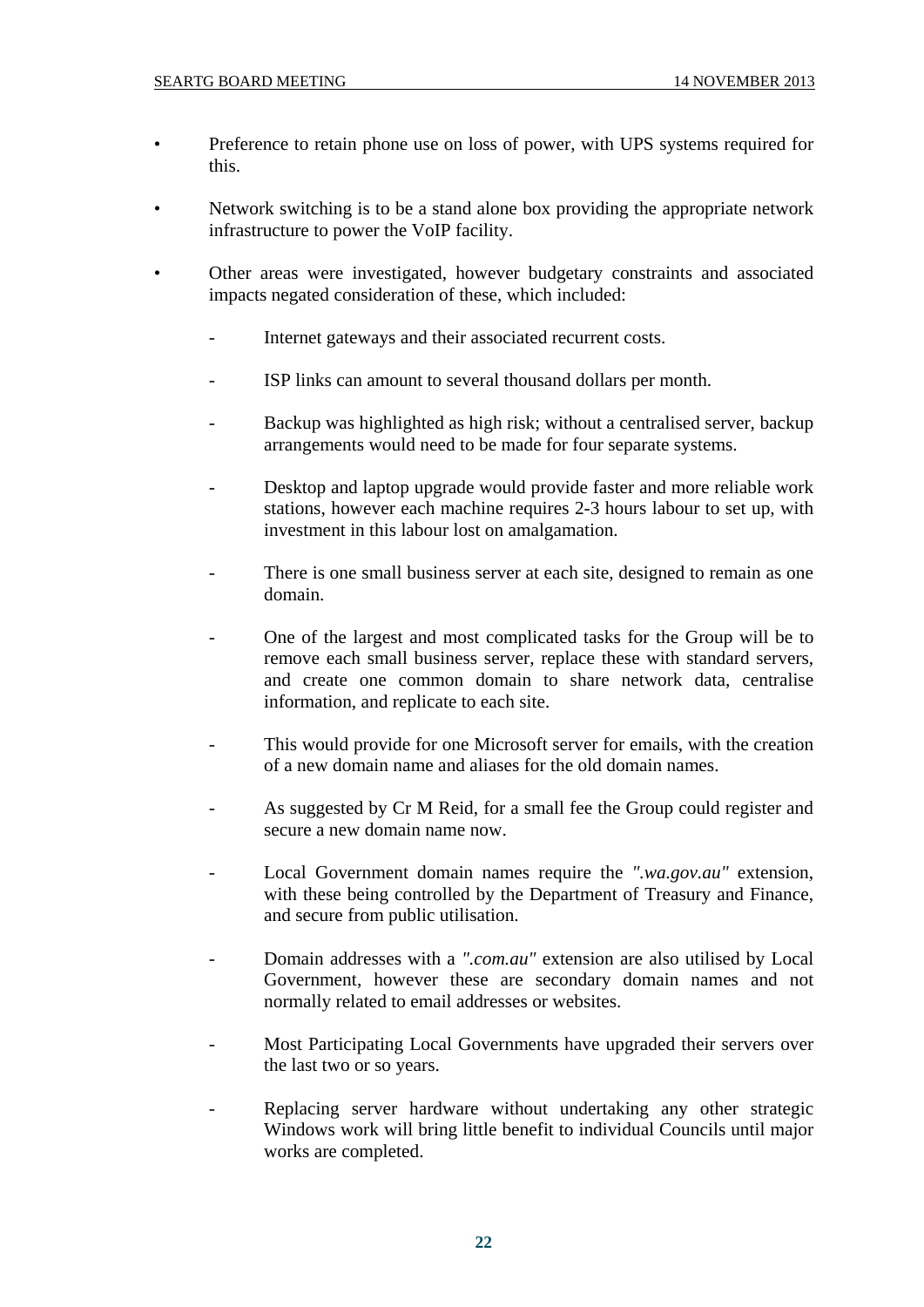- Participating Local Governments have varying anti virus platforms which are not monitored particularly well, with some not being up to date.
- Creation of a single domain with a single, centrally managed anti virus platform will be more cost effective.
- Fibre optic runs were highlighted in the Future State Report as an option to interconnect the smaller buildings, such as depots etc. This has been effectively ruled out from a pricing perspective.
- Internet connectivity solutions such as Virtual Private Network (VPN) and wireless solutions will be considered.
- Windows updates also come down to a common domain, rather than implement the Windows infrastructure on each individual domain which is not efficient or cost effective.
- The decision on implementing corporate applications such as a rates database should be undertaken as part of the overall Strategic IT Plan with a common goal and defined solution.
- Most Participating Local Governments have an ad-hoc arrangement for IT support.
- Recommendation that the Group procure an IT support arrangement for a new domain, which would be considerably more complex than the current individual server arrangements.
- Documenting individual strategies is not cost efficient with a recommendation that the Group adopt a corporate direction, and similarly with the Disaster Relief (DR) Plan.
- Process to be followed:
	- Seek quotations from cabling contractors.
	- Network switches key feature being power over internet.
	- UPS systems one adequate for both phones and server and inclusive of a surge filter.
	- Computer room re-cabling with allocation of standard cabinet, with small "Tardis" for each site.
	- York has an adequate dedicated computer room.
	- Server cabinets in each site will house UPS system, network switch, phone system, and server hardware.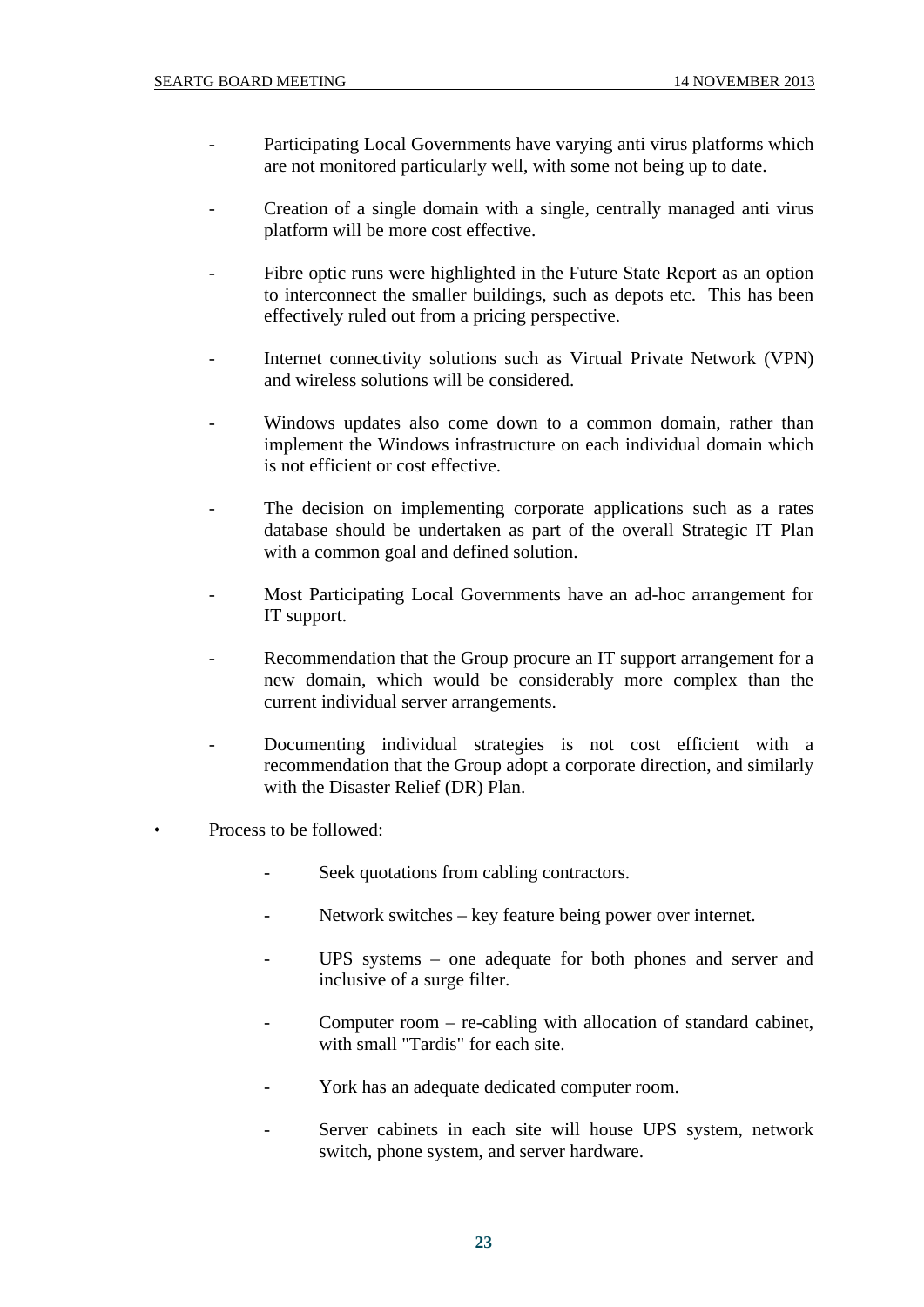- Installation will be inconvenient and noisy for a period.
- Tight timeline to implement this solution.
- Cannot change phone system until cabling is brought up to specification.
- Starting point is for cabling contractors to install dedicated power/UPS.
- All web communications, VoIP, and phone systems will utilise the new network cabling.
- Key aspect being the conversion from analogue to digital lines, which will permit direct in-dial, voice mail, voice mail to email, log on/log off of phone handsets at any location without change of phone numbers.
- This technology will permit the reception phone to be diverted to any location in times of absence, maintaining functionality of business.
- Functionality, technology and licensing is recommended for purchase now in order that these facilities will be available in the future.
- Telstra lines need to come in on a digital platform to permit the upgrade.
- York Recreation Centre currently has this technology.
- Existing main phone numbers would remain in place for a period of time with diversions to newly allocated numbers.
- Each Participating Local Government would be provided with one hundred consecutive phone numbers each.
- Eventual advertising of new numbers will be required, with suggested timing of this on amalgamation with new branding and stationery.
- Following Mr G Fardon's query, Mr D Reese advised that each location has PSDN lines, and would upgrade to digital ISDN2 over existing Telstra copper lines, and therefore no delay is anticipated as a result.
- PSDN is an analogue line as per most residential installations.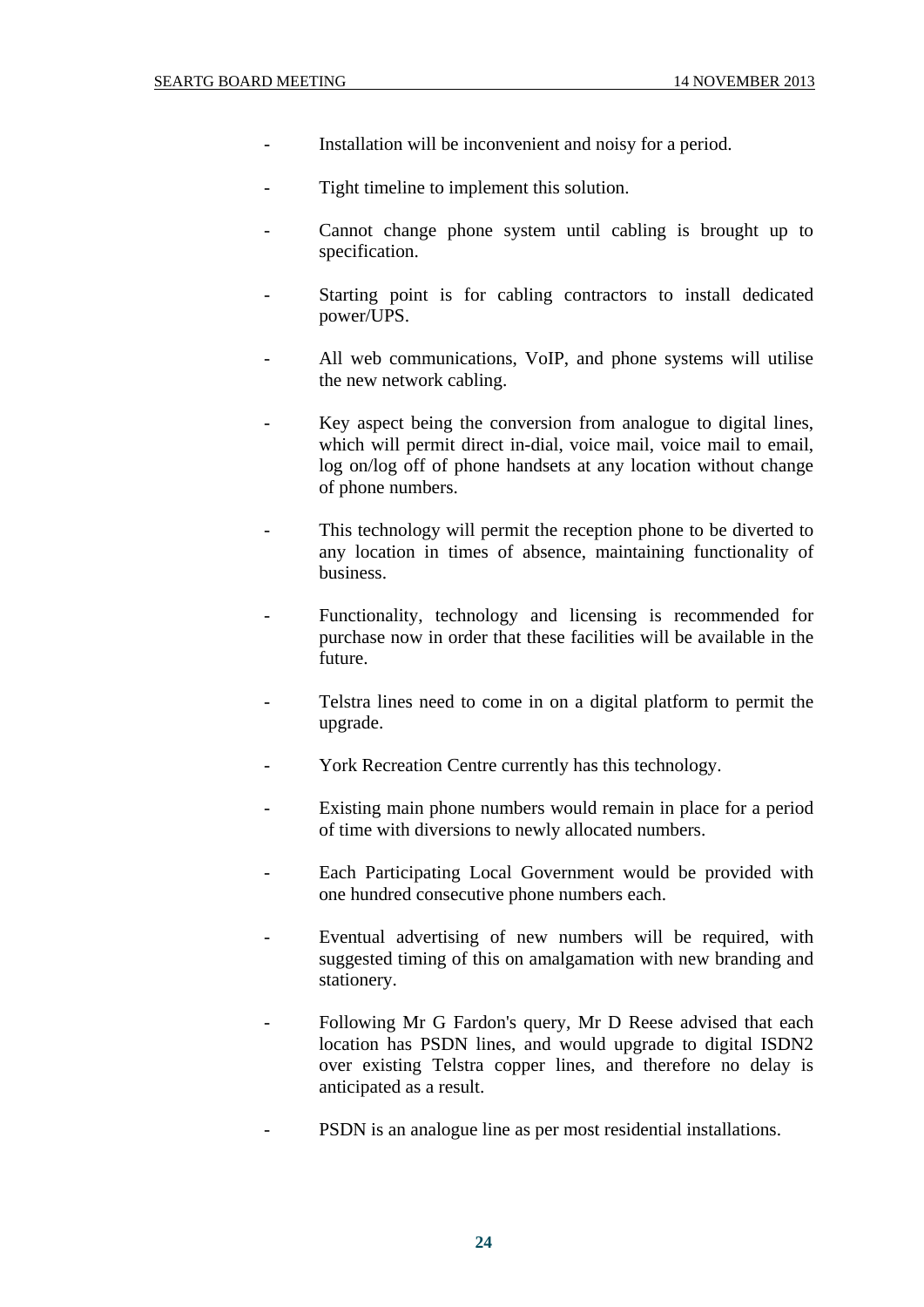- Digital service discussed has been available for many years and will permit required upgrades in the short timeframe available.
- Following a query by Mr R Hooper, Mr D Reese advised that old numbers will divert to the Receptionist.
- Staff will log on to a handset which will permit them to receive their phone calls no matter their location on that day.
- Numbers allocated will be dependent on what is available at the exchange.
- Following a query by Cr M Reid, Mr D Reese and Mr D Cusens confirmed that existing telephone numbers will be permanently redirected to the newly allocated numbers; ie should someone dial the old number they will still be put through. This will be undertaken at an IT level without awareness to the caller.
- This process has been implemented at York Hospital.
- Mr D Reese advised that this system provided the ability to redirect calls to reception, to voice mail, or mobile, in times of absence, with the ability for voice mail to be on delivered as an email.
- This system allows for seamless business operation, including the ability to transfer a call received by mobile to another phone in the system.
- Whilst not all options will be utilised immediately, utilisation will be increased over time.
- Licensing and handsets have been allowed for at each depot site, to enable the system to be rolled out as the upgrade unfolds.

Drawing attention to the tight time frame for implementation, Mr D Cusens provided the following summary:

- Will be dealing with Telstra on a very tight timeline.
- Mr D Reese has undertaken some preliminary work in relation to liaising with Telstra.
- Project to commence today, Thursday, 14 November 2013.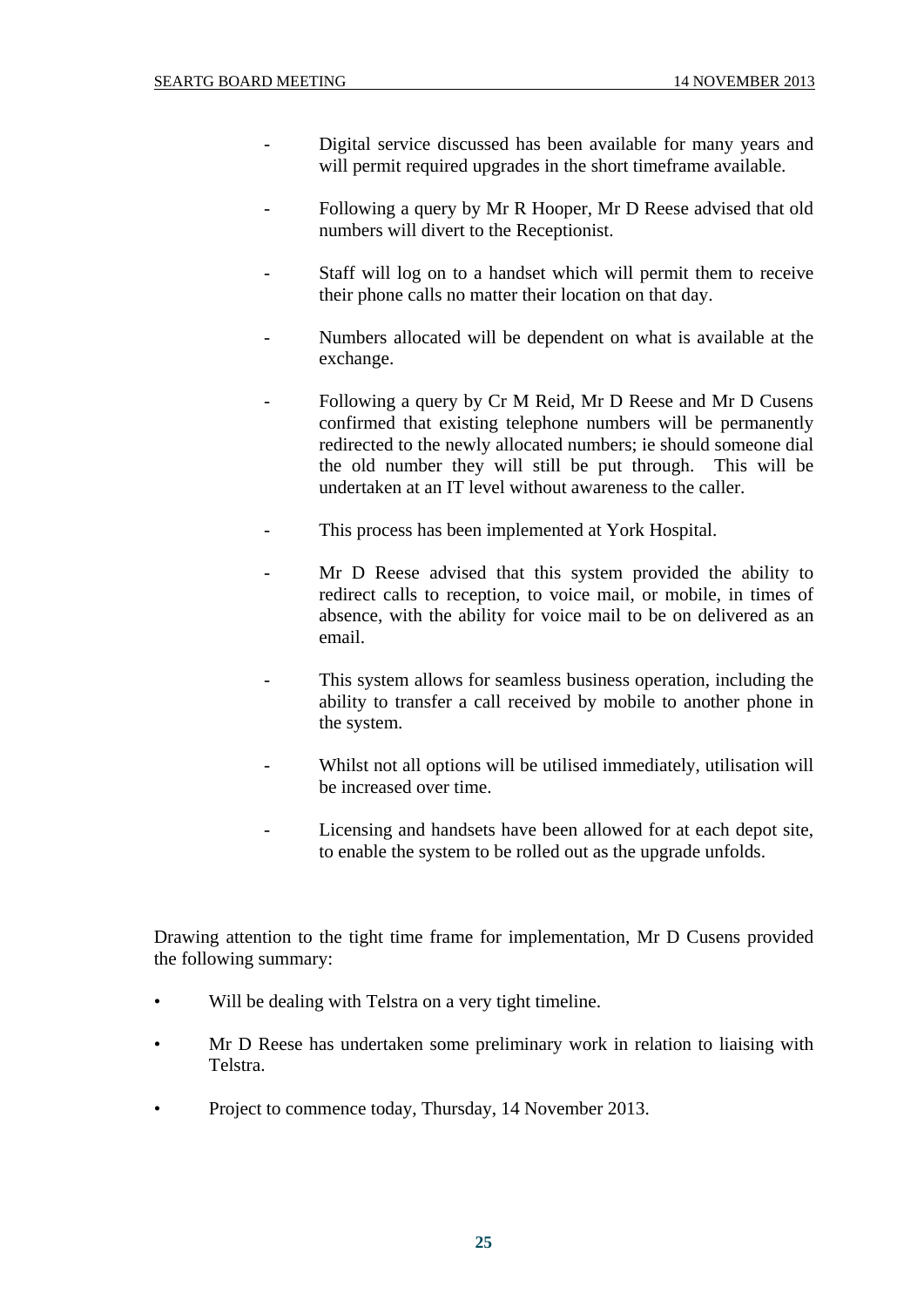- Critical point will be the York Shire Council Meeting on Monday, 18 November 2013, where expenditure would need to be formally accepted.
- Purchase orders would need to be issued on Tuesday, 19 November 2013, including Telstra, cabling contractors, suppliers, etc.
- Telstra paperwork would need to be signed off on Tuesday, 19 November 2013.
- Hardware requires a two week lead time.
- Project contract also to be signed on Tuesday, 19 November 2013.

Following the Executive Officer's advice, on behalf of Focus Networks, Mr D Cusens declared an interest in relation to this matter, providing additional comment as follows:

- Focus Networks put a proposal to the Executive Officer to project manage and provide network configuration for this project.
- There will be different entities involved in the project.
- Focus Networks are on the Western Australian State Government Common Use Agreement (CUA) Panel.
- Focus Networks have considerable experience in Local Government operations.
- Large component of the project will be the telephony aspect and required cabling.

Mr D Cusens then continued with his summary, detailed as:

- Equipment and data cabling would need to commence on Monday, 25 November 2013.
- Data cabling has the longest project scope to be completed in two halves, and extending to the end of January 2014.
- Old cabling and phone sockets will be removed on installation of the new phone system, with patching and installation of blank face plates.
- VoIP will require equipment to be ordered for UPS and network switching installation, with this required prior to installation of the phone system. This will roll out before Christmas and conclude at the end of January 2014.
- Very tight timeframe to ensure funds are expended in the month of December with some works carried over into January 2014.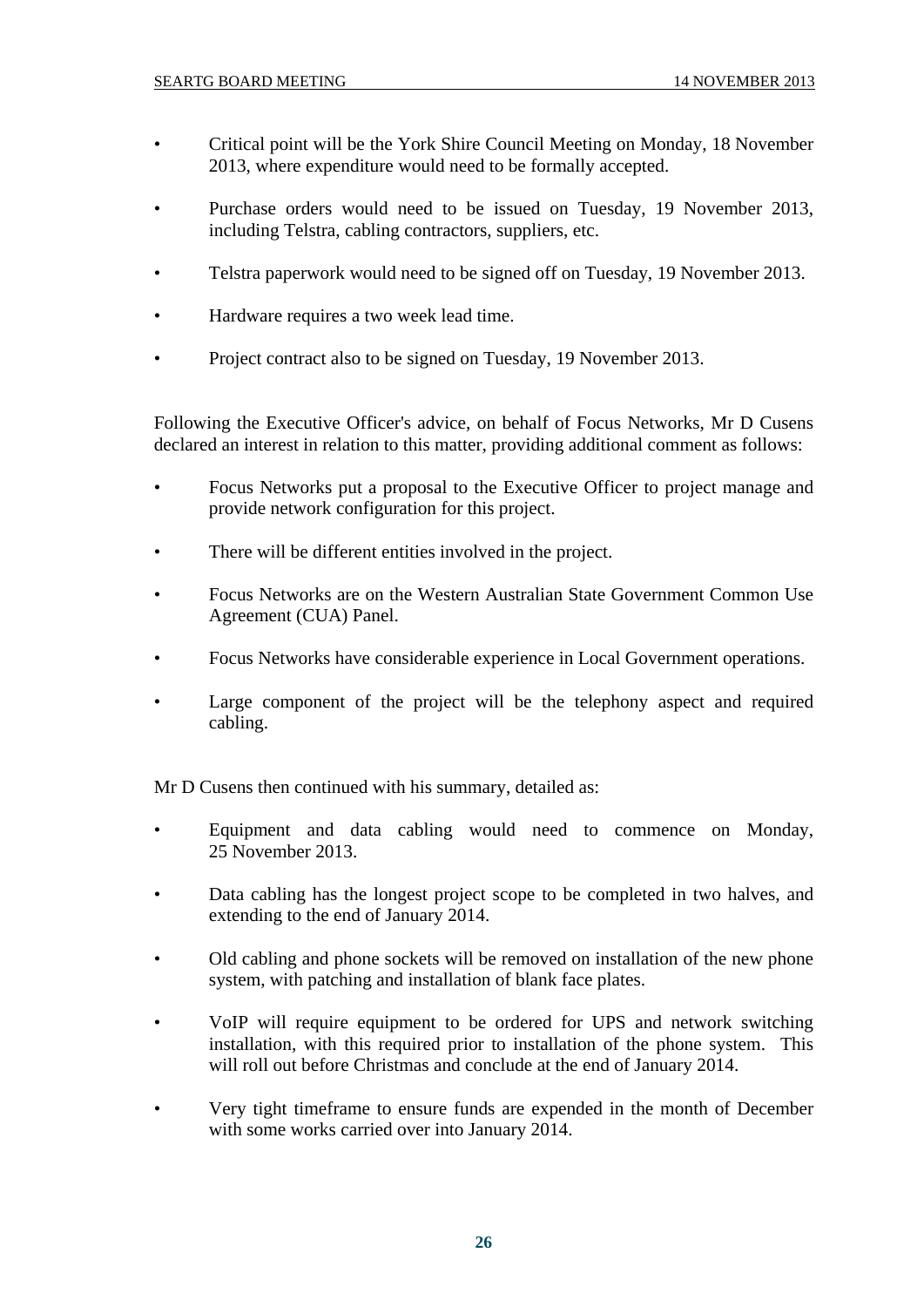Mr G Fardon raised concern with maintaining communications during the fire season, with Mr D Reese confirming that the new system will run in tandem with the old in order to eliminate such issues.

The Chairman queried worse case scenario of not making the required expenditure deadlines.

Mr D Cusens responded with comment on the following:

- Critical aspect relates to Telstra's timing.
- Most suppliers are flexible in receiving expenditure in the month of December.
- Timing of Telstra contract signing is crucial to the timing of works.
- Telstra has a monthly billing cycle, with considerable effort required to liaise with Telstra on works to be included in the December account rather than January 2014.
- Telstra has an embargo every year from mid December to mid January which impacts on this process.

Following the Chairman's further query on where the Group stood if works were not billed in time, Ms C Tuthill advised that:

- Evidence provided on work being undertaken and completed.
- Whether invoicing/payments fall within a particular billing period is not the issue.
- Timing of entering into contracts and forward works to be done.
- Does not consider there to be an issue, with the proposed works schedule.

Mr D Cusens continued with his summation:

- Main issue surrounds Telstra works, and the need for billing on a monthly basis.
- If invoicing/payment slipped to January 2014, work will still continue in the background.
- Scope will break down to detail cabling roll out per Participating Local Government.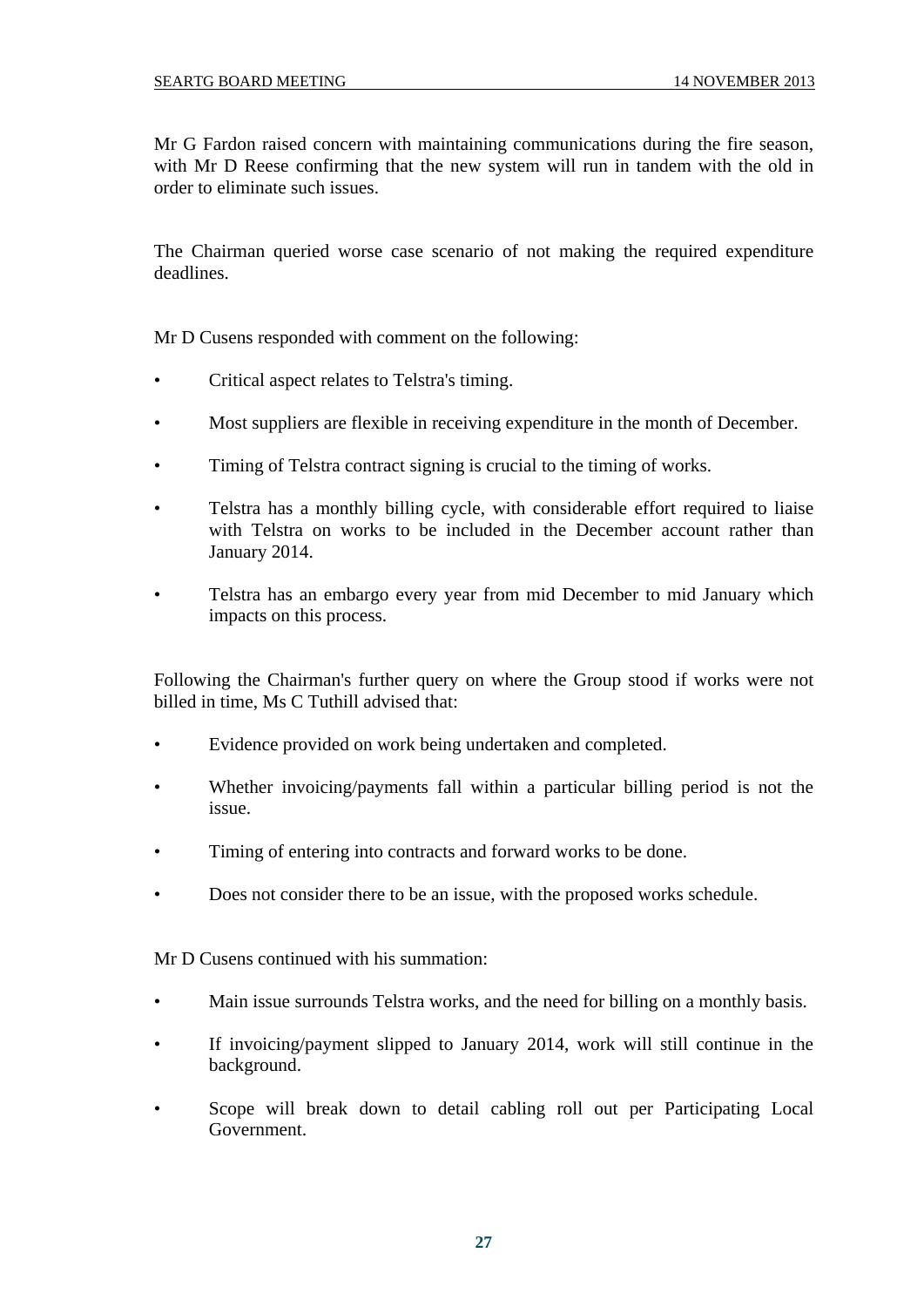Mr R Hooper suggested that if York Shire Council accepts the expenditure on Monday, 18 November 2013, and contracts are signed on Tuesday, 19 November 2013, then this would lock in the IT component of the Transition Funding. Further, the delivery period may extend by a week or so, but the contracts would be secured.

Ms C Tuthill advised that the allocation has already been approved, and it is up to the Group on how those funds are expended.

Mr R Hooper advised that the Executive Officer had queried if York Council would accept a late item on this matter at its Ordinary Meeting of Monday, 18 November 2013, otherwise the matter would not be considered until the December Meeting, or at a Special Council Meeting, which would extend the timeline.

Mr D Reese drew attention to the Group's concern on Telstra's timing, advising that AT&D are a Telstra Help Desk and Telstra Enterprise and Government Partner, and as such, any Telstra requests or queries can be made direct to AT&D for resolution.

Mr R Hooper then queried York's VoIP rate via the WALGA/Telstra billing system, with Mr D Reese advising that this will not change, with existing WALGA rates remaining in place.

Ms J Burges drew attention to the Group undertaking an infrastructure change, not a contractual arrangement.

Mr D Cusens advised that York's VoIP system was installed in the office only, however once the network connectivity was upgraded, there would be free call between office extensions, and the ability to look at additional Telstra services such as Session Initiation Protocol (SIP) which could provide additional savings.

Mr D Reese further advised that Telstra accounts would be consolidated in an amalgamated state.

Mr D Cusens stated that there were some Participating Local Governments who were not on the Telstra/WALGA billing system, and that this status quo would remain until such times as a formal review was undertaken.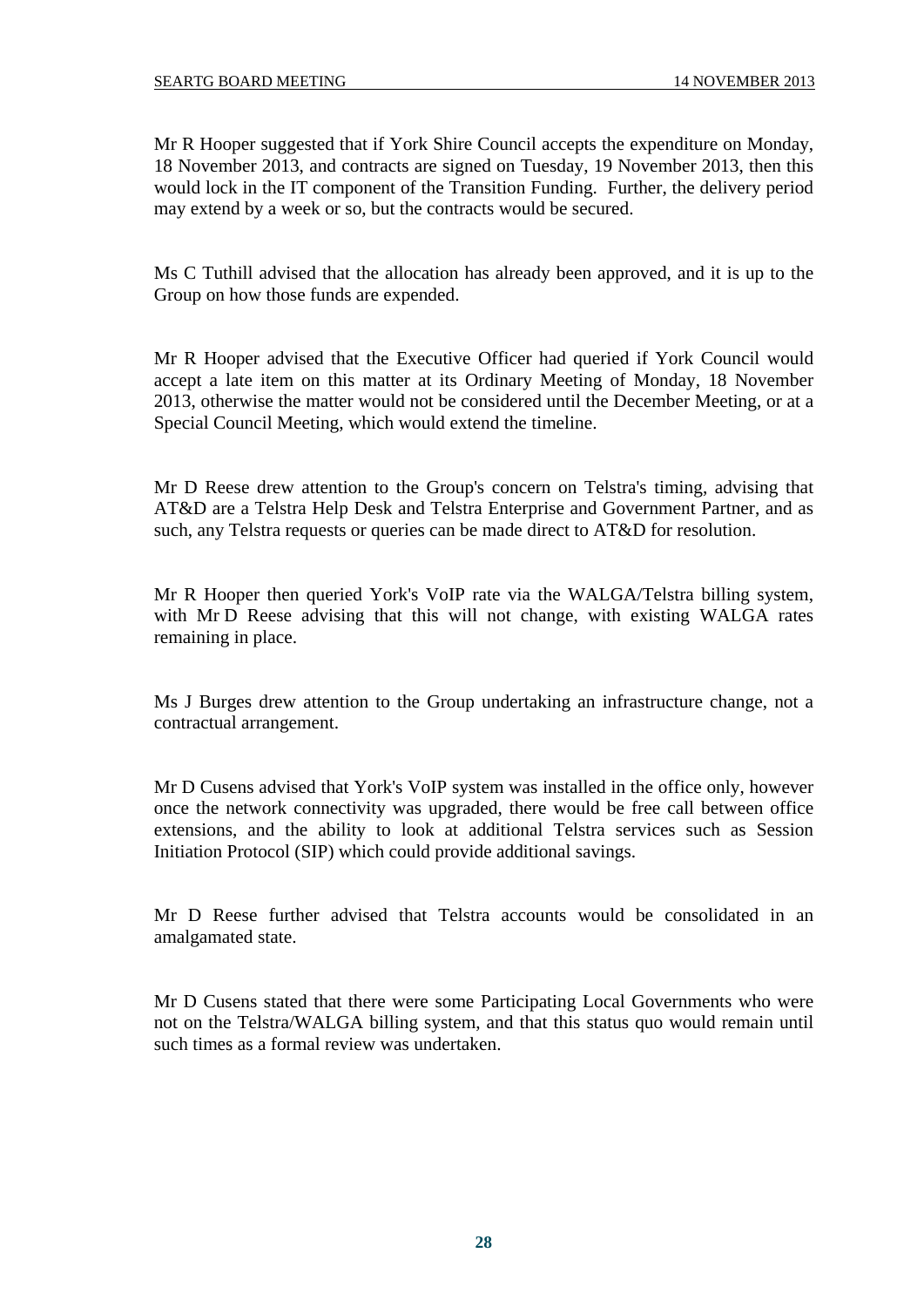Following the Chairman's query, Ms C Tuthill advised as follows:

- Departmental staff are located at a number of sites, and the VoIP technology provides seamless connectivity.
- Given distances between each Participating Local Government site, such infrastructure is important.
- This would allow for continued shared services if amalgamation does not occur.
- Queried the ability of bringing another Local Government on board with the Group, for example shared services with Beverley.

Mr D Reese advised that the system allowed for IP networking of up to 250,000 handsets, with Mr D Cusens referencing other sites utilising this infrastructure, namely Roy Hill mine site in the Pilbara, Kmart and Bunnings Australia wide.

Following the Executive Officer's request, and with agreement of Participants, the Meeting stood adjourned at 10:49am to permit Mr D Reese to set up equipment for his demonstration.

The Meeting reconvened at 10:59am, with the same attendees present.

Mr D Reese proceeded with his phone system demonstration, covering the following points:

- Working system with handset connected via 3G to the Telstra tower and back to AT&D Wangara office.
- This replicates Stage 2, namely implementation at each depot site.
- Call made to AT&D office.
- System provides the ability to see which staff members are available.
- Standard phone unit quoted across all sites.
- Demonstrates ability to "hot desk in" utilising a log in on any handset.
- This ability is suitable for any Officer needing to transfer between locations.
- Following Mr R Hooper's query, Mr D Reese confirmed that a conference call could be conducted with each participant remaining at their own desk.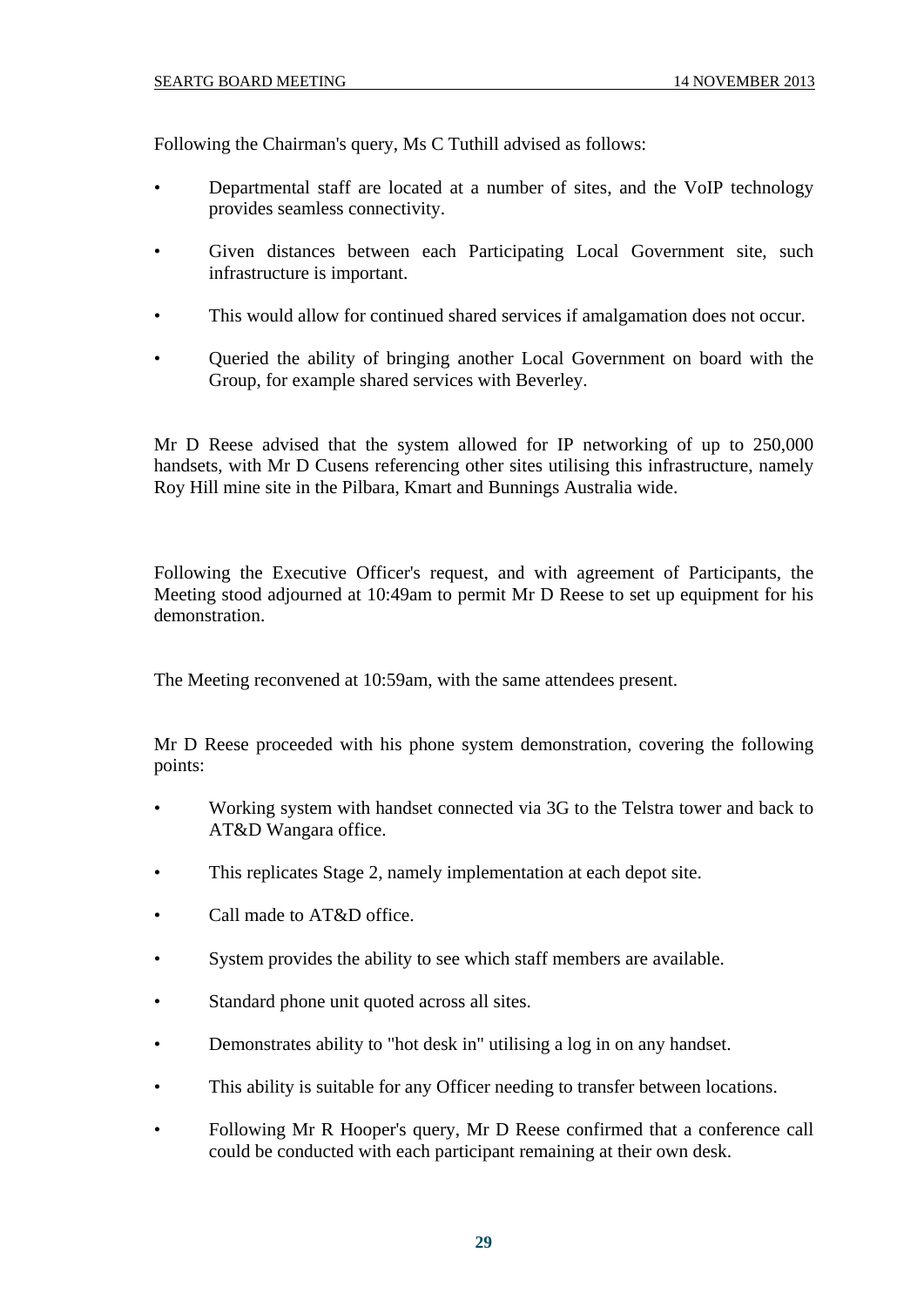- System allows for up to 8 handsets to be engaged in a conference call.
- Software can be purchased which permits more.
- Following Cr M Reid's query, Mr D Reese advised that the proposed system has the ability to connect to a plasma screen or PC to permit viewing of documents.
- Upgrading the proposed system to the next level would permit video conferencing for up to four units.
- Cr M Reid drew attention to this feature being able to reduce travelling for Elected Members and residents.
- The overall cost of upgrading the proposed system to permit video conferencing is not considered significant.
- Following Cr M Duperouzel's query, Mr D Reese advised that the system did not allow for the wearing of headsets, however the system was designed to be used in a reasonable sized room
- The system permits the ability for options such as blue tooth or wireless headset connectivity.
- Following a further query from Cr M Duperouzel, Mr D Reese advised that an upgraded video conferencing model would permit the screen to be dissected to show each site involved.
- Life size video conferencing solutions are also available, with the ability for additional third parties to dial in to the conference via mobile devices.
- Cr M Reid suggested that these features were not immediately required, however it is pertinent to form the base system that could accommodate these enhancements in the future.
- The software stream moves the technology, and with MiTel's twice yearly major release to coincide with technology that Telstra and others release, the technology will continue to be enhanced.
- Mr D Cusens advised that the phone system was also able to be moved to Cloud.
- The technology will move with the Group's strategic direction.
- Virgin airlines have the same system, and recently removed their server and migrated to Cloud.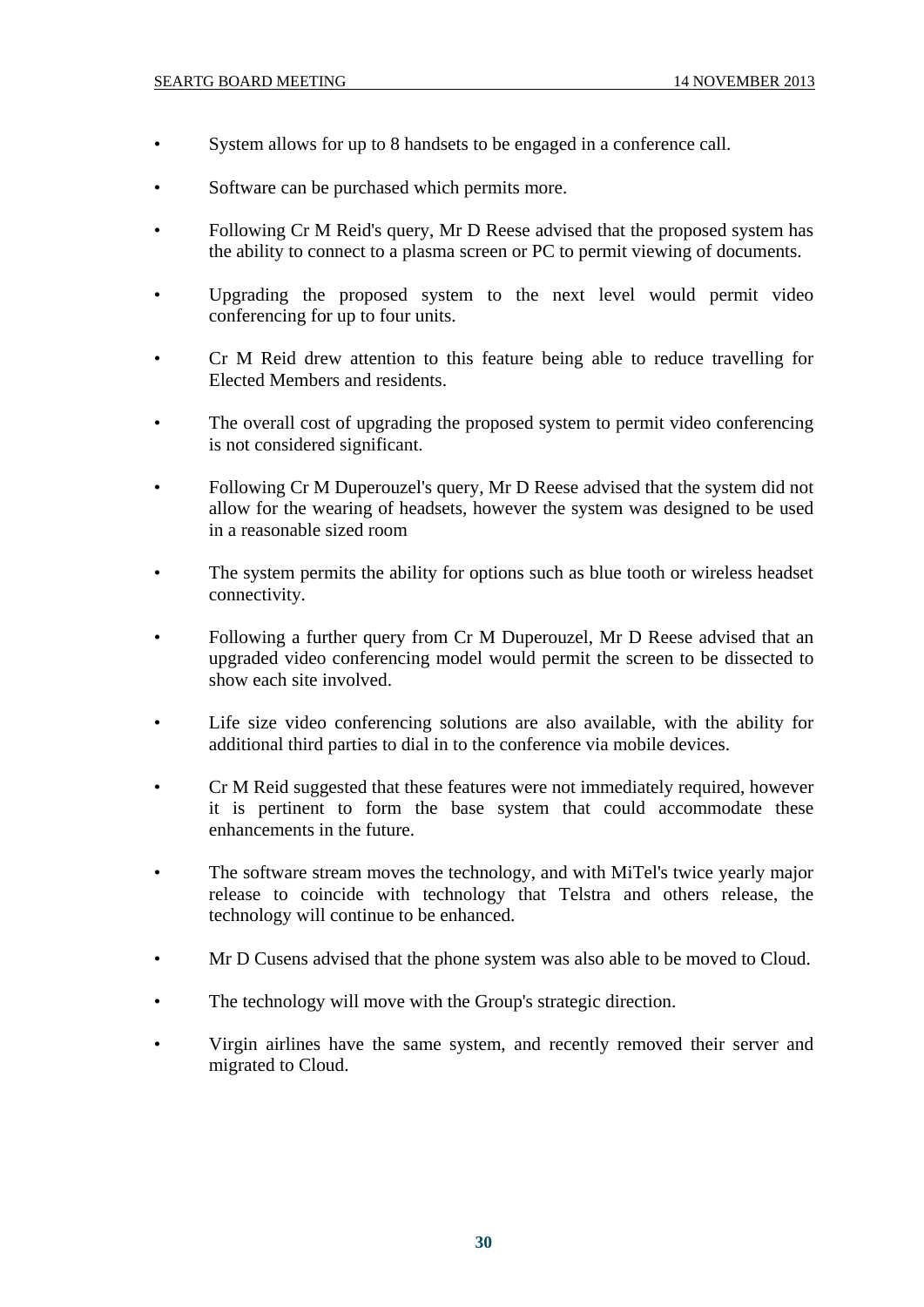Mr R Hooper provided comment on the video conferencing being a positive in allowing enhanced access to Council Meetings, and permitting greater communication with staff, work crews and the community. Further, suggesting that estimates should be obtained for these "add-ons" in Stage 2 of the process.

Mr D Reese advised it was a matter of determining which applications would best suit the Group, and cost accordingly.

Mr R Hooper suggested that this technology would enhance toolbox meetings, occupational health and safety meetings, and simplify matters for the Group's Regional Risk Coordinators.

Mr D Reese advised that the system also allowed for messaging via the phone screen which can be administered by a nominated staff member. Following queries from the floor, Mr D Reese further advised that messaging is available via a blogging site, with control on the content.

Following queries from the floor, Mr D Reese and Mr D Cusens advised:

- Standard handsets had been included in the proposal, along with one conferencing phone per Participating Local Government.
- Standard handsets do not have a touch screen.
- No headsets have been included, however modules were available to connect to hands free handsets.
- A cordless handset has been allowed for Receptionists.
- This effectively replaces "like for like", with audio conferencing available.
- Options such as video conferencing would need to be scoped and added to the system in the future. This however needs additional input on room sizes, configuration, the number of screens etc.
- By including Category 6 cabling in the initial stages, this would permit such enhancements in the future.

The Chairman suggested that this was a platform that the Group could build on, with Mr D Reese suggesting that investment in the proposed base system was money well spent and provided a good base which could be enhanced over time.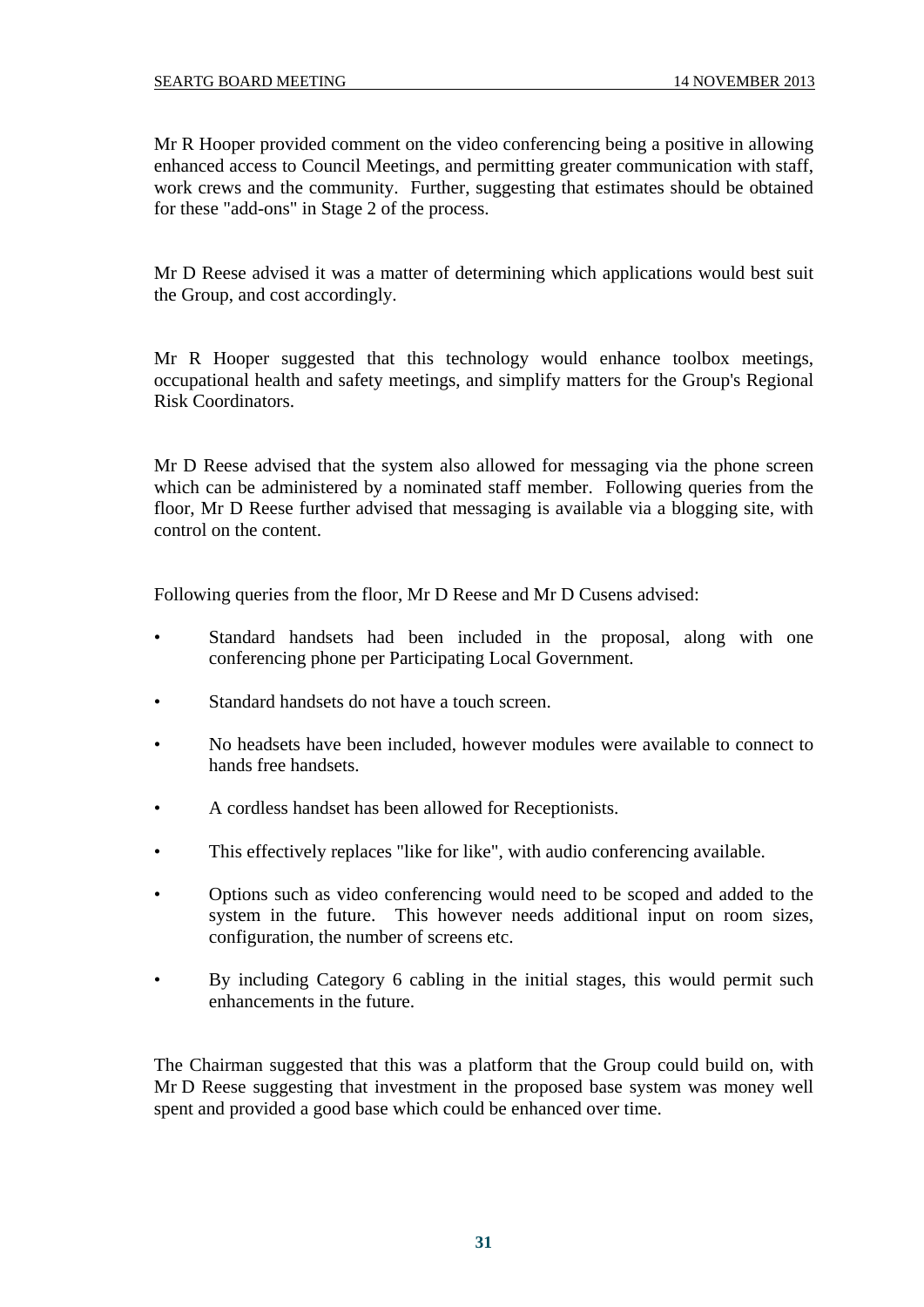Mr R Hooper queried the cost of upgrading to video conferencing and the enhanced handsets, with Cr M Reid requesting that this be detailed as two separate costs, then providing comment that ratepayers had voiced concerns on connectivity and the ability to view meetings.

Lengthy general discussion followed, with input by Mr D Cusens, Mr D Staeck, Mr R Hooper, Cr M Reid, Mr G Reese, the Chairman, the Executive Officer, Ms C Tuthill and Ms J Burges, on:

- Government pricing for handsets.
- Suggestion that Government pricing be utilised to upgrade the proposed handsets and to include a video conferencing feature, with relevant savings in this regard.
- Government costing will not be available to the group for the suggested upgrades at a later date.
- Moveability of conferencing handsets provides for the handset to be plugged into any live port, to be recognised on the network and provide the relevant connectivity.
- Quality of the video is dependent on the bandwidth available.
- The bandwidth will be available to all in Stage 2 and will provide for enhanced video conferencing.
- Difference in price:
	- Proposed handsets are costed at \$250.00 each (Government Pricing).
	- Next handsets, minus cordless component, are costed at \$380.00 each (Government Pricing – normally over \$600.00).
	- Headsets are costed at \$400.00 each. This requires a cordless module, and not everyone would need this. This enables the ability to answer and hang up calls whilst mobile within the office.
	- Government pricing is based on the initial purchase, with a possible approach to MiTel on securing future pricing.
	- There is \$124.00 difference between the proposed standard handset and upgraded version.
	- Concept of communication across four sites is phenomenal.
	- Executive Officer to obtain estimates on handset upgrades.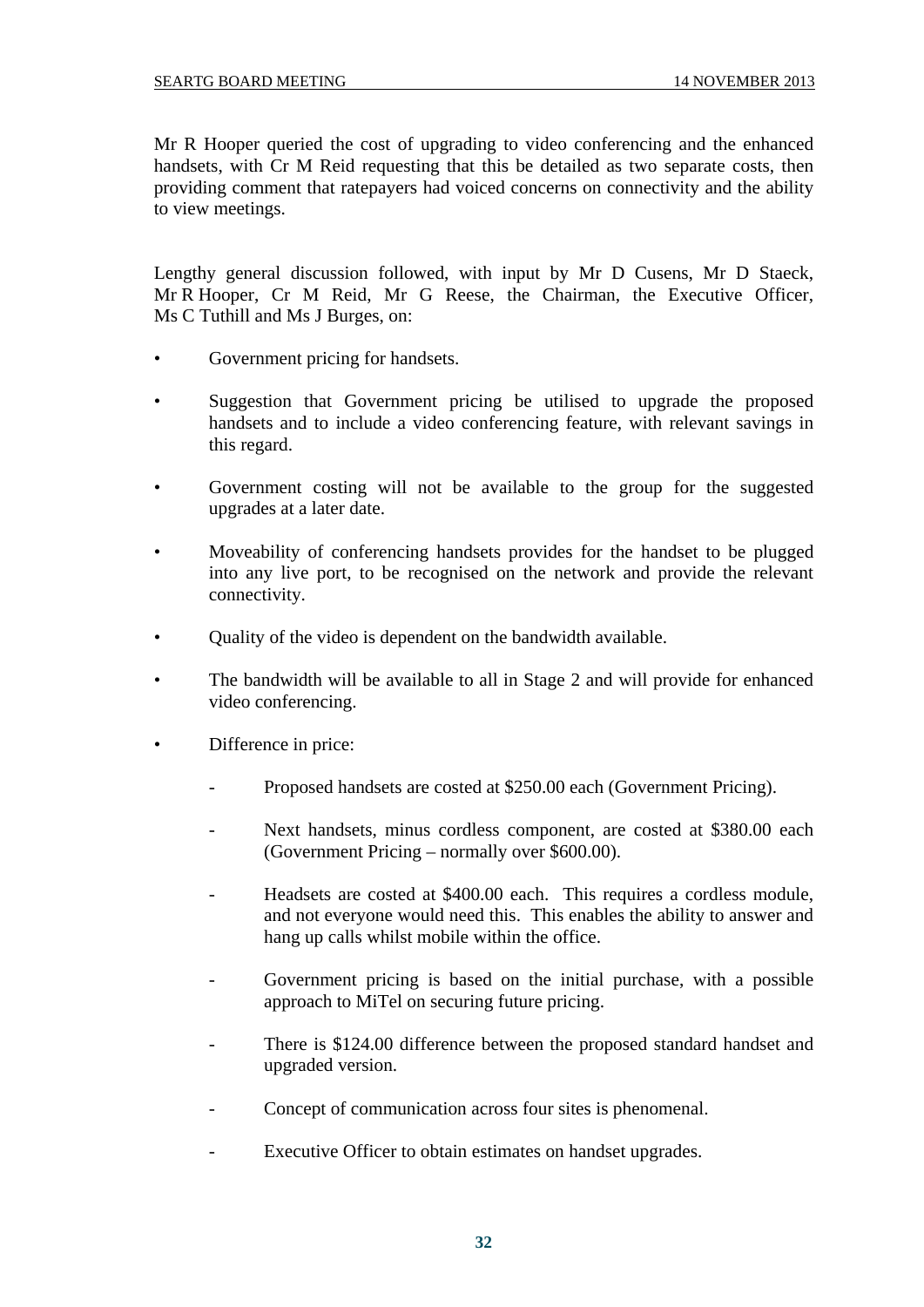- Additional cost may be something that individual Councils may consider.
- The handset upgrade will be highly valuable, and if amalgamation does not occur, the facility will be helpful with the Group continuing to share resources.
- There is a big difference between audio and video conferencing.
- Video conferencing should be handled as a separate project.
- Room assessment required, glass, glare, etc to be accounted for.
- Commencing with base level audio conferencing would allow people to sit in a room and hear a Council Meeting at another location. This would be a starting point and enhance on what is currently available, offering the community some integration.
- A total of 77 handsets have been allowed for.
- The Department will not release more funds than the allocated \$295,000 Transitional Funding.
- \$214,000 has been quoted from the \$245,000 allocated funds for IT infrastructure.
- Audio connectivity would offer exceptional enhancements on the current scenario.
- Earlier advice that the "system allows for up to 8 handsets to be engaged in a conference call", clarified that up to eight parties can dial into the conference.
- Enhancements that enable public involvement are positive.
- Ability to upgrade bandwidth essential.
- Expenditure required on lighting, sound, and screens to support video conferencing.
- Other video conferencing solutions available at less cost.

Mr R Hooper drew attention to the Executive Officer needing to prepare a report for the York Ordinary Council Meeting on Monday, 18 November 2013. Further, seeking agreement that if funds were available, that handsets be upgraded as discussed, then querying if this would jeopardise the Group in any way in relation to funding.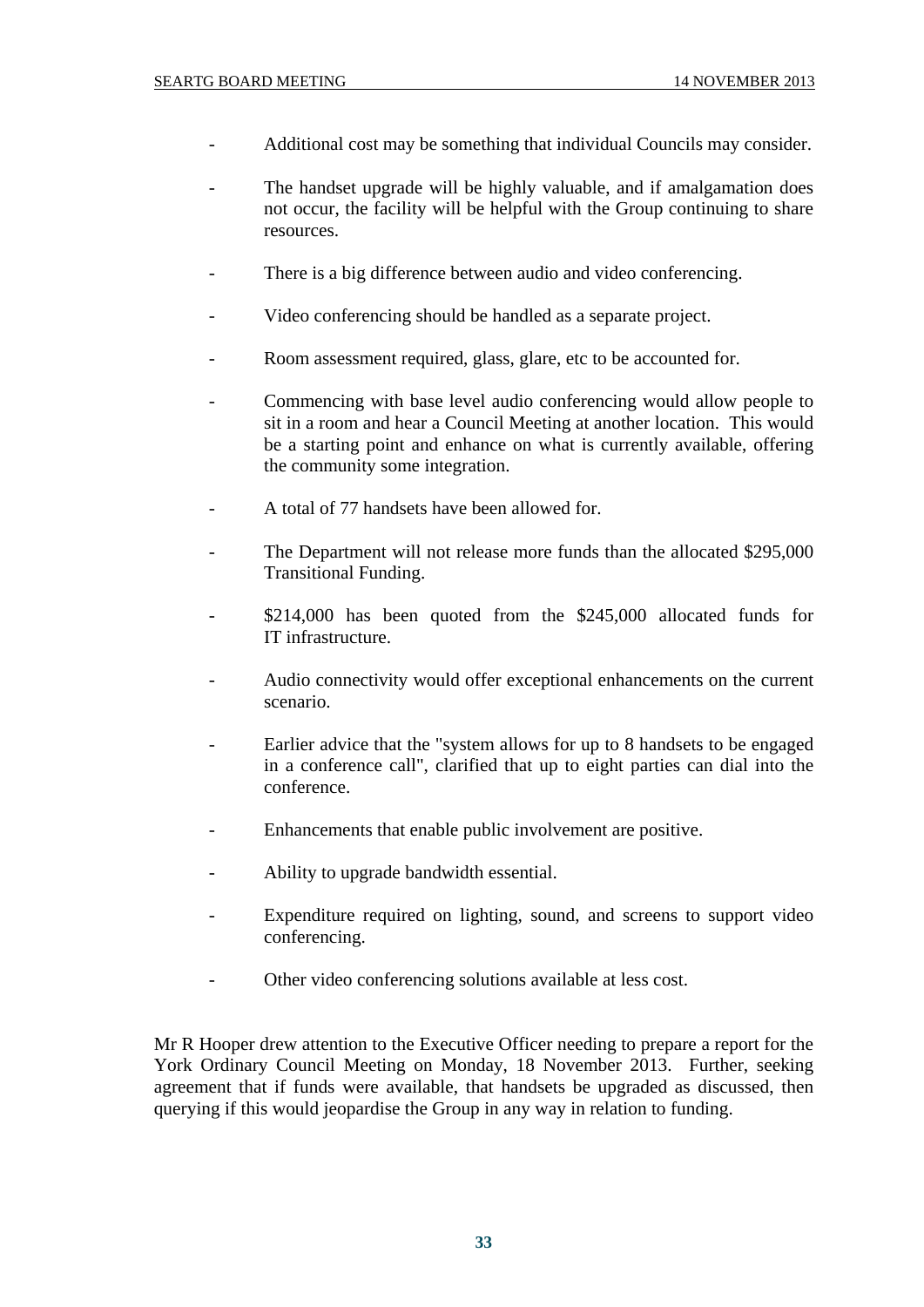Ms C Tuthill advised that if the upgrade sits within the budget allocation and with agreement on what funds are to be expended on, this would not be an issue.

Mr R Hooper sought agreement that:

- The audio component is a part of this process.
- That upgraded handsets be included in the allocated funding if possible.
- Scope for contingencies to be maintained.
- What York is to sign off on can be delivered within budget, and within the process.

Ms C Tuthill sought clarification on the difference between the proposed handset and the enhanced version, with Mr D Reese advising as follows:

- Functionality is almost identical.
- The enhanced version has a touch screen and 48 pre determined buttons as opposed to 24.
- The enhanced version has the ability to view blog data, has a bigger screen, and is in colour.
- Cordless handset is at an additional cost.
- Hands free functionality is up to 100m dependent on wall configurations.

General discussion followed, with input by Mr G Reese, Mr G Fardon, Cr D Richards, Ms C Tuthill, Mr R Hooper, Mr P Naylor, Cr M Reid, Mr D Cusens, and the Executive Officer, detailing:

- Costs are \$400.00 for a cordless model plus \$380.00 for the handset, versus \$240.00 for the standard proposed handset.
- This amounts to approximately \$1,000 per upgraded handset.
- What is sufficient, versus use of enhanced capabilities, versus the ability to add-on in the future.
- The enhanced version with a touch screen would better position the Group for the future.
- Best value for money for the Group.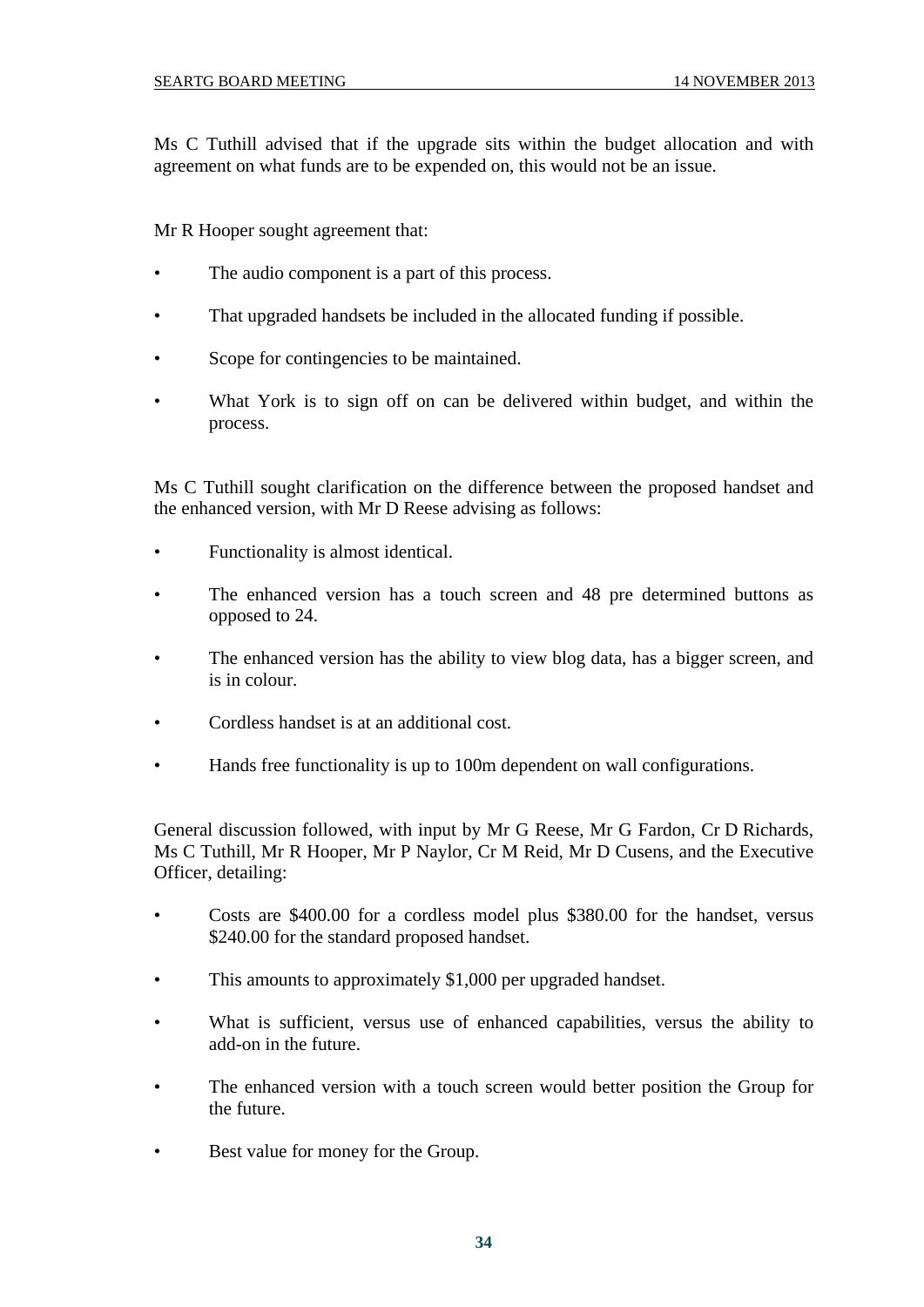- The proposed handset is not an entry level phone.
- Personal Assistants and Receptionists will require a more advanced phone.
- The Chairman suggested that the group had spent considerable time on seeking a solution.
- Suggestion that the Executive Officer prepare a report on this matter.
- Further suggestion that the Executive Officer, Mr G Reese and Ms C Tuthill determine what is affordable within budget parameters, and put a recommendation forward.
- Important to allow a contingency factor of 10% equalling approximately \$8,500.
- Suggestion that 50 standard and 20 enhanced handsets be purchased.
- Each Participating Local Government to determine the mix of handsets required.
- Preference that additional funds be directed to a UPS system.
- Proposal details a 3 kVA UPS system.
- Audio conferencing microphone accommodates varying voice tones, and will dampen other sounds dependent on the room environment.
- Additional costing estimates will not affect timeframes.
- Some orders have already been placed in anticipation of maintaining the timeline. These will need to be cancelled or amended.
- Suggestion that York Council accept the prices put forward for the phone system and make provisional allowance for twelve upgraded phones, subject to individual Council needs, which is a \$1,300 variation to the price and well within the project scope.
- The contract, when written, will detail the specific requirements.
- Mr R Hooper to advise Mr G Reese following York's Council Meeting in order that a revised quote can be provided on required phone configurations.
- Suggestion that the Group move a motion that the Shire of York adopts the prices recommended, detailing 65 standard handsets and 12 upgraded handsets, to be allocated on an as needs basis, which is to form a variation to the contract.
- Variation to the quotation will form part of the resolution.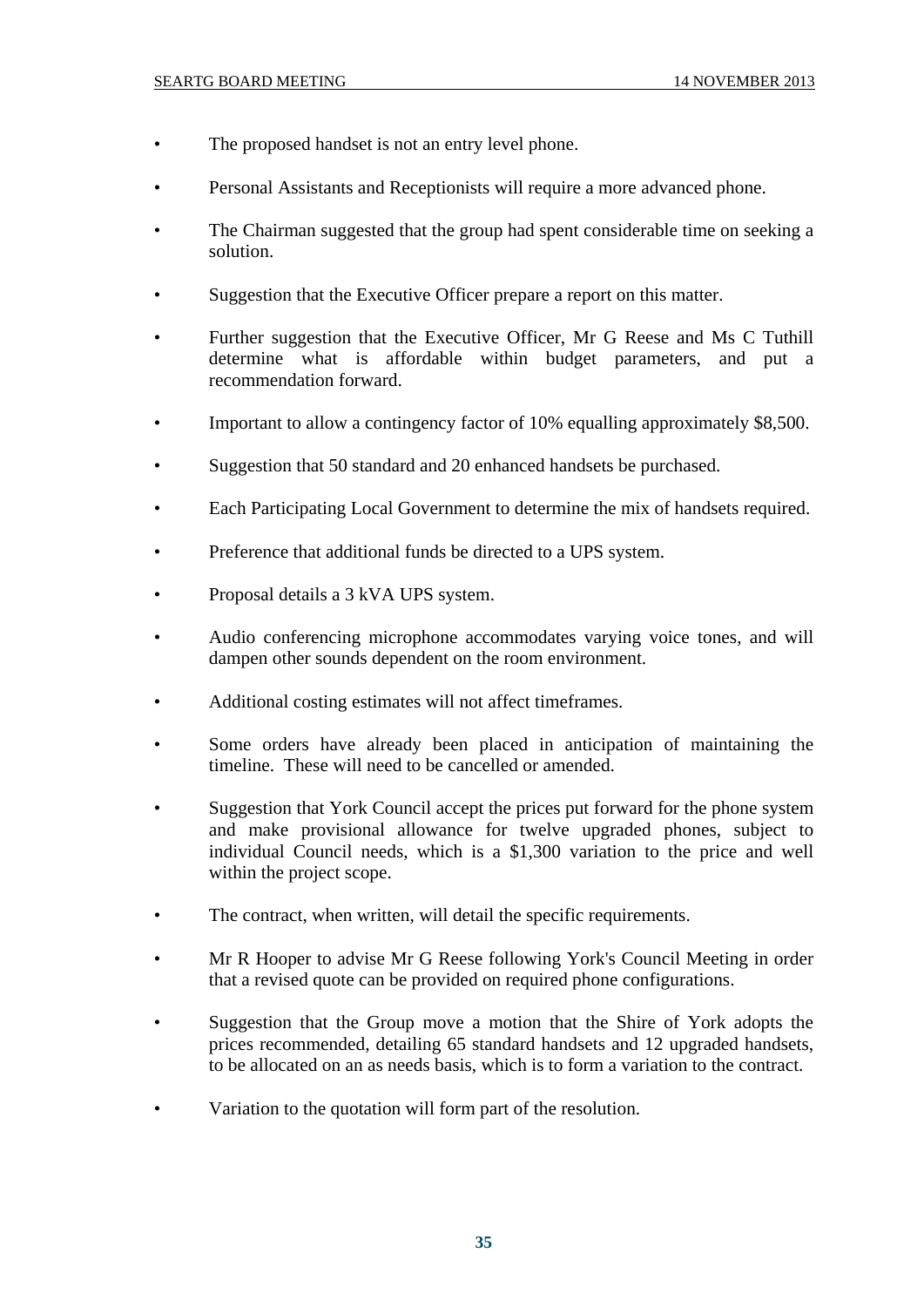- Clarification that:
	- York is the holder of the allocated Transitional Funding.
	- Expenditure of funds by the SEARTG Group has traditionally been endorsed by York as the host Council.
	- Need to comply with the purchasing and tendering policies.
	- Two of the quotes are below \$100,000.
	- Concern if there is a contingency with the cabling that it may approach tendering requirements.
	- Telstra quote for communication, whilst being over \$100,000 is exempt under the Regulations as the works are via a Government agency.
	- Billing will be allocated to York for dissemination to each Participating Local Government.
	- Suggestion that any remaining funds from the \$245,000 allocated will be utilised to cover maintenance costs across the Participating Local Governments.
	- Ms C Tuthill advised that this was not possible, as maintenance falls under operational costs.
	- Confirmation that billing separation will be based on the system not the number of handsets, as these are considered a disposable item compared to server allocation, etc.
	- Motion required on the cost allocation.

It was then:

# *MOVED Cr M Reid, Seconded Cr D Richards, that costs will be allocated per server, ie two in York, one in Cunderdin, one in Quairading, and one in Tammin.*

#### CARRIED UNANIMOUSLY

Mr R Hooper suggested that a resolution was required in relation to cabling and a 10% contingency factor, and an allowance for upgraded handsets as part of the tender, so that this was locked in.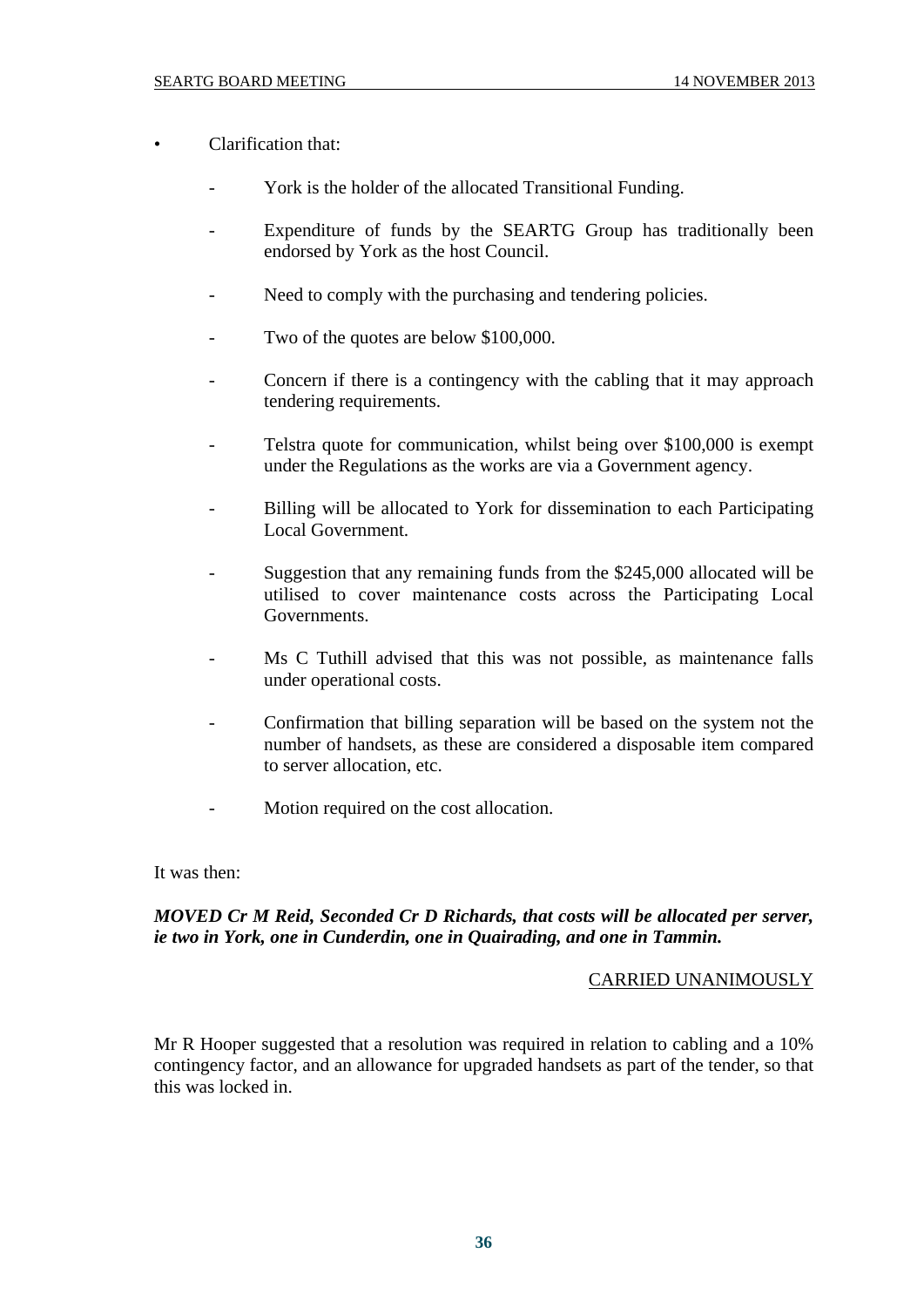The Executive Officer suggested a recommendation that the SEARTG Board requests the Shire of York to authorise expenditure, as detailed in Report RTG-022-13 – Proposed Expenditure – Information Technology Equipment, in relation to the three contracts being for works to be undertaken for cabling, ICT communication, and project management. Further that this is currently quoted at \$214,667.

Mr R Hooper suggested that Council has the right to make a recommendation on the number of upgraded phones to be included.

The Executive Officer suggested that the motion include that the information technology and communication system be amended to allow for up to 12 upgraded handsets.

Cr M Reid then suggested that if there were a cabling cost blowout, there were sufficient funds available to cover this, with the Executive Officer raising concern that this may exceed the \$100,000 tendering requirement.

The Chairman suggested that with inclusion of the contingencies discussed, this would remain within the allocation \$245,000 allocated funds.

It was then:

*MOVED Cr D Richards, Seconded Cr R Carter, that:* 

- *1. The South East Avon Regional Transition Group Board, requests the Shire of York to authorise expenditure, as detailed in Report RTG-022-13 – Proposed Expenditure – Information Technology Equipment, in relation to the three contracts being for works to be undertaken for cabling, information technology communication, and project management.*
- *2. In relation to (1) above, the information technology and communication system be amended to allow for up to 12 upgraded handsets.*

# CARRIED UNANIMOUSLY

The Chairman took the opportunity of thanking Mr D Cusens, Mr D Staeck and Mr D Reese for their presentations and attendance at the Meeting, whilst inviting them to join the Group for lunch.

With agreement of Attendees, the Meeting then stood adjourned at 11:54am for lunch. With the exception of Mr D Cusens, Mr D Staeck and Mr D Reese, the Meeting resumed at 12:40pm with the same Attendees present.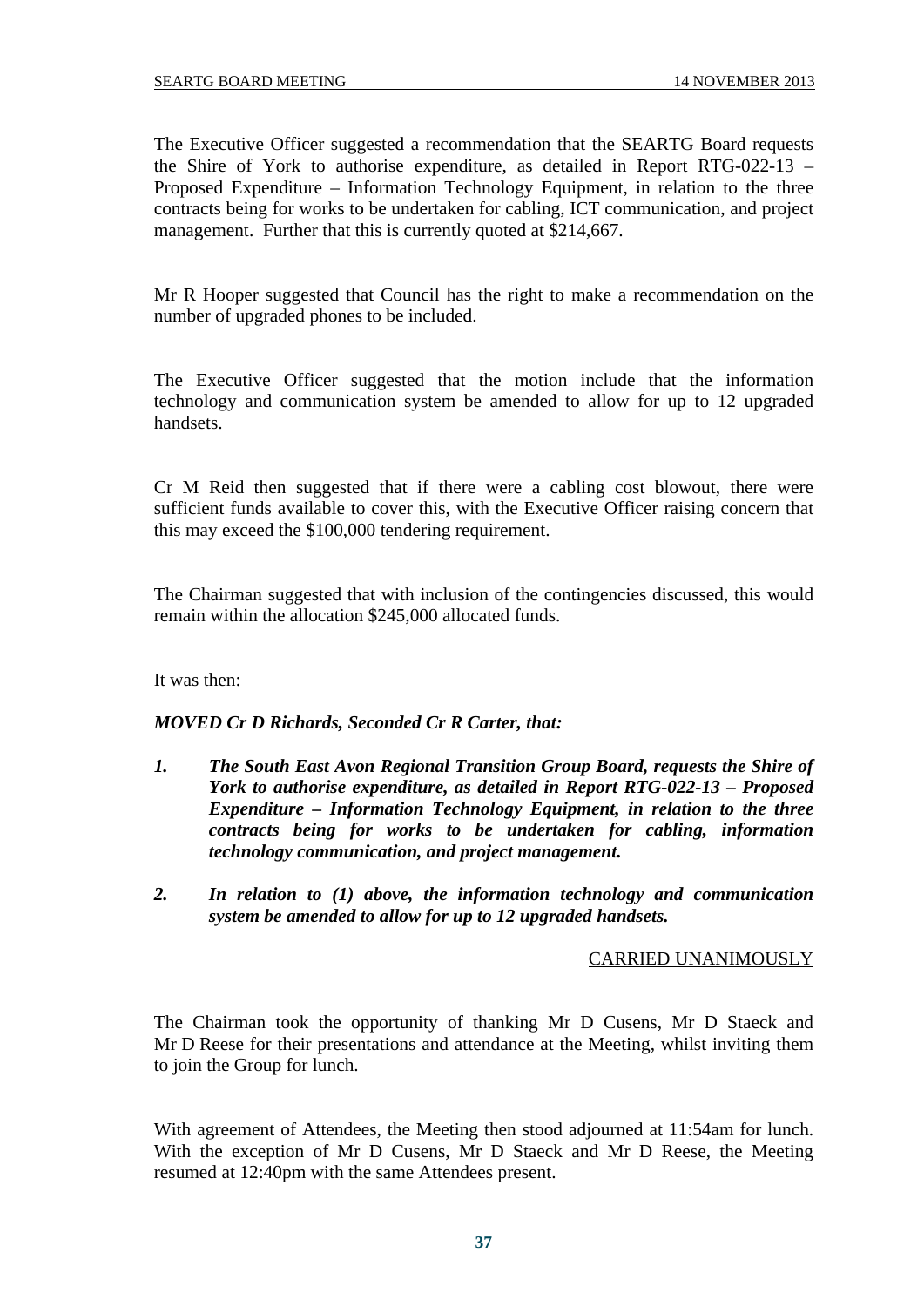#### **RTG-021-13 SOFTWARE CONSIDERATIONS – SYNERGY SOFTWARE AND LG SYSTEM**  (File: rtg021-13)

The Chairman drew attention to this item of business, querying available expenditure.

The Executive Officer advised that there was approximately \$10,000 available, whilst providing comment on the following

- Following discussions at the SEARTG Board Meeting of 16 October 2013, IT Vision were requested to provide a quotation for the installation of Synergy Soft at Cunderdin and Tammin.
- Page 11 of the Notice Paper details the information received from IT Vision in this regard.
- Core modules of this software would cost in the vicinity of \$82,000 per installation, with annual licence fees of \$21,000.
- With additional modules, this could cost up to \$98,000 for the entire suite.
- Additional modules would increase annual licence fees by \$15,000.
- Given resolutions relating to Report RTG-022-13, there are insufficient funds for this purchase.
- With IT Vision's advice of a six month lead time, funds could not be spent in the required Transitional Funding timeframe.
- LG System Inc (LGS) were contacted in relation to their LG Enterprise (LGE) product, requesting a proposal.
- Cunderdin are currently utilising this software.
- LGS were made aware of the perception that this software was not meeting Western Australian requirements.
- LGS have advised that they are willing to commit resources to come to Western Australia and address any issues and train Cunderdin staff.
- The Shire of Beverley will indirectly benefit from this, albeit they are not a SEARTG Participant, they are a SEAVROC Member, and partner in contract with the four Member Councils.
- Consideration could be given to allocation of funds to meet the cost of bringing LGS representatives to Western Australia to address the issues experienced by the Shire of Cunderdin.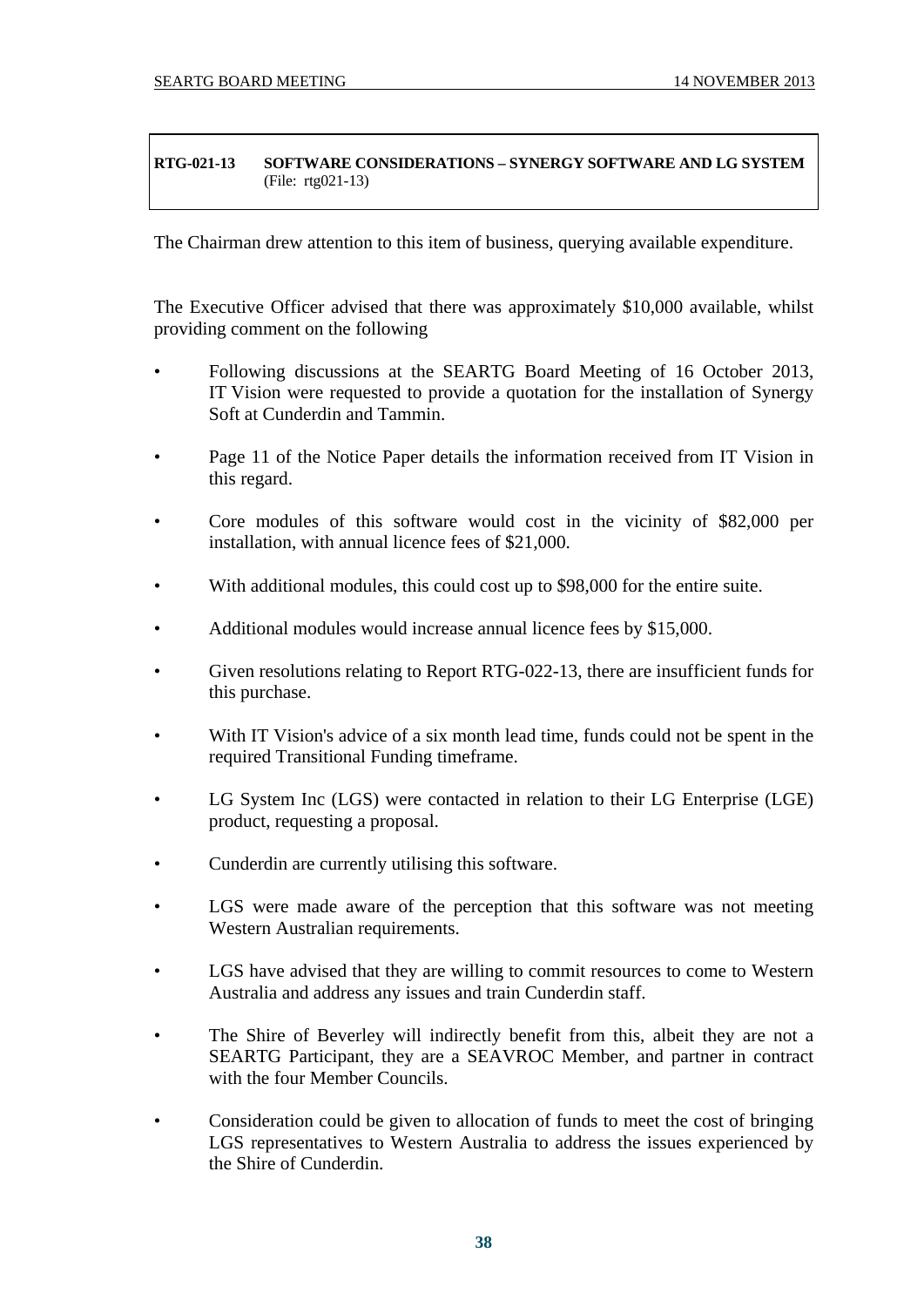There are insufficient funds to undertake any major software implementation projects at this point in time.

Mr P Naylor provided comment in relation to the following:

- Given what the end result may be, believes that IT Vision have not done the work to attract more business.
- Discussion held with Mr P Moore of LGS this morning on issues that require resolving.
- Issues have been in place for some time and not satisfactorily resolved.
- Following a suggestion that LGS need to consider placing a person in Western Australia to become familiar with Western Australia legislation and compliance requirements, Mr P Moore advised that this would be done.
- Considers this to be a step forward in getting the system working to Western Australian requirements.
- Issues experienced in relation to rates and asset registers are being addressed, albeit not as expediently as would be preferred.
- Drew attention to availability of people with Synergy Soft experience compared to those with LGS experience.
- Training is required to be put in place.

The Chairman then provided comment in relation to:

- Suggested that due to lack of funding this matter becomes a deferred issue.
- The matter will either get dealt with as amalgamation proceeds, or may revert to a SEAVROC project.
- No doubt the Group will aim to pursue structural reform no matter what happens.
- The key component of reform is to have a compatible and common IT platform.
- There are good points with IT Vision with staffing and experience, and likewise with the LGS commitment to assist with training support.
- The Group must make a decision on direction of this project.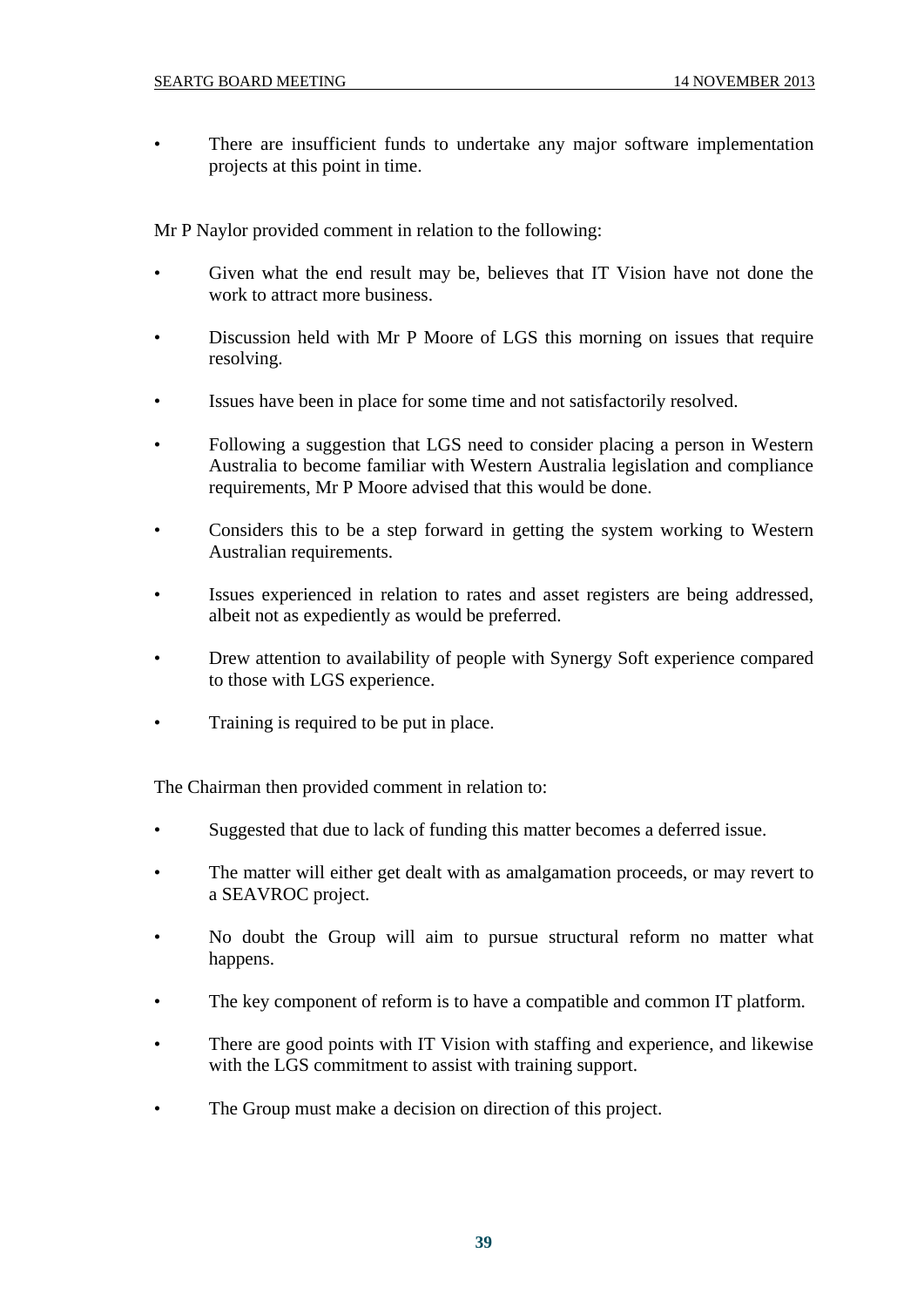Following Mr I Bodill's query, Mr P Naylor advised that he considered that there could be cost savings with the Synergy Soft proposal, such as joint training programs etc for the two Shires, particularly given the business prospect existing across the Group.

Following Mr I Bodill stating that he was not particularly familiar with either software, Ms T Cochrane advised that York were experiencing problems with their recent Synergy Soft upgrade, and Mr G Fardon suggesting this was the case with each upgrade. Mr P Naylor then offered comment that Broome had two full time IT staff members, and still experienced issues with the Synergy Soft system.

The Executive Officer provided comment on the following:

- In view of the funding and restricted timeframe, this may be an opportunity to see if LGS can improve the LGE software installation in Western Australia.
- Should this be successful, if amalgamation does take place, then a more informed decision can be made as to which software becomes the preferred option to implement in the new entity.
- In line with what is to be achieved with the Pre Release Funding, there could be some financial assistance to the Shire of Cunderdin to bring the system to the level that it should be.

Cr D Richards then offered comment detailing:

- Suggested that there was time on the Group's side to approach IT Vision in relation to their quote, and to provide LGS the opportunity to improve their marketability.
- Has concerns in relation to LGS staff retention and support.

Following Mr I Bodill's query, Mr R Hooper advised that York had considered going with LGE software, however with the resulting issues chose to upgrade existing Synergy Soft software. The chance of York changing over to LGE would be minimal at this point in time.

Mr I Bodill then queried if LGE software could communicate with Synergy Soft, with Mr G Fardon advising that the systems did not communicate. Mr I Bodill suggested that this was a problem, with Mr G Fardon providing comment in relation to the client base for each product.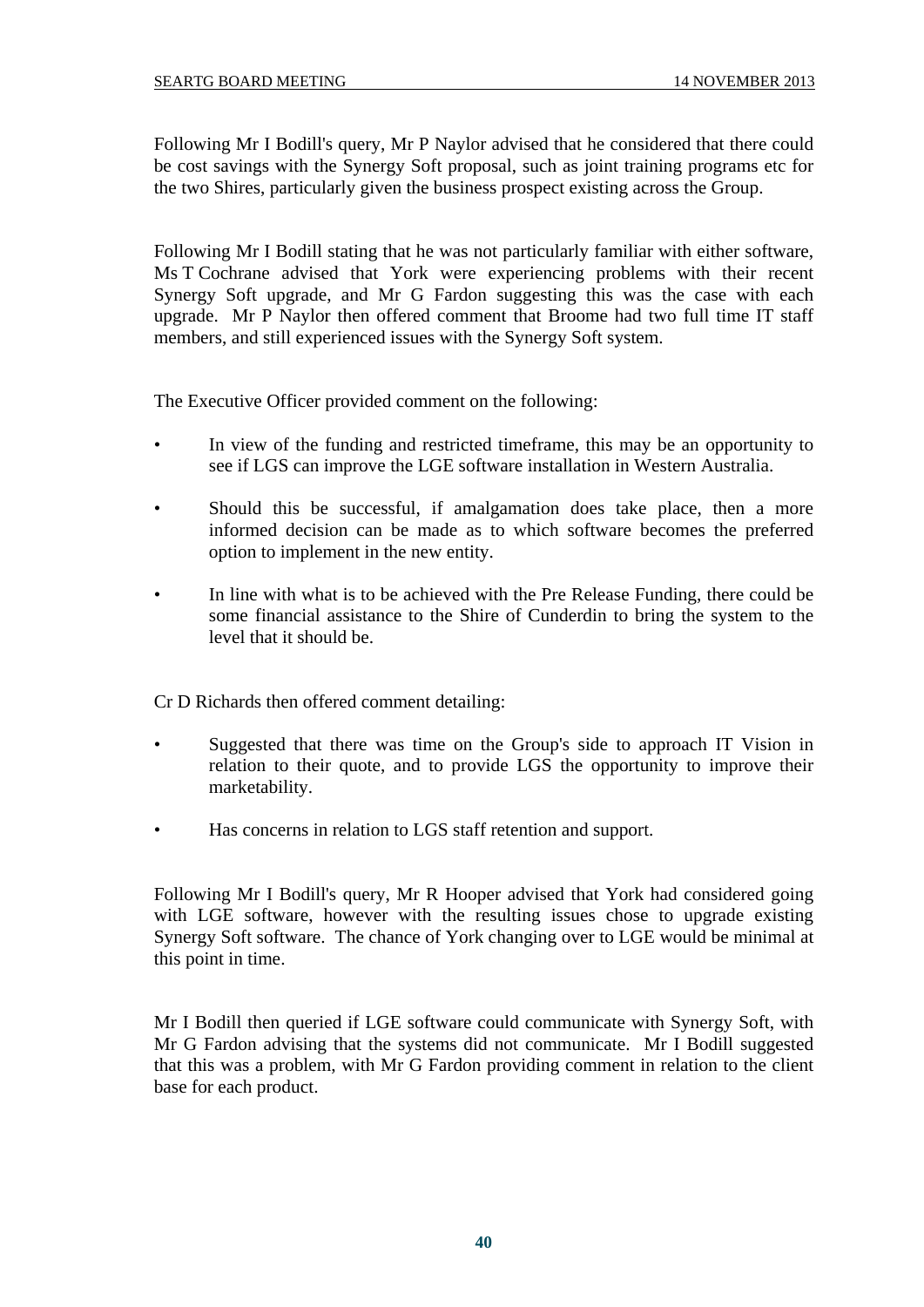The Executive Officer provided comment on:

- The differences between IT Vision and LGE software.
- LGE is based on up to date Microsoft technology where IT Vision is not.
- IT Vision provides a very good front end, with an "old engine" behind it.
- Eventually IT Vision will have to do what LGE has done and ensure the "engine" is updated.
- LGS has invested heavily in updating their old system.
- LGE and IT Vision Synergy Soft are built on the old "data flex" system.
- These factors need to be taken into account.
- Suggests that a decision on software implementation should be considered on amalgamation.
- Understands that the four Participating Local Governments wish to integrate their systems with resource sharing, with options available to do so.
- Tammin may wish to consider partnering with another Local Government and outsourcing their information technology requirements.
- There are a number of solutions available.
- Believes that other software suppliers may be more expensive that IT Vision and LGS which will affect affordability.
- Both software options discussed have disadvantages and advantages.
- LGE has no licence restrictions given existing partnership arrangements.
- IT Vision proposal provides for six licences.

Mr R Hooper commented on:

- Available funds to obtain connectivity.
- Normally Local Governments would fund their own upgrades as required.
- Believes there will be cost overruns in relation to information technology expenditure.
- Suggests that the available \$10,000 funding is spent on something that gives the Group some form of communication, possibly GPS equipment.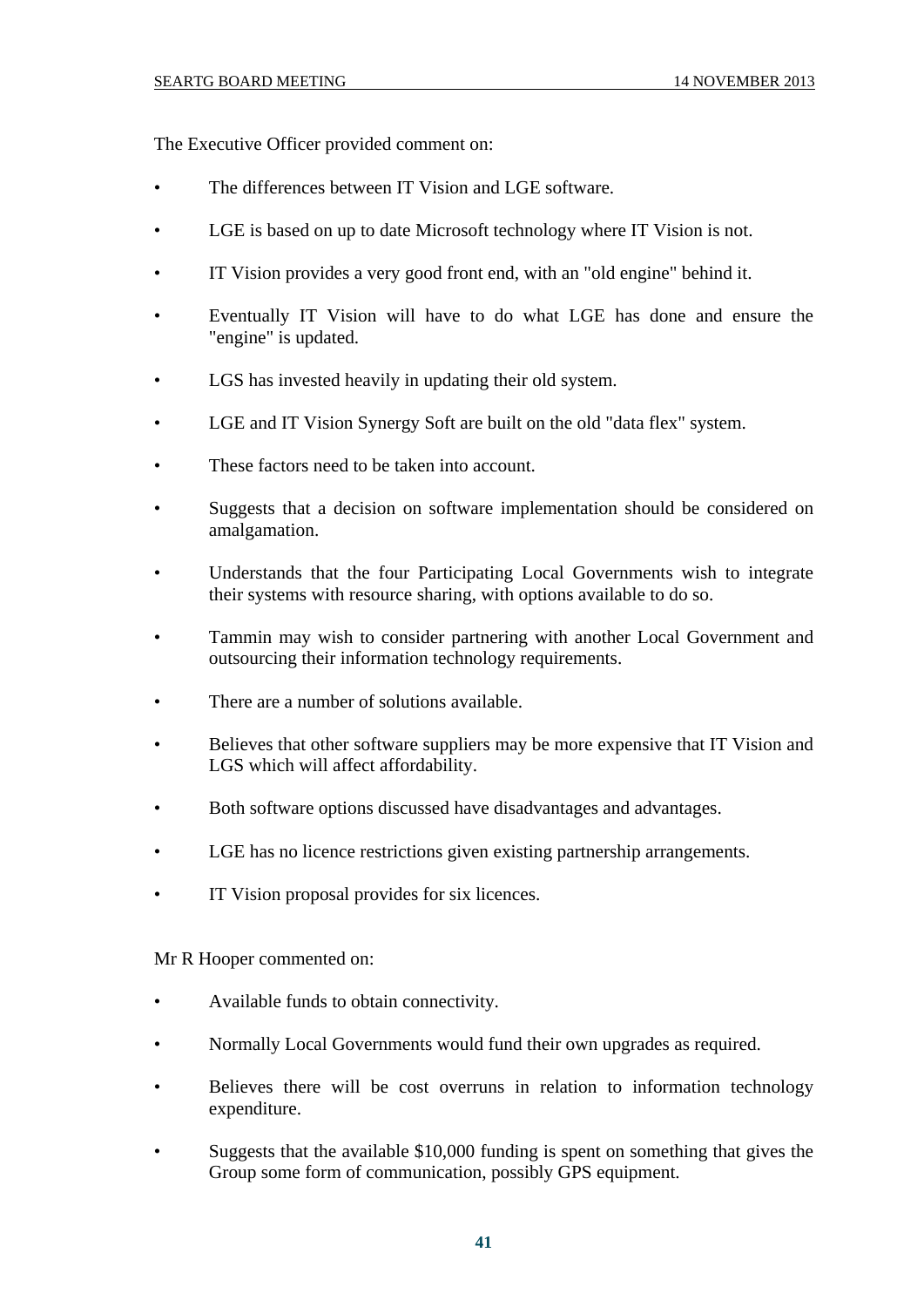- Concurs with the Executive Officer in that a decision is made on software implementation following poll provisions.
- This would permit an extended tender period to ensure everything is in place.
- Because of the uncertainty and lack of commonality across the four Participating Local Governments, believes the money should be kept for communication and connectivity or technology that all can use.

Mr I Bodill provided comment on Tammin's desire to have a fully operational software package, with Mr G Fardon suggesting that the Chief Executive Officers and accounting staff need to meet to discuss options in this regard.

The Chairman suggested that IT Vision and LGS be informed that the Group are working towards compatible software, and that no decision will be made until March 2014. Further, that the Group were dissatisfied with the quote from IT Vision and support from LGS.

Mr R Hooper queried if Quairading were to provide a service to Tammin under Synergy Soft, Tammin would only be required to purchase licenses for the rating and accounting functions with hardware already in place.

Mr I Bodill understood this to be correct, stating that there was no need for the dog module, with Mr G Fardon confirming that Quairading does not have this module.

Mr R Hooper suggested by pursuing this aspect, it would negate the overall purchase of \$82,000. Until completion of the information technology cabling dial up may be slow, but does not see any impediment to pursing this as an option. Further, that this may be discussed at the next Chief Executive Officers' meeting.

The Chairman sought agreement on the suggested advice to IT Vision and LGS, with Mr G Fardon indicating that this was fair and reasonable. Further, that confirmation will be sought from LGS in relation to greater support for the Cunderdin trial site.

The Chairman then queried the need to allocate the \$10,000 funding, with the Executive Officer advising that there is no requirement to do so at this point. Further, recommending a motion to read "That IT Vision be advised that the decision to implement Synergy Soft is deferred, and LGS be advised to contact the Shire of Cunderdin in relation to their offer for training and upgrading of the LGE System".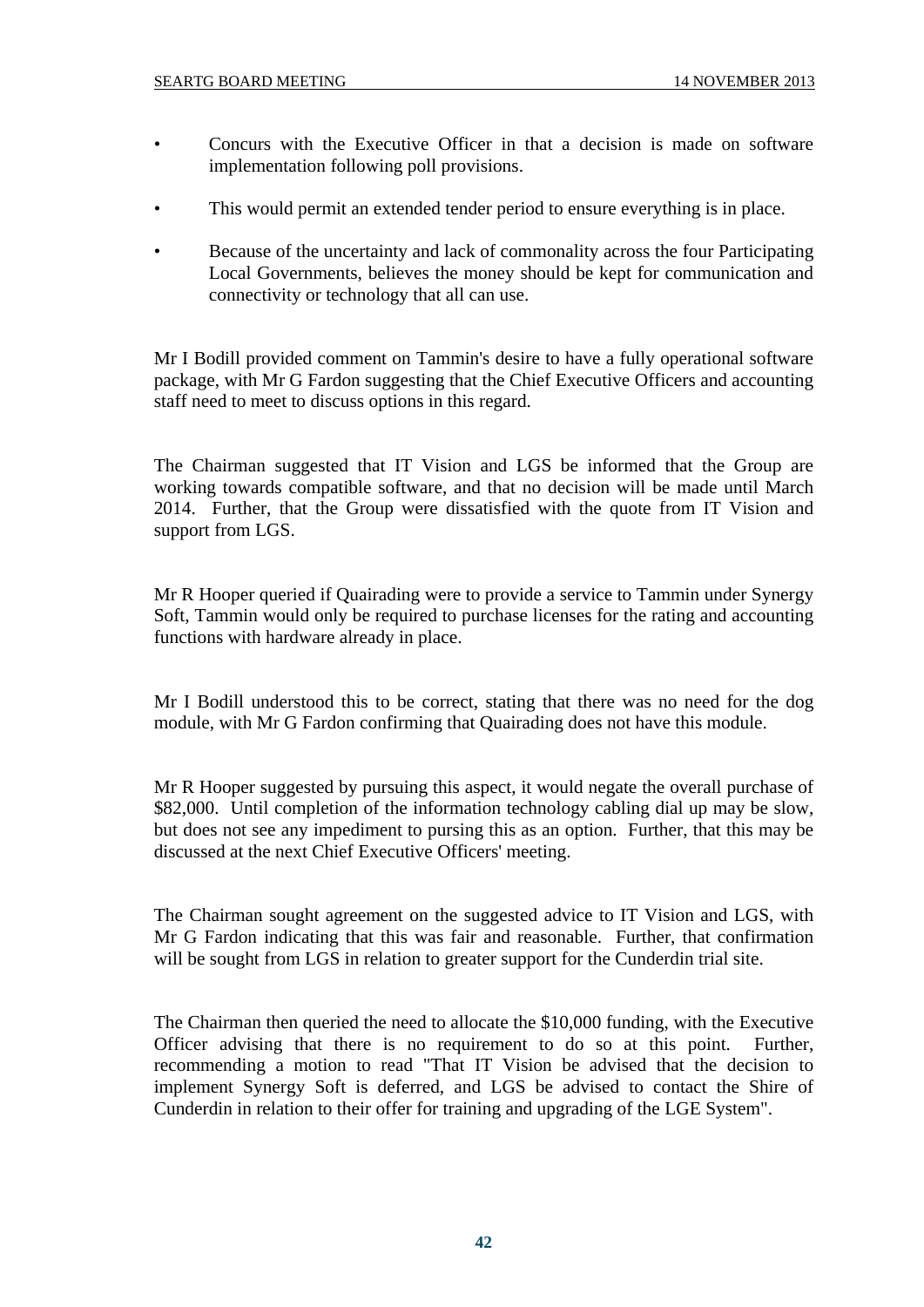It was then:

*MOVED Cr D Richards, Seconded Cr R Carter, that IT Vision be advised that the decision to implement Synergy Soft is deferred, and that LG System Inc be advised to contact the Shire of Cunderdin in relation to the offer for training and upgrading of the LG Enterprise product.* 

# CARRIED UNANIMOUSLY

# **7. BOARD MEMBERS' MOTIONS OF WHICH PREVIOUS NOTICE HAS BEEN GIVEN**

Nil.

# **8. NEW BUSINESS OF AN URGENT NATURE**

Nil.

# **GENERAL BUSINESS**

# **1. SEARTG Publicity**

| Chairman | Drew attention to publication of the monthly circular, and |
|----------|------------------------------------------------------------|
|          | in particular detailing support for amalgamation.          |

- Mr R Hooper Advised that he has made some amendments to the distributed draft circular.
	- Suggests that each Chief Executive Officer peruses the document and provides any amendments to the Executive Officer in order that this may be published.
	- Believes the document "hits the target", and details the benefits of amalgamation.
- Ms C Tuthill Queried if this document had been forwarded to the Department.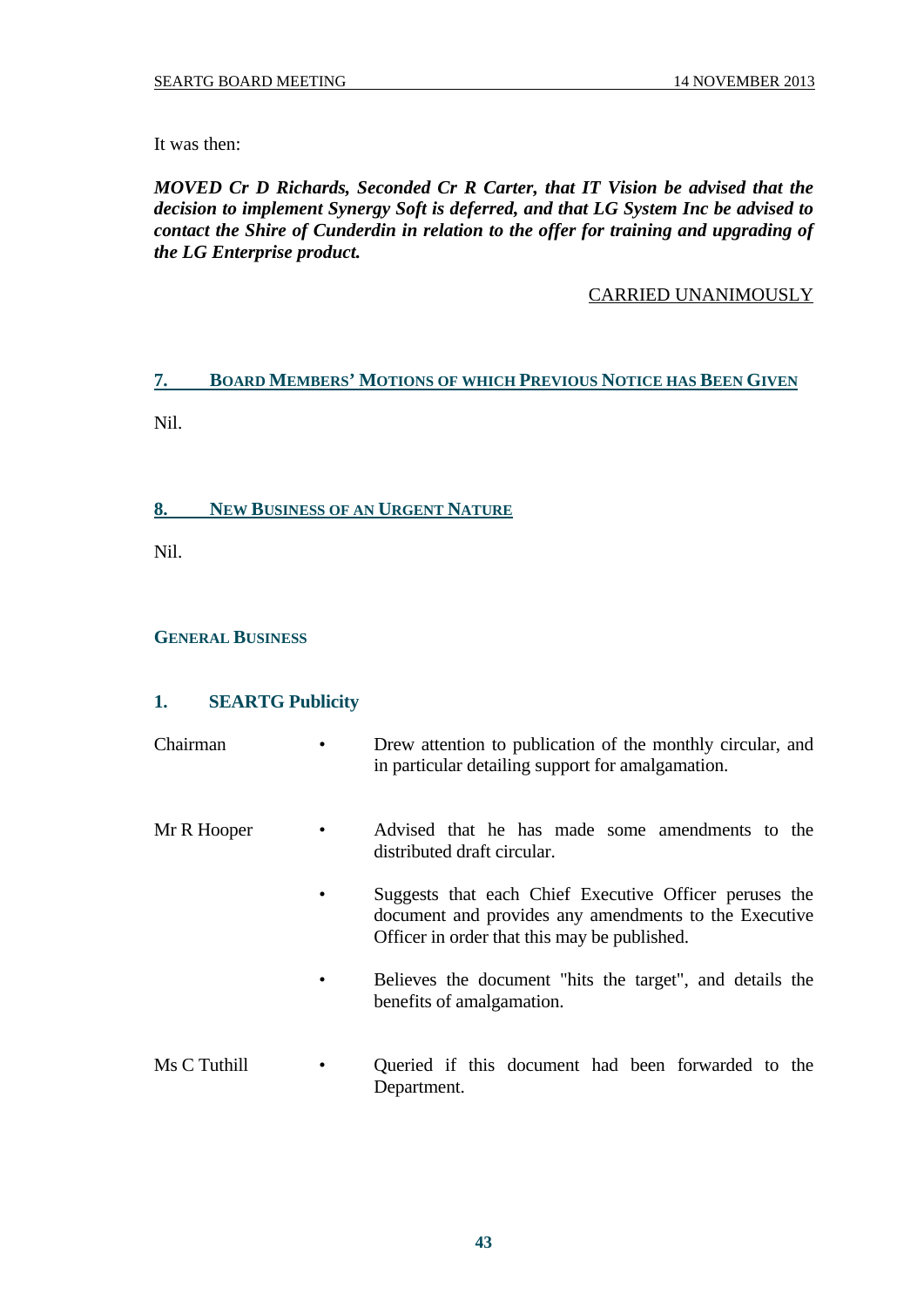- Executive Officer Advised that the document had not been emailed, as it has not been finalised.
	- A draft will be provided following amendments from the Chief Executive Officers.

# **2. Compliance Requirements**

- Mr R Hooper Raised concerns with the difficulty in achieving compliance requirements.
	- A lot of money was spent in 2010 undertaking full valuations.
	- Now there is a need for a desktop valuation every two years, requiring an additional \$1,600 to complete.
	- Auditor's advice is that the desktop valuation is not a sworn valuation, and therefore holds little importance.
	- Suggests the need for a compliance template similar to the election timetable, which should include all matters such as boundary review, financial management review, etc.
	- This would be invaluable for Elected Members and staff.
	- Discussion at the Chief Executive Officers' meeting had raised the issue of compliance burden.
- Ms C Tuthill Will take suggestion back to the Department.
	- Perhaps something broad with no fixed dates.
	- A checklist of compliance requirements.
- Executive officer Suggests that the compliance return will determine the checklist.
- Ms C Tuthill Advised that she will raise the matter with the Department.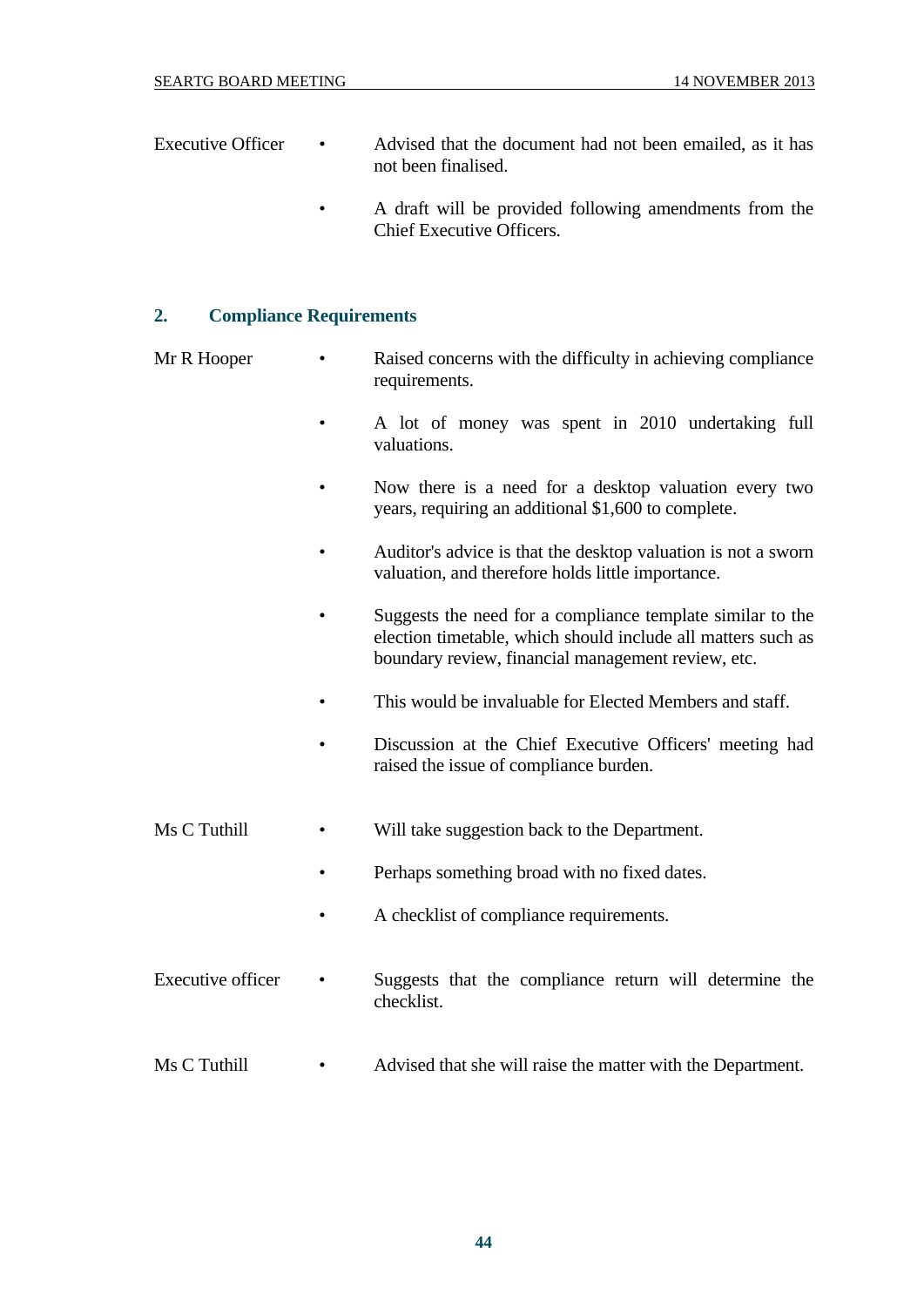# **3. Chief Executive Officers' Meeting and Elected Member Training**

- Mr G Fardon Chief Executive Officers' meeting was held on Friday, 8 November 2013 in Quairading.
	- This meeting had an extensive agenda, and included cooperative matters being worked on.
	- Next Chief Executive Officers' meeting will be held on Thursday, 5 December 2013 in Cunderdin.
	- Notes from each meeting will be circulated to Board Members for information.
	- Not only SEARTG matters being discussed, but also on how the Group can work together more cooperatively.
	- Elected Member training will be arranged for February 2014.

The Chairman then requested that Chief Executive Officers remain behind to finalise the monthly circular as discussed.

# **9. NEXT SOUTH EAST AVON REGIONAL TRANSITION BOARD MEETING**

As agreed at the SEARTG Board Meeting of 5 April 2013, meetings will be held on the first Thursday of each month, unless there is insufficient business to address.

The Chairman suggested the possibility of a December SEARTG Board Meeting, with discussion following summarised as:

| Mr R Hooper   |           | Suggested a meeting to provide an update on the signing of<br>contracts for information technology works.           |
|---------------|-----------|---------------------------------------------------------------------------------------------------------------------|
| Ms C Tuthill  |           | This could be provided by way of a communiqué.                                                                      |
| Cr D Richards | $\bullet$ | Suggested that the next meeting be held at Green Hills, with<br>confirmation that this was the venue two years ago. |
| Chairman      | $\bullet$ | With a change in availability of the Green Hills venue,<br>suggested a late afternoon meeting at another location.  |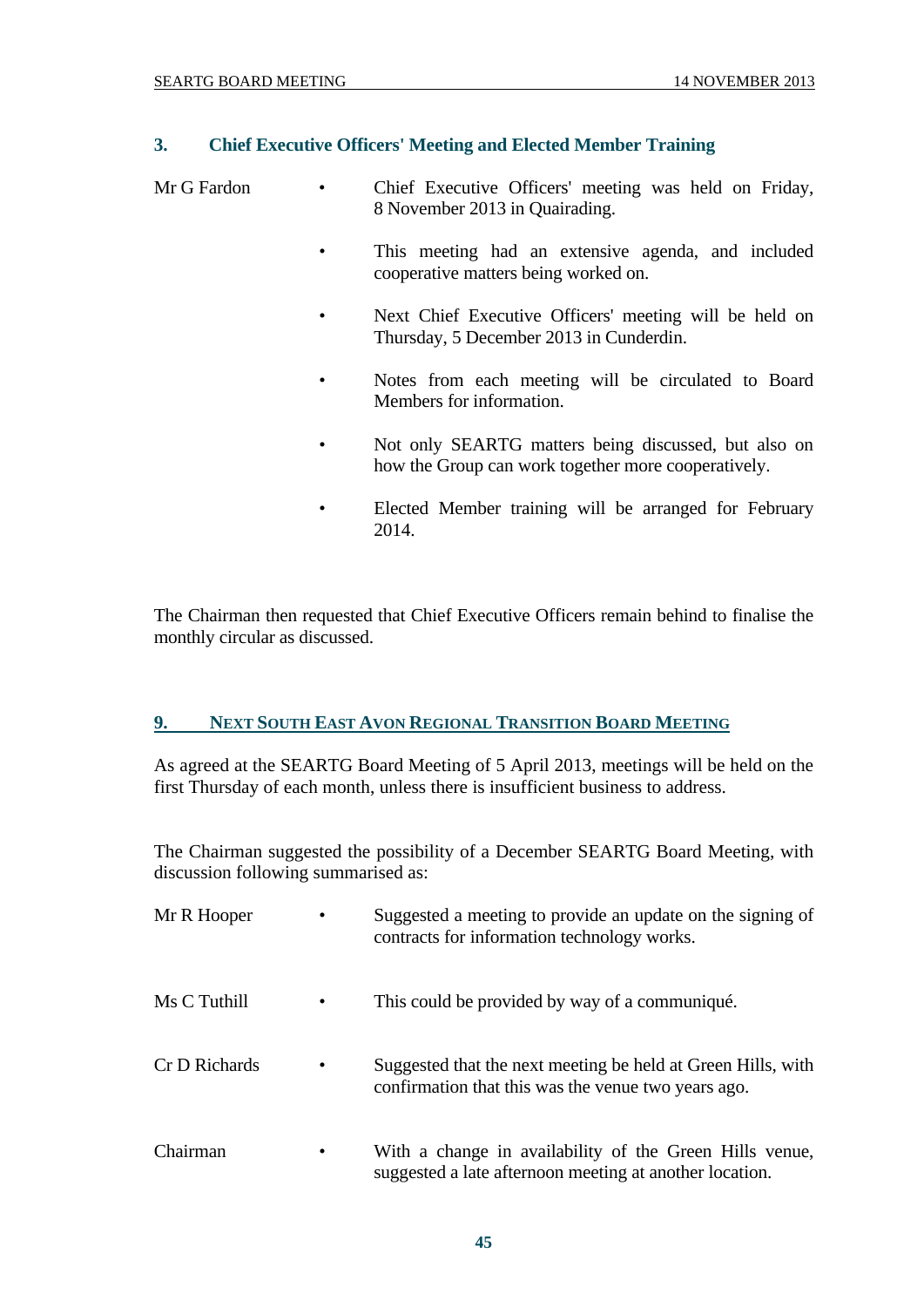| Mr R Hooper   | Ministerial advice at the LGMA meeting, was that an<br>announcement will be made in the first or second week of<br>December 2013.                                              |
|---------------|--------------------------------------------------------------------------------------------------------------------------------------------------------------------------------|
|               | Should this occur, this will trigger the poll provision.                                                                                                                       |
|               | Queried the need to schedule a meeting within a week of<br>the announcement.                                                                                                   |
| Chairman      | Concurred that a meeting be held after the Minister's<br>announcement, and that this include an update on work<br>being undertaken with telecommunications.                    |
| Mr R Hooper   | If the Minister does not make an announcement before<br>Christmas, this meeting could be deferred, with information<br>on telecommunications work distributed to Participants. |
| Cr D Richards | Queried advice from the Local Government Advisory<br>Board as to when a decision will be made.                                                                                 |
| Mr R Hooper   | Indications are that the decision is ready, it is just a matter<br>of discussions to be held with the Minister.                                                                |
|               | Advice that the Minister has apologised for not being able<br>to assist with legislative changes in relation to poll<br>provisions.                                            |
| Ms C Tuthill  | Stated that the Advisory Board is coming to the final stages<br>of its report, hence the request for an interim name and<br>ward details.                                      |
|               | Asked that the Group note the work pressures of the Board<br>with the various metropolitan proposals being dealt with.                                                         |
|               | Stated that the Minister wished to make an announcement<br>as early as possible.                                                                                               |
|               | This Group's submission will be dealt with prior to the<br>metropolitan submissions, however there may be a minor<br>delay given the volume being handled.                     |